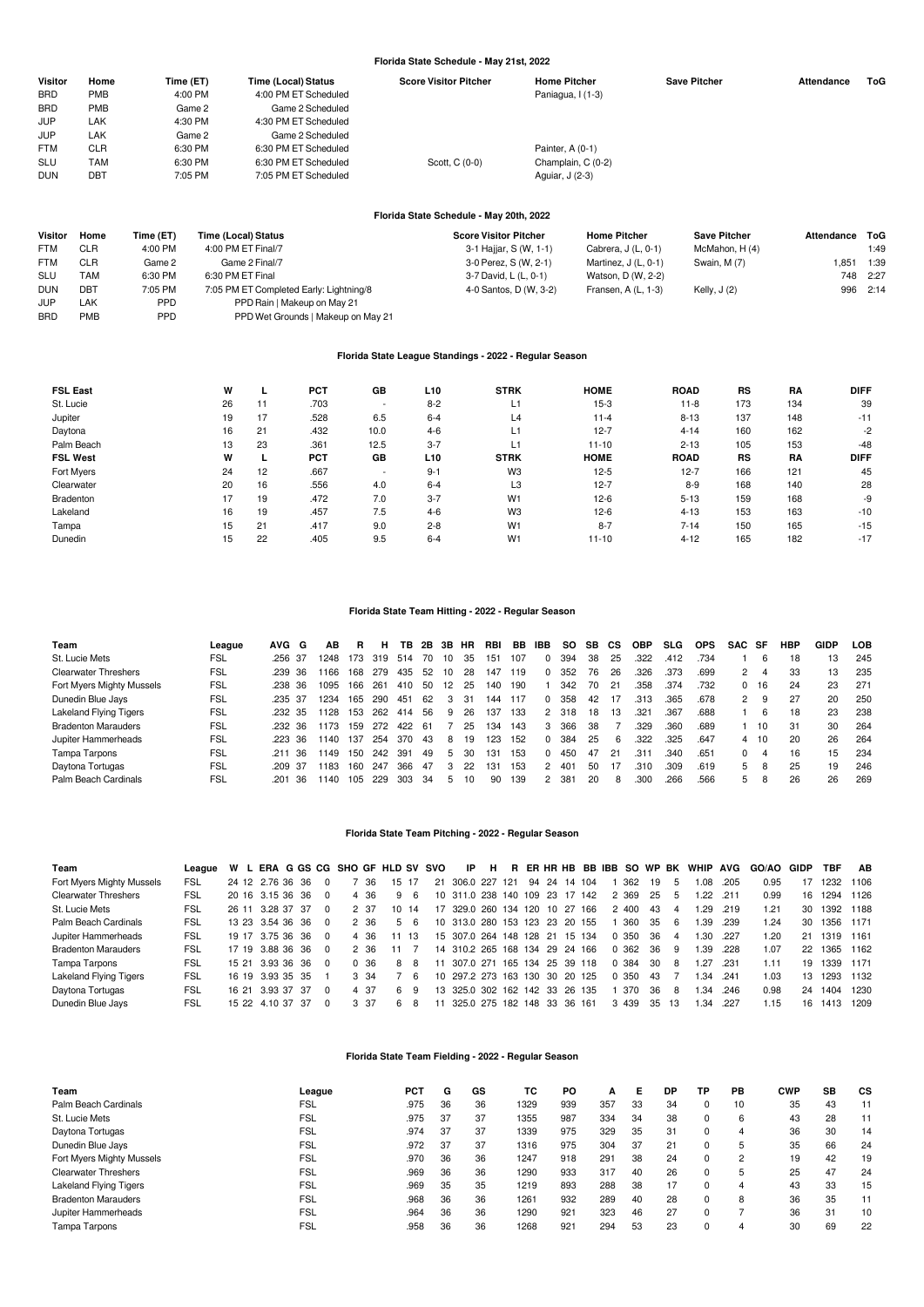## **Florida State Hitting Leaders - 2022 - Regular Season - Qualified Players**

| HR<br># Player<br># Player<br># Player<br><b>AVG</b><br># Player<br>Team<br>Team<br>R<br>Team<br>SB<br>Team<br><b>SLU</b><br><b>BRD</b><br>.393<br>Dominguez, C<br>9<br>1 De Los Santos, O<br>SLU<br>26<br>1 Garcia, Y<br><b>CLR</b><br>24<br>Gonzalez, J<br>$\mathbf{1}$<br>$\mathbf{1}$<br>Nunez, R<br><b>DUN</b><br>9<br>2 Garcia, Y<br><b>CLR</b><br>25<br>2 De Los Santos, O<br><b>SLU</b><br>21<br>Ramirez, A<br><b>SLU</b><br>.354<br>$\overline{c}$<br>1<br>$\overline{7}$<br><b>TAM</b><br>25<br>3 Allen II, J<br><b>DBT</b><br>Mendoza, C<br>.337<br>3 Garcia, A<br>2 Nunez, R<br><b>DUN</b><br>16<br>3<br>LAK<br>DBT<br>$\overline{7}$<br><b>FTM</b><br>Fedko, K<br>.318<br>3 Hendrick, A<br>2 Rodriguez, E<br>25<br><b>CLR</b><br>12<br><b>FTM</b><br>4 Azuaje, A<br>4<br>23<br>5 De La Cruz, J<br>LAK<br>6<br>5 Miller, N<br><b>FTM</b><br><b>DBT</b><br>12<br>5 Lee, H<br><b>CLR</b><br>.312<br>4 Steiger, G<br><b>JUP</b><br>6<br>5 Watson, K<br><b>OBP</b><br><b>CS</b><br><b>TB</b><br><b>HBP</b><br>CS<br><b>HBP</b><br># Player<br>Team<br>OBP<br># Player<br>Team<br>Player<br>Team<br>TВ<br># Player<br>Team<br>#<br>$\overline{7}$<br>6<br>SLU<br><b>DBT</b><br>1 Mendoza, C<br>LAK<br>.491<br>Garcia, Y<br><b>CLR</b><br>Ramirez, A<br>78<br>1 Allen II, J<br>$\mathbf{1}$<br>5<br>$\overline{7}$<br><b>BRD</b><br>.477<br><b>SLU</b><br><b>BRD</b><br>2 Gonzalez, J<br>2<br>Dominguez, C<br>$\overline{c}$<br>Nunez, R<br><b>DUN</b><br>73<br>Gonzalez, J<br>$\mathbf{1}$<br><b>FTM</b><br><b>CLR</b><br>5<br><b>CLR</b><br><b>CLR</b><br>3 Rodriguez, E<br>.454<br>$\overline{2}$<br>Lee, H<br>3<br>Lee, H<br>62<br>3 Azuaje, A<br>6<br>5<br><b>TAM</b><br>.426<br>Pinto, A<br><b>DUN</b><br>Dominguez, C<br><b>SLU</b><br>3 Baylor, J<br>CLR<br>6<br>4 Seigler, A<br>$\overline{2}$<br>58<br>4<br>5 Miller, N<br><b>FTM</b><br>.424<br><b>SLU</b><br>5<br><b>BRD</b><br><b>CLR</b><br>6<br>Ramirez, A<br>Gonzalez, J<br>58<br>3 Quirion, A<br>2<br>4<br>5<br><b>JUP</b><br>PMB<br>6<br>$\overline{c}$<br>Rucker, J<br><b>FTM</b><br>Watson, K<br>58<br>3 Reichenborn, T<br>4<br>5<br><b>TAM</b><br>3 Stauss, W<br>PMB<br>6<br>$\overline{2}$<br>Vargas, A<br><b>SLG</b><br><b>BB</b><br><b>OPS</b><br><b>RBI</b><br><b>BB</b><br># Player<br><b>SLG</b><br># Player<br><b>OPS</b><br># Player<br>RBI<br># Player<br>Team<br>Team<br>Team<br>Team<br><b>FTM</b><br>36<br><b>BRD</b><br>.652<br><b>BRD</b><br>1.129<br><b>CLR</b><br>30<br>Rodriguez, E<br>Gonzalez, J<br>1 Gonzalez, J<br>Lee, H<br>$\mathbf{1}$<br>$\mathbf{1}$<br>1.<br>.932<br>25<br><b>TAM</b><br>30<br><b>SLU</b><br>.542<br>2 Ramirez, A<br><b>SLU</b><br>2 Nunez, R<br><b>DUN</b><br>2 Garcia, A<br>2 Ramirez, A<br><b>JUP</b><br>25<br>27<br>.521<br><b>FTM</b><br>.904<br><b>JUP</b><br>3 Zubia, Z<br>Nunez, R<br><b>DUN</b><br>Rodriguez, E<br>2<br>Watson, K<br>3<br>3<br>23<br><b>FTM</b><br>26<br><b>SLU</b><br>.518<br>.901<br><b>SLU</b><br>Miller, N<br>Dominguez, C<br>Mendoza, C<br><b>LAK</b><br>Dominguez, C<br>$\overline{4}$<br>4<br>4<br>4<br><b>DBT</b><br>CLR<br>21<br>25<br>5 Lee, H<br><b>CLR</b><br>.496<br>5 Lee, H<br>.899<br>5<br>De La Cruz, J<br>LAK<br>5 Allen II, J<br>25<br><b>DBT</b><br>5 Mendoza, C<br>LAK<br>5 Hendrick, A<br>21<br>25<br><b>TAM</b><br>5<br>Martinez, G<br><b>DUN</b><br>21<br>5 Seigler, A<br>5 Ramirez, A<br><b>SLU</b><br>21<br>3B<br><b>XBH</b><br>н<br>2B<br>3B<br>Player<br>XBH<br>Player<br>н<br># Player<br>2E<br>Player<br>Team<br>Team<br>#<br>Team<br>Team<br>#<br>#<br><b>BRD</b><br><b>SLU</b><br><b>SLU</b><br>17<br>SLU<br>4<br>Ramirez, A<br>Ramirez, A<br>51<br>Gonzalez, J<br>11<br>Ramirez, A<br>$\mathbf{1}$<br>1<br>$\mathbf{1}$<br><b>BRD</b><br><b>LAK</b><br>3<br>Gonzalez, J<br>15<br><b>DUN</b><br>2<br>Dominguez, J<br><b>TAM</b><br>10<br>2<br>Campos, R<br>2<br>$\overline{c}$<br>Nunez, R<br>42<br><b>CLR</b><br>3<br>SLU<br><b>CLR</b><br>SLU<br>2 Garcia, Y<br>Lugo, W<br>14<br>3<br>Lee, H<br>39<br>2 Lugo, W<br>10<br>3<br>3<br><b>JUP</b><br>2 Jarvis, M<br><b>BRD</b><br>Tovalin, O<br>PMB<br>Ramirez, A<br><b>SLU</b><br>10<br>3<br>Watson, K<br>14<br>36<br>$\overline{c}$<br>4<br>9<br><b>FTM</b><br>3<br>5<br><b>BRD</b><br>5<br><b>BRD</b><br>2 Rucker, J<br>7 tied<br>13<br>Gonzalez, J<br>35<br>Cheng, T<br>5<br>5<br><b>SLU</b><br>9<br>Steiger, G<br><b>DBT</b><br>35<br>5<br>Newton, S |  | <b>HR</b> |  | R |  |  | <b>SB</b> |  | <b>AVG</b> |  |
|----------------------------------------------------------------------------------------------------------------------------------------------------------------------------------------------------------------------------------------------------------------------------------------------------------------------------------------------------------------------------------------------------------------------------------------------------------------------------------------------------------------------------------------------------------------------------------------------------------------------------------------------------------------------------------------------------------------------------------------------------------------------------------------------------------------------------------------------------------------------------------------------------------------------------------------------------------------------------------------------------------------------------------------------------------------------------------------------------------------------------------------------------------------------------------------------------------------------------------------------------------------------------------------------------------------------------------------------------------------------------------------------------------------------------------------------------------------------------------------------------------------------------------------------------------------------------------------------------------------------------------------------------------------------------------------------------------------------------------------------------------------------------------------------------------------------------------------------------------------------------------------------------------------------------------------------------------------------------------------------------------------------------------------------------------------------------------------------------------------------------------------------------------------------------------------------------------------------------------------------------------------------------------------------------------------------------------------------------------------------------------------------------------------------------------------------------------------------------------------------------------------------------------------------------------------------------------------------------------------------------------------------------------------------------------------------------------------------------------------------------------------------------------------------------------------------------------------------------------------------------------------------------------------------------------------------------------------------------------------------------------------------------------------------------------------------------------------------------------------------------------------------------------------------------------------------------------------------------------------------------------------------------------------------------------------------------------------------------------------------------------------------------------------------------------------------------------------------------------------------------------------------------------------------------------------------------------------------------------------------------------------------------------------------------------------------------------------------------------------------------------------------------------------------------------------------------------------------------------------------------------------------------------------------------------------------------------------------------------------------------------------------------------------------------------------------------------------------------------------------------------------------------------------------------------------------------------------------------------------------------------------------------------------------------------------------------------------------------------------------------------------|--|-----------|--|---|--|--|-----------|--|------------|--|
|                                                                                                                                                                                                                                                                                                                                                                                                                                                                                                                                                                                                                                                                                                                                                                                                                                                                                                                                                                                                                                                                                                                                                                                                                                                                                                                                                                                                                                                                                                                                                                                                                                                                                                                                                                                                                                                                                                                                                                                                                                                                                                                                                                                                                                                                                                                                                                                                                                                                                                                                                                                                                                                                                                                                                                                                                                                                                                                                                                                                                                                                                                                                                                                                                                                                                                                                                                                                                                                                                                                                                                                                                                                                                                                                                                                                                                                                                                                                                                                                                                                                                                                                                                                                                                                                                                                                                                                        |  |           |  |   |  |  |           |  |            |  |
|                                                                                                                                                                                                                                                                                                                                                                                                                                                                                                                                                                                                                                                                                                                                                                                                                                                                                                                                                                                                                                                                                                                                                                                                                                                                                                                                                                                                                                                                                                                                                                                                                                                                                                                                                                                                                                                                                                                                                                                                                                                                                                                                                                                                                                                                                                                                                                                                                                                                                                                                                                                                                                                                                                                                                                                                                                                                                                                                                                                                                                                                                                                                                                                                                                                                                                                                                                                                                                                                                                                                                                                                                                                                                                                                                                                                                                                                                                                                                                                                                                                                                                                                                                                                                                                                                                                                                                                        |  |           |  |   |  |  |           |  |            |  |
|                                                                                                                                                                                                                                                                                                                                                                                                                                                                                                                                                                                                                                                                                                                                                                                                                                                                                                                                                                                                                                                                                                                                                                                                                                                                                                                                                                                                                                                                                                                                                                                                                                                                                                                                                                                                                                                                                                                                                                                                                                                                                                                                                                                                                                                                                                                                                                                                                                                                                                                                                                                                                                                                                                                                                                                                                                                                                                                                                                                                                                                                                                                                                                                                                                                                                                                                                                                                                                                                                                                                                                                                                                                                                                                                                                                                                                                                                                                                                                                                                                                                                                                                                                                                                                                                                                                                                                                        |  |           |  |   |  |  |           |  |            |  |
|                                                                                                                                                                                                                                                                                                                                                                                                                                                                                                                                                                                                                                                                                                                                                                                                                                                                                                                                                                                                                                                                                                                                                                                                                                                                                                                                                                                                                                                                                                                                                                                                                                                                                                                                                                                                                                                                                                                                                                                                                                                                                                                                                                                                                                                                                                                                                                                                                                                                                                                                                                                                                                                                                                                                                                                                                                                                                                                                                                                                                                                                                                                                                                                                                                                                                                                                                                                                                                                                                                                                                                                                                                                                                                                                                                                                                                                                                                                                                                                                                                                                                                                                                                                                                                                                                                                                                                                        |  |           |  |   |  |  |           |  |            |  |
|                                                                                                                                                                                                                                                                                                                                                                                                                                                                                                                                                                                                                                                                                                                                                                                                                                                                                                                                                                                                                                                                                                                                                                                                                                                                                                                                                                                                                                                                                                                                                                                                                                                                                                                                                                                                                                                                                                                                                                                                                                                                                                                                                                                                                                                                                                                                                                                                                                                                                                                                                                                                                                                                                                                                                                                                                                                                                                                                                                                                                                                                                                                                                                                                                                                                                                                                                                                                                                                                                                                                                                                                                                                                                                                                                                                                                                                                                                                                                                                                                                                                                                                                                                                                                                                                                                                                                                                        |  |           |  |   |  |  |           |  |            |  |
|                                                                                                                                                                                                                                                                                                                                                                                                                                                                                                                                                                                                                                                                                                                                                                                                                                                                                                                                                                                                                                                                                                                                                                                                                                                                                                                                                                                                                                                                                                                                                                                                                                                                                                                                                                                                                                                                                                                                                                                                                                                                                                                                                                                                                                                                                                                                                                                                                                                                                                                                                                                                                                                                                                                                                                                                                                                                                                                                                                                                                                                                                                                                                                                                                                                                                                                                                                                                                                                                                                                                                                                                                                                                                                                                                                                                                                                                                                                                                                                                                                                                                                                                                                                                                                                                                                                                                                                        |  |           |  |   |  |  |           |  |            |  |
|                                                                                                                                                                                                                                                                                                                                                                                                                                                                                                                                                                                                                                                                                                                                                                                                                                                                                                                                                                                                                                                                                                                                                                                                                                                                                                                                                                                                                                                                                                                                                                                                                                                                                                                                                                                                                                                                                                                                                                                                                                                                                                                                                                                                                                                                                                                                                                                                                                                                                                                                                                                                                                                                                                                                                                                                                                                                                                                                                                                                                                                                                                                                                                                                                                                                                                                                                                                                                                                                                                                                                                                                                                                                                                                                                                                                                                                                                                                                                                                                                                                                                                                                                                                                                                                                                                                                                                                        |  |           |  |   |  |  |           |  |            |  |
|                                                                                                                                                                                                                                                                                                                                                                                                                                                                                                                                                                                                                                                                                                                                                                                                                                                                                                                                                                                                                                                                                                                                                                                                                                                                                                                                                                                                                                                                                                                                                                                                                                                                                                                                                                                                                                                                                                                                                                                                                                                                                                                                                                                                                                                                                                                                                                                                                                                                                                                                                                                                                                                                                                                                                                                                                                                                                                                                                                                                                                                                                                                                                                                                                                                                                                                                                                                                                                                                                                                                                                                                                                                                                                                                                                                                                                                                                                                                                                                                                                                                                                                                                                                                                                                                                                                                                                                        |  |           |  |   |  |  |           |  |            |  |
|                                                                                                                                                                                                                                                                                                                                                                                                                                                                                                                                                                                                                                                                                                                                                                                                                                                                                                                                                                                                                                                                                                                                                                                                                                                                                                                                                                                                                                                                                                                                                                                                                                                                                                                                                                                                                                                                                                                                                                                                                                                                                                                                                                                                                                                                                                                                                                                                                                                                                                                                                                                                                                                                                                                                                                                                                                                                                                                                                                                                                                                                                                                                                                                                                                                                                                                                                                                                                                                                                                                                                                                                                                                                                                                                                                                                                                                                                                                                                                                                                                                                                                                                                                                                                                                                                                                                                                                        |  |           |  |   |  |  |           |  |            |  |
|                                                                                                                                                                                                                                                                                                                                                                                                                                                                                                                                                                                                                                                                                                                                                                                                                                                                                                                                                                                                                                                                                                                                                                                                                                                                                                                                                                                                                                                                                                                                                                                                                                                                                                                                                                                                                                                                                                                                                                                                                                                                                                                                                                                                                                                                                                                                                                                                                                                                                                                                                                                                                                                                                                                                                                                                                                                                                                                                                                                                                                                                                                                                                                                                                                                                                                                                                                                                                                                                                                                                                                                                                                                                                                                                                                                                                                                                                                                                                                                                                                                                                                                                                                                                                                                                                                                                                                                        |  |           |  |   |  |  |           |  |            |  |
|                                                                                                                                                                                                                                                                                                                                                                                                                                                                                                                                                                                                                                                                                                                                                                                                                                                                                                                                                                                                                                                                                                                                                                                                                                                                                                                                                                                                                                                                                                                                                                                                                                                                                                                                                                                                                                                                                                                                                                                                                                                                                                                                                                                                                                                                                                                                                                                                                                                                                                                                                                                                                                                                                                                                                                                                                                                                                                                                                                                                                                                                                                                                                                                                                                                                                                                                                                                                                                                                                                                                                                                                                                                                                                                                                                                                                                                                                                                                                                                                                                                                                                                                                                                                                                                                                                                                                                                        |  |           |  |   |  |  |           |  |            |  |
|                                                                                                                                                                                                                                                                                                                                                                                                                                                                                                                                                                                                                                                                                                                                                                                                                                                                                                                                                                                                                                                                                                                                                                                                                                                                                                                                                                                                                                                                                                                                                                                                                                                                                                                                                                                                                                                                                                                                                                                                                                                                                                                                                                                                                                                                                                                                                                                                                                                                                                                                                                                                                                                                                                                                                                                                                                                                                                                                                                                                                                                                                                                                                                                                                                                                                                                                                                                                                                                                                                                                                                                                                                                                                                                                                                                                                                                                                                                                                                                                                                                                                                                                                                                                                                                                                                                                                                                        |  |           |  |   |  |  |           |  |            |  |
|                                                                                                                                                                                                                                                                                                                                                                                                                                                                                                                                                                                                                                                                                                                                                                                                                                                                                                                                                                                                                                                                                                                                                                                                                                                                                                                                                                                                                                                                                                                                                                                                                                                                                                                                                                                                                                                                                                                                                                                                                                                                                                                                                                                                                                                                                                                                                                                                                                                                                                                                                                                                                                                                                                                                                                                                                                                                                                                                                                                                                                                                                                                                                                                                                                                                                                                                                                                                                                                                                                                                                                                                                                                                                                                                                                                                                                                                                                                                                                                                                                                                                                                                                                                                                                                                                                                                                                                        |  |           |  |   |  |  |           |  |            |  |
|                                                                                                                                                                                                                                                                                                                                                                                                                                                                                                                                                                                                                                                                                                                                                                                                                                                                                                                                                                                                                                                                                                                                                                                                                                                                                                                                                                                                                                                                                                                                                                                                                                                                                                                                                                                                                                                                                                                                                                                                                                                                                                                                                                                                                                                                                                                                                                                                                                                                                                                                                                                                                                                                                                                                                                                                                                                                                                                                                                                                                                                                                                                                                                                                                                                                                                                                                                                                                                                                                                                                                                                                                                                                                                                                                                                                                                                                                                                                                                                                                                                                                                                                                                                                                                                                                                                                                                                        |  |           |  |   |  |  |           |  |            |  |
|                                                                                                                                                                                                                                                                                                                                                                                                                                                                                                                                                                                                                                                                                                                                                                                                                                                                                                                                                                                                                                                                                                                                                                                                                                                                                                                                                                                                                                                                                                                                                                                                                                                                                                                                                                                                                                                                                                                                                                                                                                                                                                                                                                                                                                                                                                                                                                                                                                                                                                                                                                                                                                                                                                                                                                                                                                                                                                                                                                                                                                                                                                                                                                                                                                                                                                                                                                                                                                                                                                                                                                                                                                                                                                                                                                                                                                                                                                                                                                                                                                                                                                                                                                                                                                                                                                                                                                                        |  |           |  |   |  |  |           |  |            |  |
|                                                                                                                                                                                                                                                                                                                                                                                                                                                                                                                                                                                                                                                                                                                                                                                                                                                                                                                                                                                                                                                                                                                                                                                                                                                                                                                                                                                                                                                                                                                                                                                                                                                                                                                                                                                                                                                                                                                                                                                                                                                                                                                                                                                                                                                                                                                                                                                                                                                                                                                                                                                                                                                                                                                                                                                                                                                                                                                                                                                                                                                                                                                                                                                                                                                                                                                                                                                                                                                                                                                                                                                                                                                                                                                                                                                                                                                                                                                                                                                                                                                                                                                                                                                                                                                                                                                                                                                        |  |           |  |   |  |  |           |  |            |  |
|                                                                                                                                                                                                                                                                                                                                                                                                                                                                                                                                                                                                                                                                                                                                                                                                                                                                                                                                                                                                                                                                                                                                                                                                                                                                                                                                                                                                                                                                                                                                                                                                                                                                                                                                                                                                                                                                                                                                                                                                                                                                                                                                                                                                                                                                                                                                                                                                                                                                                                                                                                                                                                                                                                                                                                                                                                                                                                                                                                                                                                                                                                                                                                                                                                                                                                                                                                                                                                                                                                                                                                                                                                                                                                                                                                                                                                                                                                                                                                                                                                                                                                                                                                                                                                                                                                                                                                                        |  |           |  |   |  |  |           |  |            |  |
|                                                                                                                                                                                                                                                                                                                                                                                                                                                                                                                                                                                                                                                                                                                                                                                                                                                                                                                                                                                                                                                                                                                                                                                                                                                                                                                                                                                                                                                                                                                                                                                                                                                                                                                                                                                                                                                                                                                                                                                                                                                                                                                                                                                                                                                                                                                                                                                                                                                                                                                                                                                                                                                                                                                                                                                                                                                                                                                                                                                                                                                                                                                                                                                                                                                                                                                                                                                                                                                                                                                                                                                                                                                                                                                                                                                                                                                                                                                                                                                                                                                                                                                                                                                                                                                                                                                                                                                        |  |           |  |   |  |  |           |  |            |  |
|                                                                                                                                                                                                                                                                                                                                                                                                                                                                                                                                                                                                                                                                                                                                                                                                                                                                                                                                                                                                                                                                                                                                                                                                                                                                                                                                                                                                                                                                                                                                                                                                                                                                                                                                                                                                                                                                                                                                                                                                                                                                                                                                                                                                                                                                                                                                                                                                                                                                                                                                                                                                                                                                                                                                                                                                                                                                                                                                                                                                                                                                                                                                                                                                                                                                                                                                                                                                                                                                                                                                                                                                                                                                                                                                                                                                                                                                                                                                                                                                                                                                                                                                                                                                                                                                                                                                                                                        |  |           |  |   |  |  |           |  |            |  |
|                                                                                                                                                                                                                                                                                                                                                                                                                                                                                                                                                                                                                                                                                                                                                                                                                                                                                                                                                                                                                                                                                                                                                                                                                                                                                                                                                                                                                                                                                                                                                                                                                                                                                                                                                                                                                                                                                                                                                                                                                                                                                                                                                                                                                                                                                                                                                                                                                                                                                                                                                                                                                                                                                                                                                                                                                                                                                                                                                                                                                                                                                                                                                                                                                                                                                                                                                                                                                                                                                                                                                                                                                                                                                                                                                                                                                                                                                                                                                                                                                                                                                                                                                                                                                                                                                                                                                                                        |  |           |  |   |  |  |           |  |            |  |
|                                                                                                                                                                                                                                                                                                                                                                                                                                                                                                                                                                                                                                                                                                                                                                                                                                                                                                                                                                                                                                                                                                                                                                                                                                                                                                                                                                                                                                                                                                                                                                                                                                                                                                                                                                                                                                                                                                                                                                                                                                                                                                                                                                                                                                                                                                                                                                                                                                                                                                                                                                                                                                                                                                                                                                                                                                                                                                                                                                                                                                                                                                                                                                                                                                                                                                                                                                                                                                                                                                                                                                                                                                                                                                                                                                                                                                                                                                                                                                                                                                                                                                                                                                                                                                                                                                                                                                                        |  |           |  |   |  |  |           |  |            |  |
|                                                                                                                                                                                                                                                                                                                                                                                                                                                                                                                                                                                                                                                                                                                                                                                                                                                                                                                                                                                                                                                                                                                                                                                                                                                                                                                                                                                                                                                                                                                                                                                                                                                                                                                                                                                                                                                                                                                                                                                                                                                                                                                                                                                                                                                                                                                                                                                                                                                                                                                                                                                                                                                                                                                                                                                                                                                                                                                                                                                                                                                                                                                                                                                                                                                                                                                                                                                                                                                                                                                                                                                                                                                                                                                                                                                                                                                                                                                                                                                                                                                                                                                                                                                                                                                                                                                                                                                        |  |           |  |   |  |  |           |  |            |  |
|                                                                                                                                                                                                                                                                                                                                                                                                                                                                                                                                                                                                                                                                                                                                                                                                                                                                                                                                                                                                                                                                                                                                                                                                                                                                                                                                                                                                                                                                                                                                                                                                                                                                                                                                                                                                                                                                                                                                                                                                                                                                                                                                                                                                                                                                                                                                                                                                                                                                                                                                                                                                                                                                                                                                                                                                                                                                                                                                                                                                                                                                                                                                                                                                                                                                                                                                                                                                                                                                                                                                                                                                                                                                                                                                                                                                                                                                                                                                                                                                                                                                                                                                                                                                                                                                                                                                                                                        |  |           |  |   |  |  |           |  |            |  |
|                                                                                                                                                                                                                                                                                                                                                                                                                                                                                                                                                                                                                                                                                                                                                                                                                                                                                                                                                                                                                                                                                                                                                                                                                                                                                                                                                                                                                                                                                                                                                                                                                                                                                                                                                                                                                                                                                                                                                                                                                                                                                                                                                                                                                                                                                                                                                                                                                                                                                                                                                                                                                                                                                                                                                                                                                                                                                                                                                                                                                                                                                                                                                                                                                                                                                                                                                                                                                                                                                                                                                                                                                                                                                                                                                                                                                                                                                                                                                                                                                                                                                                                                                                                                                                                                                                                                                                                        |  |           |  |   |  |  |           |  |            |  |
|                                                                                                                                                                                                                                                                                                                                                                                                                                                                                                                                                                                                                                                                                                                                                                                                                                                                                                                                                                                                                                                                                                                                                                                                                                                                                                                                                                                                                                                                                                                                                                                                                                                                                                                                                                                                                                                                                                                                                                                                                                                                                                                                                                                                                                                                                                                                                                                                                                                                                                                                                                                                                                                                                                                                                                                                                                                                                                                                                                                                                                                                                                                                                                                                                                                                                                                                                                                                                                                                                                                                                                                                                                                                                                                                                                                                                                                                                                                                                                                                                                                                                                                                                                                                                                                                                                                                                                                        |  |           |  |   |  |  |           |  |            |  |
|                                                                                                                                                                                                                                                                                                                                                                                                                                                                                                                                                                                                                                                                                                                                                                                                                                                                                                                                                                                                                                                                                                                                                                                                                                                                                                                                                                                                                                                                                                                                                                                                                                                                                                                                                                                                                                                                                                                                                                                                                                                                                                                                                                                                                                                                                                                                                                                                                                                                                                                                                                                                                                                                                                                                                                                                                                                                                                                                                                                                                                                                                                                                                                                                                                                                                                                                                                                                                                                                                                                                                                                                                                                                                                                                                                                                                                                                                                                                                                                                                                                                                                                                                                                                                                                                                                                                                                                        |  |           |  |   |  |  |           |  |            |  |
|                                                                                                                                                                                                                                                                                                                                                                                                                                                                                                                                                                                                                                                                                                                                                                                                                                                                                                                                                                                                                                                                                                                                                                                                                                                                                                                                                                                                                                                                                                                                                                                                                                                                                                                                                                                                                                                                                                                                                                                                                                                                                                                                                                                                                                                                                                                                                                                                                                                                                                                                                                                                                                                                                                                                                                                                                                                                                                                                                                                                                                                                                                                                                                                                                                                                                                                                                                                                                                                                                                                                                                                                                                                                                                                                                                                                                                                                                                                                                                                                                                                                                                                                                                                                                                                                                                                                                                                        |  |           |  |   |  |  |           |  |            |  |
|                                                                                                                                                                                                                                                                                                                                                                                                                                                                                                                                                                                                                                                                                                                                                                                                                                                                                                                                                                                                                                                                                                                                                                                                                                                                                                                                                                                                                                                                                                                                                                                                                                                                                                                                                                                                                                                                                                                                                                                                                                                                                                                                                                                                                                                                                                                                                                                                                                                                                                                                                                                                                                                                                                                                                                                                                                                                                                                                                                                                                                                                                                                                                                                                                                                                                                                                                                                                                                                                                                                                                                                                                                                                                                                                                                                                                                                                                                                                                                                                                                                                                                                                                                                                                                                                                                                                                                                        |  |           |  |   |  |  |           |  |            |  |
|                                                                                                                                                                                                                                                                                                                                                                                                                                                                                                                                                                                                                                                                                                                                                                                                                                                                                                                                                                                                                                                                                                                                                                                                                                                                                                                                                                                                                                                                                                                                                                                                                                                                                                                                                                                                                                                                                                                                                                                                                                                                                                                                                                                                                                                                                                                                                                                                                                                                                                                                                                                                                                                                                                                                                                                                                                                                                                                                                                                                                                                                                                                                                                                                                                                                                                                                                                                                                                                                                                                                                                                                                                                                                                                                                                                                                                                                                                                                                                                                                                                                                                                                                                                                                                                                                                                                                                                        |  |           |  |   |  |  |           |  |            |  |
|                                                                                                                                                                                                                                                                                                                                                                                                                                                                                                                                                                                                                                                                                                                                                                                                                                                                                                                                                                                                                                                                                                                                                                                                                                                                                                                                                                                                                                                                                                                                                                                                                                                                                                                                                                                                                                                                                                                                                                                                                                                                                                                                                                                                                                                                                                                                                                                                                                                                                                                                                                                                                                                                                                                                                                                                                                                                                                                                                                                                                                                                                                                                                                                                                                                                                                                                                                                                                                                                                                                                                                                                                                                                                                                                                                                                                                                                                                                                                                                                                                                                                                                                                                                                                                                                                                                                                                                        |  |           |  |   |  |  |           |  |            |  |
|                                                                                                                                                                                                                                                                                                                                                                                                                                                                                                                                                                                                                                                                                                                                                                                                                                                                                                                                                                                                                                                                                                                                                                                                                                                                                                                                                                                                                                                                                                                                                                                                                                                                                                                                                                                                                                                                                                                                                                                                                                                                                                                                                                                                                                                                                                                                                                                                                                                                                                                                                                                                                                                                                                                                                                                                                                                                                                                                                                                                                                                                                                                                                                                                                                                                                                                                                                                                                                                                                                                                                                                                                                                                                                                                                                                                                                                                                                                                                                                                                                                                                                                                                                                                                                                                                                                                                                                        |  |           |  |   |  |  |           |  |            |  |
|                                                                                                                                                                                                                                                                                                                                                                                                                                                                                                                                                                                                                                                                                                                                                                                                                                                                                                                                                                                                                                                                                                                                                                                                                                                                                                                                                                                                                                                                                                                                                                                                                                                                                                                                                                                                                                                                                                                                                                                                                                                                                                                                                                                                                                                                                                                                                                                                                                                                                                                                                                                                                                                                                                                                                                                                                                                                                                                                                                                                                                                                                                                                                                                                                                                                                                                                                                                                                                                                                                                                                                                                                                                                                                                                                                                                                                                                                                                                                                                                                                                                                                                                                                                                                                                                                                                                                                                        |  |           |  |   |  |  |           |  |            |  |
|                                                                                                                                                                                                                                                                                                                                                                                                                                                                                                                                                                                                                                                                                                                                                                                                                                                                                                                                                                                                                                                                                                                                                                                                                                                                                                                                                                                                                                                                                                                                                                                                                                                                                                                                                                                                                                                                                                                                                                                                                                                                                                                                                                                                                                                                                                                                                                                                                                                                                                                                                                                                                                                                                                                                                                                                                                                                                                                                                                                                                                                                                                                                                                                                                                                                                                                                                                                                                                                                                                                                                                                                                                                                                                                                                                                                                                                                                                                                                                                                                                                                                                                                                                                                                                                                                                                                                                                        |  |           |  |   |  |  |           |  |            |  |
|                                                                                                                                                                                                                                                                                                                                                                                                                                                                                                                                                                                                                                                                                                                                                                                                                                                                                                                                                                                                                                                                                                                                                                                                                                                                                                                                                                                                                                                                                                                                                                                                                                                                                                                                                                                                                                                                                                                                                                                                                                                                                                                                                                                                                                                                                                                                                                                                                                                                                                                                                                                                                                                                                                                                                                                                                                                                                                                                                                                                                                                                                                                                                                                                                                                                                                                                                                                                                                                                                                                                                                                                                                                                                                                                                                                                                                                                                                                                                                                                                                                                                                                                                                                                                                                                                                                                                                                        |  |           |  |   |  |  |           |  |            |  |

## **Florida State Pitching Leaders - 2022 - Regular Season - Qualified Players**

|                 | <b>AVG</b> |            |             | <b>GIDP</b> |             |                | <b>ERA</b> |            |                | WHIP       |      |
|-----------------|------------|------------|-------------|-------------|-------------|----------------|------------|------------|----------------|------------|------|
| # Player        | Team       | <b>AVG</b> | # Player    | Team        | <b>GIDP</b> | # Player       | Team       | <b>ERA</b> | # Player       | Team       | WHIF |
| Tiedemann. T    | <b>DUN</b> | .115       | Castro, Y   | TAM         | 4           | Sevmour, C     | SLU        | 1.19       | Adams. T       | <b>FTM</b> | 0.68 |
| 2 Adams, T      | <b>FTM</b> | .151       | Fransen, A  | DBT         | 4           | 2 Tiedemann, T | <b>DUN</b> | 1.80       | 2 Tiedemann, T | <b>DUN</b> | 0.80 |
| 3 Vasil, M      | <b>SLU</b> | .172       | Lavender, N | <b>SLU</b>  | 4           | 3 Vasil, M     | SLU        | 1.85       | 3 Vasil, M     | <b>SLU</b> | 0.94 |
| 4 Mokma, C      | JUP        | .174       | Mills. Z    | PMB         | 4           | 4 Adams, T     | <b>FTM</b> | 2.03       | 4 Mokma, C     | JUP        | 1.01 |
| 5 Benschoter, S | <b>DBT</b> | .200       | Moreno, L   | <b>SLU</b>  | 4           | 5 Paniagua, I  | <b>PMB</b> | 2.09       | 5 Burhenn, G   | LAK        | 1.01 |
|                 |            |            | Sanchez, E  | <b>JUP</b>  | 4           |                |            |            |                |            |      |

Seymour, C SLU 4

|                 | <b>SO</b> |            |    |   |               | w |            |   |              | <b>SV</b> |            |    |            | СG |      |    |
|-----------------|-----------|------------|----|---|---------------|---|------------|---|--------------|-----------|------------|----|------------|----|------|----|
| # Player        |           | Team       | so | # | <b>Plaver</b> |   | Team       | W | # Player     |           | Team       | S٧ | Player     |    | Team | CG |
| Santos, D       |           | <b>DUN</b> | 49 |   | Binns, M      |   | <b>CLR</b> | 4 | Swain, M     |           | <b>FTM</b> |    | Burhenn, G |    | LAK  |    |
| Tiedemann, T    |           | <b>DUN</b> | 49 |   | Lavender, N   |   | <b>SLU</b> | 4 | 2 Boatman, D |           | DBT        | 4  |            |    |      |    |
| 3 Ziegler, C    |           | <b>SLU</b> | 48 |   | Mendoza, D    |   | <b>BRD</b> | 4 | 2 Eckberg, T |           | JUP        | 4  |            |    |      |    |
| 4 Painter, A    |           | CLR        | 47 |   | Mokma, C      |   | JUP        | 4 | 2 Larkin, C  |           | <b>DUN</b> | 4  |            |    |      |    |
| 5 Benschoter, S |           | DBT        | 44 |   | Sanchez, E    |   | JUP        | 4 | 2 McMahon, H |           | <b>FTM</b> | 4  |            |    |      |    |
| 5 Franco, J     |           | <b>DBT</b> | 44 |   | Seymour, C    |   | <b>SLU</b> | 4 |              |           |            |    |            |    |      |    |

|          | <b>SHO</b> |            |   |             | GS         |    |   |              | G          |    |               | IP         |      |
|----------|------------|------------|---|-------------|------------|----|---|--------------|------------|----|---------------|------------|------|
| # Player | Team       | <b>SHO</b> | # | Player      | Team       | GS | # | Player       | Team       | G  | # Player      | Team       | IP   |
|          |            |            |   | Baker, T    | <b>PMB</b> |    |   | Messinger, Z | TAM        | 13 | Mills. Z      | <b>PMB</b> | 41.1 |
|          |            |            |   | Hamel, D    | <b>SLU</b> |    |   | Neely, J     | TAM        | 13 | 2 Paniagua, I | <b>PMB</b> | 38.2 |
|          |            |            |   | Mills, Z    | <b>PMB</b> |    |   | Watson, D    | TAM        | 13 | 3 Baker, T    | <b>PMB</b> | 36.1 |
|          |            |            |   | Paniagua, I | PMB        |    | 4 | Grace, R     | <b>FTM</b> | 12 | 4 Palacios, L | JUP        | 34.0 |
|          |            |            |   | Vasil. M    | <b>SLU</b> |    | 4 | Lomeli, C    | <b>BRD</b> | 12 | 4 Vasil, M    | SLU        | 34.0 |
|          |            |            |   | Ziegler, C  | <b>SLU</b> |    | 4 | McMahon, H   | <b>FTM</b> | 12 |               |            |      |

|   |             | HLD     |            |     |   |              | <b>OPS</b> |            |            |
|---|-------------|---------|------------|-----|---|--------------|------------|------------|------------|
|   | Player      |         | Team       | HLD | # | Player       |            | Team       | <b>OPS</b> |
|   | Charle, C   |         | <b>BRD</b> | 3   |   | Tiedemann. T |            | <b>DUN</b> | .404       |
|   | Jones, N    |         | <b>SLU</b> | 3   |   | 2 Vasil, M   |            | <b>SLU</b> | .411       |
|   | McCollum. T |         | <b>CLR</b> | 3   |   | 3 Adams. T   |            | <b>FTM</b> | .459       |
| 4 |             | 14 tied |            | 2   |   | 4 Seymour, C |            | <b>SLU</b> | .514       |
|   |             |         |            |     |   | 5 Mokma, C   |            | <b>JUP</b> | .571       |

Paniagua, I PMB 44

5 Sequera, M LAK 9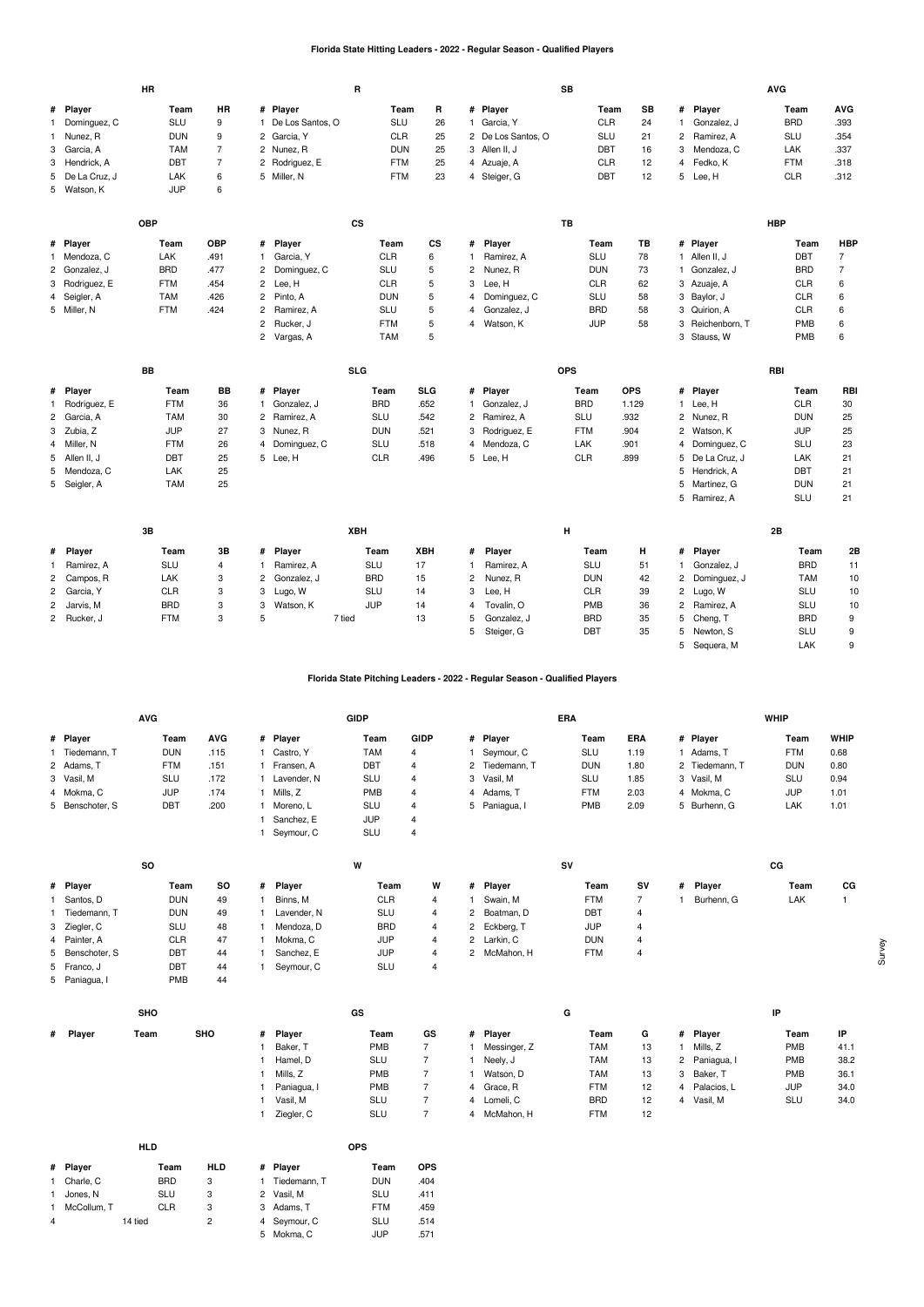| # Player            | Team B     |   | <b>AVG</b> | G   | AВ   | R   | н   | TВ  |    |   | 2B 3B HR | <b>RBI</b> | <b>BBIBB</b> |              |     |    | SO SB CS     | <b>OBP</b> | <b>SLG</b> | <b>OPS</b> |      |   |   | <b>PA SAC SF HBP GIDP</b> |    | Е  |
|---------------------|------------|---|------------|-----|------|-----|-----|-----|----|---|----------|------------|--------------|--------------|-----|----|--------------|------------|------------|------------|------|---|---|---------------------------|----|----|
| 4 Allen II, J       | DBT        | R | .250       | 32  | 108  | 20  | 27  | 40  |    | 0 | 2        | 15         | 25           | 0            | 26  | 16 | 4            | .418       | .370       | .788       | 143  |   |   |                           |    |    |
| 41 Astudillo, W DBT |            | S | .250       | 9   | 32   | 3   | 8   | 10  | 2  | 0 | O        | 4          | 0            | $\mathbf{0}$ | 3   | 0  | 0            | .250       | .313       | .563       | 32   |   | 0 | 0                         | O. |    |
| 34 Callihan, T      | DBT        |   | .250       | 3   | 8    | 3   | 2   | 5   |    | 0 |          | 2          | 2            | $\Omega$     | 2   |    | <sup>0</sup> | .400       | .625       | .025       | 10   |   | 0 | 0                         | 0  |    |
| 20 Castro, F        | <b>DBT</b> |   | .000       |     | 2    | 0   | 0   | 0   |    | ი | 0        | 0          | 0            | 0            |     | o  | <sup>0</sup> | .000       | .000       | .000       | 2    |   | 0 | 0                         | 0  |    |
| 23 Confidan, Y DBT  |            |   | .280       | 15  | 50   |     | 14  | 22  |    |   |          | 9          |              | 0            | 15  |    |              | .368       | .440       | .808       | 57   |   | 0 | 0                         |    |    |
| 2 Dunn, B           | <b>DBT</b> | R | .167       | 8   | 24   | 4   | 4   | 8   |    |   |          |            |              |              | 6   | 0  | 0            | .286       | .333       | .619       | 29   |   | 0 | 0                         | 0  |    |
| 7 Hendrick, A DBT   |            |   | .215       | -34 | 121  | 19  | 26  | 51  |    |   |          | 21         | 14           | 0            | 56  | 2  | 0            | .309       | .421       | .730       | 139  |   |   | 3                         |    |    |
| 99 Ibarra, R        | <b>DBT</b> | R | .211       | 26  | 90   | 11  | 19  | 31  | 3  | 0 | 3        | 13         | 10           |              | 25  | 2  |              | .314       | .344       | .658       | 105  |   |   |                           |    |    |
| 24 Jones, H         | <b>DBT</b> |   | .211       | 25  | 90   | 10  | 19  | 26  | 4  |   |          | 6          | 6            | 0            | 30  | 2  | 0            | .258       | .289       | .547       | 97   |   |   | U                         | 2  |    |
| 1 Leyton, S         | <b>DBT</b> | R | .179       | 11  | 39   | 5   |     | 11  |    |   |          | 4          |              | 0            | 11  |    | 0            | .200       | .282       | .482       | 40   |   | 0 |                           |    |    |
| 16 Minier, B        | <b>DBT</b> |   | .304       | 8   | 23   | 4   |     |     |    |   | 3        | 5          | 2            | $\Omega$     | 6   | n  |              | .360       | .739       | 1.099      | 25   |   | 0 | U                         | 0  |    |
| 14 O'Guinn, J       | DBT        | R | .257       | 23  | 70   | 10  | 18  | 21  |    | 0 | 0        | 10         | 24           | $\Omega$     | 20  |    | 2            | .459       | .300       | .759       | 98   |   |   | 3                         |    |    |
| 3 Steiger, G        | DBT        | R | .289       | 33  | 121  | 21  | 35  | 44  |    |   | 0        | 12         | 13           |              | 32  | 12 | 3            | .358       | .364       | .722       | 135  |   | 0 | U                         | n  |    |
| 18 Triana, M        | <b>DBT</b> |   | .164       | 33  | 122  | 9   | 20  | 28  | 5. | 0 |          | 15         | 13           | $\Omega$     | 45  | 4  |              | .259       | .230       | .489       | 140  |   |   |                           | 3  |    |
| 17 Vellojin, D      | <b>DBT</b> |   | .111       | 3   | 9    | 2   |     |     | 0  | 0 | 0        | 0          | 3            | 0            | 4   | 0  |              | .333       | .111       | .444       | 12   |   | 0 | 0                         | 0  |    |
|                     | <b>DBT</b> |   | .209       | 37  | 1183 | 160 | 247 | 366 | 47 | 3 | 22       | 131        | 153          | $\mathbf{2}$ | 401 | 50 | 17           | .310       | .309       | .619       | 1374 | 5 | 8 | 25                        | 19 | 35 |
|                     | <b>OPP</b> |   | .246       | 37  | 1230 | 162 | 302 | 468 | 55 | 6 | 33       | 147        | 135          |              | 370 | 30 | 14           | .331       | .380       | .711       | 1404 | 3 | 9 | 26                        | 24 |    |

**Daytona Tortugas Pitching - 2022 - Regular Season - 40-Man Roster**

| # Player           | Team T     |              | w  |    | <b>ERA</b> |     |    |          |   | G GS CG SHO GF HLD SV SVO |   |              |          | IP    | н   | R   |     |          | ER HR HB | <b>BBIBB</b> |              | SO. | AVG WP |    |              | <b>BK GIDP</b> | <b>TBF</b> |
|--------------------|------------|--------------|----|----|------------|-----|----|----------|---|---------------------------|---|--------------|----------|-------|-----|-----|-----|----------|----------|--------------|--------------|-----|--------|----|--------------|----------------|------------|
| 5 Aguiar, J        | <b>DBT</b> | $\mathsf{R}$ | 2  | 3  | 3.34       |     | 5  | 0        | 0 | $\mathbf{0}$              |   | 0            | 0        | 29.2  | 27  | 14  | 11  | 4        |          | 6            | 0            | 36  | .233   |    |              |                | 124        |
| 8 Benschoter, SDBT |            | R            | 2  |    | 4.11       | 8   |    | 0        | 0 | 0                         |   | $\Omega$     | $\Omega$ | 30.2  | 22  | 14  | 14  | 3        | 2        | 10           | 0            | 44  | .200   |    | <sup>0</sup> |                | 123        |
| 35 Boatman, D      | DBT        | R            | 0  |    | .23<br>-1  | 9   | 0  | 0        | 0 | 8                         |   | 4            | 5        | 7.1   |     | 4   |     | 0        | 0        |              |              | 12  | .250   |    | 0            | <sup>0</sup>   | 30         |
| 33 Cardona, R      | DBT        | R            |    |    | .65        |     | 0  | 0        | 0 | 4                         |   | 3            | 3        | 16.1  | 11  | 3   | 3   |          | 2        |              | 0            | 15  | .204   |    |              | 2              | 65         |
| 6 Cooper, T        | DBT        | R            |    |    | 4.00       |     | 4  | 0        | 0 | 2                         |   | 0            | 0        | 27.0  | 29  | 13  | 12  | 5        | 0        | 8            | 0            | 26  | .261   |    |              | 2              | 119        |
| 12 Cruz, R         | DBT        | R            | 0  |    | 6.11       | 6   |    | 0        | 0 | 0                         |   | 0            | 0        | 17.2  | 14  | 13  | 12  | 3        | 5        | 10           | <sup>0</sup> | 18  | .230   |    | 2            | <sup>0</sup>   | 77         |
| 37 Franco, J       | <b>DBT</b> | R            |    |    | 4.30       | 8   | 4  | 0        | 0 |                           |   | 0            |          | 29.1  | 31  | 14  | 14  | 5        |          | 14           | 0            | 44  | .274   |    | 0            |                | 128        |
| 21 Fransen, A      | <b>DBT</b> | R            |    | 3  | 5.67       | 8   | 4  | $\Omega$ | 0 | 0                         |   | 0            | 0        | 27.0  | 28  | 17  | 17  | 5        | 2        | 12           | $\Omega$     | 22  | .269   | 3  | $\Omega$     | 4              | 118        |
| 10 Holt, O         | DBT        | R            |    |    | 0.82       |     |    | 0        | 0 | 3                         | 0 |              |          | 11.0  | 8   |     |     | 0        | 0        | 4            | 0            | 12  | .200   |    | 0            |                | 44         |
| 25 Johnson, A      | DBT        | R            |    | 2  | 5.29       | 6   | 3  | 0        | 0 | 0                         | 0 | $\mathbf{0}$ | $\Omega$ | 17.0  | 15  | 11  | 10  |          | 2        | 12           | $\Omega$     | 20  | .238   | 3  | $\Omega$     |                | 79         |
| 45 Lockwood, B     | <b>DBT</b> | R            | 0  | 0  | 2.45       |     | 0  | 0        | 0 | 6                         | 0 | $\mathbf{0}$ | $\Omega$ | 11.0  | 12  | 3   | 3   | $\Omega$ |          | 4            | $\Omega$     | 11  | .279   | 3  | $\Omega$     | 2              | 48         |
| 29 Mey, L          | <b>DBT</b> | R            | 2  |    | 9.00       | -11 | 0  | 0        | 0 | 2                         |   | $\mathbf{0}$ |          | 12.0  | 17  | 14  | 12  |          | 3        | 11           | 0            | 19  | .340   | 2  |              | 2              | 65         |
| 28 Parks, H        | <b>DBT</b> | R            | 2  | 0  | 2.74       |     | 4  | 0        | 0 |                           | 0 | 0            |          | 23.0  | 23  |     |     |          | 2        | 12           | $\Omega$     | 19  | .261   | 2  | 0            | 2              | 102        |
| 15 Petty, C        | <b>DBT</b> | R            | 0  |    | 4.05       | 8   |    | $\Omega$ | 0 |                           |   | 0            | 0        | 26.2  | 25  | 13  | 12  | 3        | 2        | 8            | $\mathbf{0}$ | 25  | .248   | 5  | 0            | 3              | 112        |
| 27 Rivera, J       | <b>DBT</b> | R            |    |    | 3.33       |     | 3  | $\Omega$ | 0 | 0                         |   | 0            | 0        | 27.0  | 25  | 12  | 10  |          | 3        |              | 0            | 34  | .248   | 0  |              | 2              | 110        |
| 32 Sandridge, J    | DBT        |              | 0  |    | 2.08       | 8   | 0  | 0        | 0 |                           | 0 |              |          | 8.2   | 6   |     | 2   | 0        | 0        | 9            | 0            | 13  | .171   |    |              | 0              | 44         |
|                    | <b>DBT</b> |              | 16 | 21 | 3.93       | 37  | 37 | 0        | 4 | 37                        | 6 | 9            | 13       | 325.0 | 302 | 162 | 142 | 33       | 26       | 135          | 1            | 370 | .246   | 36 | 8            | 24             | 1404       |
|                    | <b>OPP</b> |              | 21 | 16 | 3.50       | 37  | 37 | 0        | 2 | -37                       |   | 8            | 13       | 324.1 | 247 | 160 | 126 | 22       | 25       | 153          | 2            | 401 | .209   | 41 | 10           | 19             | 1374       |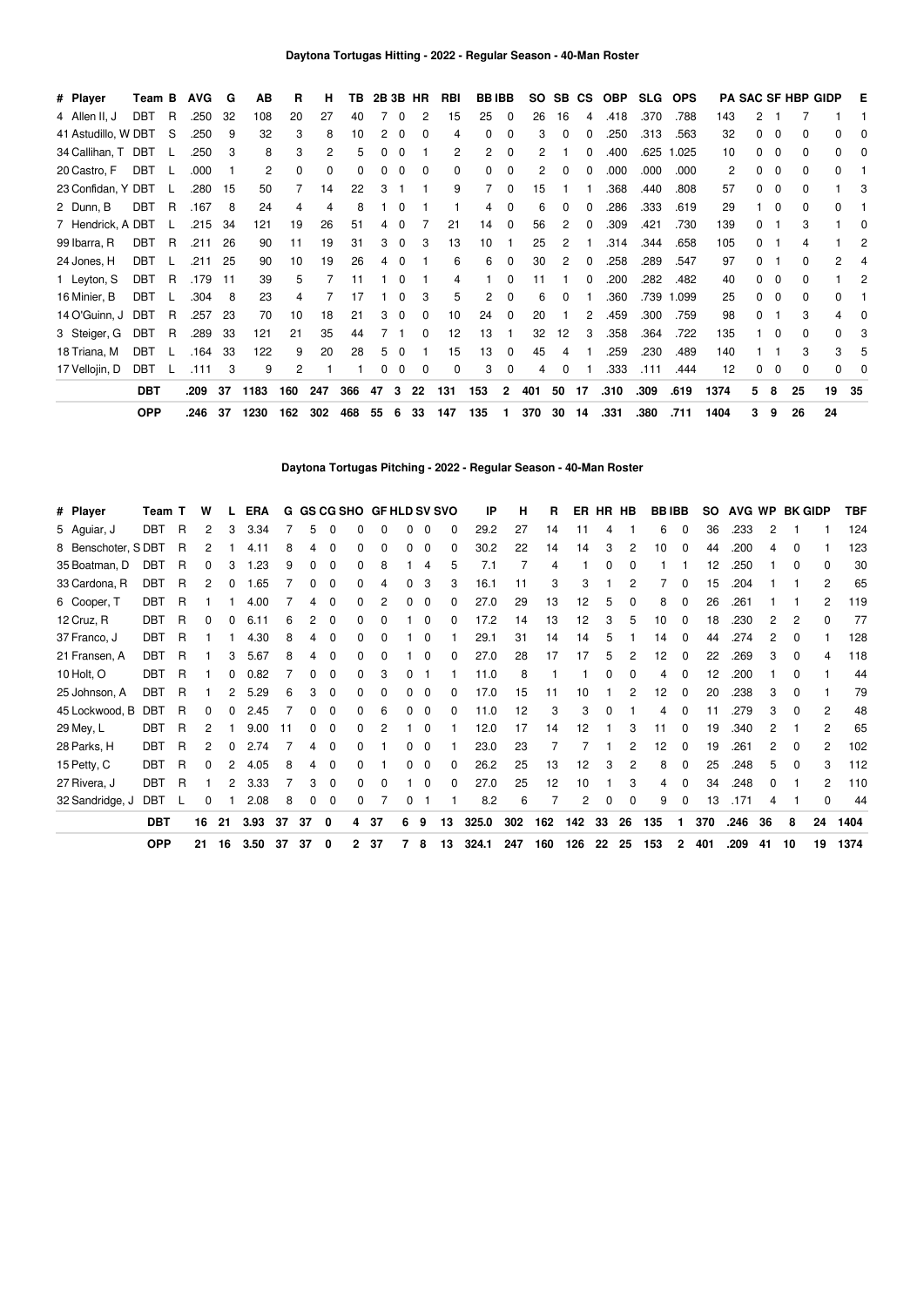| # Player            | Team B     |   | <b>AVG</b> | G   | AB   | R            | н   | TB  |    |   | 2B 3B HR     | RBI | <b>BBIBB</b> |              | <b>SO</b> | <b>SB</b>    | <b>CS</b> | <b>OBP</b> | <b>SLG</b> | <b>OPS</b> |      |              |          | <b>PA SAC SF HBP GIDP</b> |    | Е   |
|---------------------|------------|---|------------|-----|------|--------------|-----|-----|----|---|--------------|-----|--------------|--------------|-----------|--------------|-----------|------------|------------|------------|------|--------------|----------|---------------------------|----|-----|
| 11 Cardona, H       | <b>DUN</b> | R | .231       | 4   | 13   | 0            | 3   | 3   | 0  | 0 | $\Omega$     | 0   | 2            | $\Omega$     | 8         | 4            | 0         | .333       | .231       | .564       | 15   |              | 0        | 0                         | 0  |     |
| 29 Fajardo, F       | <b>DUN</b> | S | .276       | 9   | 29   | 2            | 8   | 15  |    | 0 | 2            | 6   | 2            | $\Omega$     | 9         | 0            | 0         | .323       | .517       | .840       | 31   |              | 0        | 0                         | 0  |     |
| 9 Ferrer, J         | <b>DUN</b> | R | .237       | 13  | 38   | <sup>0</sup> | 9   | 13  | 4  | 0 | 0            | 3   |              |              | 14        |              | O         | .348       | .342       | .690       | 46   |              |          | 0                         | 2  |     |
| 27 Gonzalez, J      | <b>DUN</b> | R | .143       | 5   | 14   | 0            | 2   |     | 0  | 0 | 0            | 0   |              |              | 6         |              |           | .250       | .143       | .393       | 16   |              | 0        |                           | 0  |     |
| 1 Hernandez, J DUN  |            | R | .200       | 10  | 35   | 3            |     | 8   |    | ŋ | 0            |     |              |              | 10        |              |           | .282       | .229       | .511       | 39   |              | 0        |                           |    |     |
| 14 Machado, E       | <b>DUN</b> | S | .268       | 21  | 82   | 9            | 22  | 27  | 5  | ŋ | $\Omega$     | 6   |              |              | 24        |              |           | .333       | .329       | .662       | 90   |              | 0        |                           | 2  |     |
| 20 Martinez, G      | <b>DUN</b> | R | .262       | 34  | 126  | 22           | 33  | 56  | 8  | 0 | 5            | 21  | 11           |              | 25        | 2            |           | 326        | .444       | .770       | 138  |              | 0        |                           | 4  |     |
| 37 Nunez, R         | <b>DUN</b> | R | .300       | -34 | 140  | 25           | 42  | 73  | 4  | 0 | 9            | 25  | 4            |              | 41        | <sup>0</sup> | n         | .322       | .521       | .843       | 149  |              | 3        | 2                         | 2  |     |
| 6 Palmegiani, D DUN |            | R | .225       | 33  | 111  | 14           | 25  | 43  |    |   | 3            | 15  | 17           | <sup>0</sup> | 31        | $\Omega$     | 0         | .343       | .387       | .730       | 134  |              | 2        |                           | 3  |     |
| 44 Pinto, A         | <b>DUN</b> | R | .250       | 20  | 72   | 13           | 18  | 24  | 2  | 2 | 0            |     | 6            |              | 17        |              | 5         | .341       | .333       | .674       | 83   |              | $\Omega$ |                           | 0  |     |
| 7 Rivas, J          | <b>DUN</b> | R | .154       | 15  | 39   | 5            | 6   |     |    | ŋ | 0            | 2   |              | 0            | 9         | 3            | З         | .292       | .179       | .471       | 48   |              |          |                           |    |     |
| 50 Salinas, R       | <b>DUN</b> |   | .246       | -14 | 57   | 8            | 14  | 19  | 5  | 0 | <sup>0</sup> | 10  | 2            |              | 5         |              | 0         | .279       | .333       | .612       | 61   |              |          |                           |    |     |
| 5 Santiago, G       | <b>DUN</b> | R | .226       | 10  | 31   | 4            |     | 11  |    | 0 |              | 5   | 2            | o            | 12        |              | 0         | .273       | .355       | .628       | 33   |              | 0        | n                         | O. |     |
| 22 Sotolongo, A     | DUN        | R | .261       | 27  | 92   | 11           | 24  | 39  | 6  | 0 | 3            | 14  | 12           | 0            | 25        | ŋ            | 0         | .352       | .424       | .776       | 105  |              | 0        |                           | O. |     |
| 41 Young, C         | <b>DUN</b> | S | .333       | 4   | 15   | 3            | 5   | 8   | 0  | 0 |              |     |              | 0            | 3         |              | 0         | .375       | .533       | .908       | 16   |              | 0        | 0                         | 0  |     |
|                     | <b>DUN</b> |   | .235       | 37  | 1234 | 165          | 290 | 451 | 62 | 3 | 31           | 144 | 117          | 0            | 358       | 42           | 17        | .313       | .365       | .678       | 1389 | $\mathbf{2}$ | 9        | 27                        | 20 | -37 |
|                     | <b>OPP</b> |   | .227       | 37  | 1209 | 182          | 275 | 448 | 56 | 9 | 33           | 158 | 161          | 3            | 439       | 66           | 24        | .334       | .371       | .705       | 1413 | 0            |          | 36                        | 16 |     |

**Dunedin Blue Jays Pitching - 2022 - Regular Season - Active Roster**

| # Player            | Team T     |          | W  |    | <b>ERA</b> | G  |              |          |   |          |    |              | GS CG SHO GF HLD SV SVO | IP    | н        | R   |     | ER HR    | HB | <b>BBIBB</b> |          | so  | AVG WP |              | <b>BK GIDP</b> |    | TBF  |
|---------------------|------------|----------|----|----|------------|----|--------------|----------|---|----------|----|--------------|-------------------------|-------|----------|-----|-----|----------|----|--------------|----------|-----|--------|--------------|----------------|----|------|
| 45 Alvarado, W      | <b>DUN</b> |          | 2  |    | 9.20       | g  |              | 0        | O | 2        |    | 0            | 0                       | 14.2  | 21       | 16  | 15  | 2        |    | 10           | 0        | 14  | .328   | 2            |                | 2  | 79   |
| 21 Bernal, J        | <b>DUN</b> | R        | 0  |    | 6.92       |    | 4            | 0        | 0 | 0        |    | 0            | $\Omega$                | 26.0  | 32       | 22  | 20  | 4        |    | 9            | 0        | 26  | .294   | 2            | 2              | 2  | 119  |
| 2 Cooke, C          | <b>DUN</b> | R        | 0  | 3  | 4.88       | 6  | з            | 0        | 0 | 2        |    |              |                         | 24.0  | 18       | 13  | 13  | 2        | 3  | 6            | 0        | 30  | .209   | 5            | 2              | n  | 96   |
| 33 Dominguez, M DUN |            | R        | 0  |    | 4.91       | 5  | 3            | $\Omega$ | 0 | $\Omega$ | 0  | 0            | 0                       | 18.1  | 16       | 14  | 10  | 2        | 4  | 10           | 0        | 22  | .232   | 3            | 0              |    | 84   |
| 47 Frasso, N        | <b>DUN</b> | R        | 0  |    | 0.00       |    |              | 0        | 0 | 0        | 0  | 0            | 0                       | 3.0   |          | 0   | 0   | 0        | 0  | 0            | 0        | 8   | .100   | 0            | 0              |    | 10   |
| 32 Kelly, J         | <b>DUN</b> | R        | 0  | 2  | 3.10       | 10 | 0            | 0        | 0 | 4        |    | 2            | 2                       | 20.1  | 15       | 9   |     | 2        |    | 9            | 2        | 19  | .205   | 2            | 0              |    | 83   |
| 25 Larkin, C        | <b>DUN</b> | R        | 0  |    | 1.46       | 9  |              | 0        | O |          |    |              | 4                       | 12.1  |          | 3   | 2   |          |    | 6            | 0        | 19  | .163   | 2            |                |    | 50   |
| 46 Martinez, S      | <b>DUN</b> |          | 0  |    | 5.19       |    | U            | 0        | 0 | 5        | O  | 0            |                         | 8.2   | 5        | 5   | 5   |          | O  | 10           | 0        | 15  | .161   | O            |                | O  | 41   |
| 43 Nunez, J         | <b>DUN</b> | R        | 0  |    | 8.44       | 6  | 0            | $\Omega$ | 0 | 3        | 0  | $\Omega$     | 0                       | 5.1   |          | 6   | 5   | 3        | З  | 4            | 0        |     | .350   |              | 0              |    | 27   |
| 10 Ohashi, R        | <b>DUN</b> | R        | 0  |    | 3.33       | 6  | 5            | 0        | 0 | 0        |    | 0            | 0                       | 24.1  | 26       | 12  | 9   | 2        |    | 11           | 0        | 30  | .274   | 0            | <sup>0</sup>   | 2  | 108  |
| 49 Quinones, L      | <b>DUN</b> | R        |    |    | 2.70       |    |              | 0        | 0 | 0        | O  | $\Omega$     | 0                       | 6.2   | 2        | 2   | 2   | $\Omega$ |    |              | 0        | 14  | .091   | ი            |                | U  | 27   |
| 8 Robbins, J        | <b>DUN</b> |          | 0  |    | 0.00       | 3  | <sup>0</sup> | $\Omega$ | 0 |          |    | $\mathbf{0}$ | $\Omega$                | 10.0  | 6        | 0   | 0   | $\Omega$ |    | 5            | $\Omega$ | 13  | .176   |              |                |    | 40   |
| 13 Rojas, K         | <b>DUN</b> |          | 2  |    | 4.33       |    |              | 0        | 0 | 0        | 0  | $\Omega$     |                         | 27.0  | 27       | 18  | 13  |          |    | 16           | 0        | 28  | .260   |              |                | 2  | 122  |
| 35 Santos, D        | <b>DUN</b> | R        | 3  | 2  | .44<br>-1  |    | 2            | 0        | 0 | 2        | 0  | 0            | 0                       | 25.0  | 14       | 9   | 4   | 2        | 3  | 12           |          | 49  | .165   | 5            | $\Omega$       |    | 100  |
| 51 Scott, B         | <b>DUN</b> |          | 0  |    | 0.00       | 2  |              | $\Omega$ | 0 |          | 0  |              |                         | 3.0   | $\Omega$ | 0   | 0   | 0        | O  | 2            | 0        |     | .000   | <sup>0</sup> | O              | U  | 11   |
| 34 Svanson, M       | <b>DUN</b> | <b>R</b> |    |    | 4.30       | 6  |              | $\Omega$ | 0 | 3        | 0  | 0            | 0                       | 23.0  | 23       | 15  | 11  | 6        |    | 10           | 0        | 28  | .253   | 0            | <sup>0</sup>   | 0  | 103  |
| 15 Valdez, J        | <b>DUN</b> | R        | 0  |    | 11.32      | 8  | $\Omega$     | 0        | 0 | 2        | 0  | 0            |                         | 10.1  | 15       | 14  | 13  | 3        | 2  | 13           | $\Omega$ | 12  | .349   | 2            |                |    | 58   |
| 30 Wallace, T       | <b>DUN</b> | -1       |    |    | 3.38       | 4  |              | 0        | 0 |          | 0  | 0            | 0                       | 10.2  | 10       | 5   | 4   |          | 3  | 5            | 0        | 13  | .256   | 0            |                | 0  | 47   |
|                     | <b>DUN</b> |          | 15 | 22 | 4.10       | 37 | 37           | 0        | 3 | 37       | 6  | 8            | 11                      | 325.0 | 275      | 182 | 148 | 33       | 36 | 161          | 3        | 439 | .227   | 35           | 13             | 16 | 1413 |
|                     | <b>OPP</b> |          | 22 | 15 | 3.51       | 37 | 37           | 0        | 2 | 37       | 12 | 12           | 17                      | 326.0 | 290      | 165 | 127 | 31       | 27 | 117          | 0        | 358 | .235   | 29           | 6              | 20 | 1389 |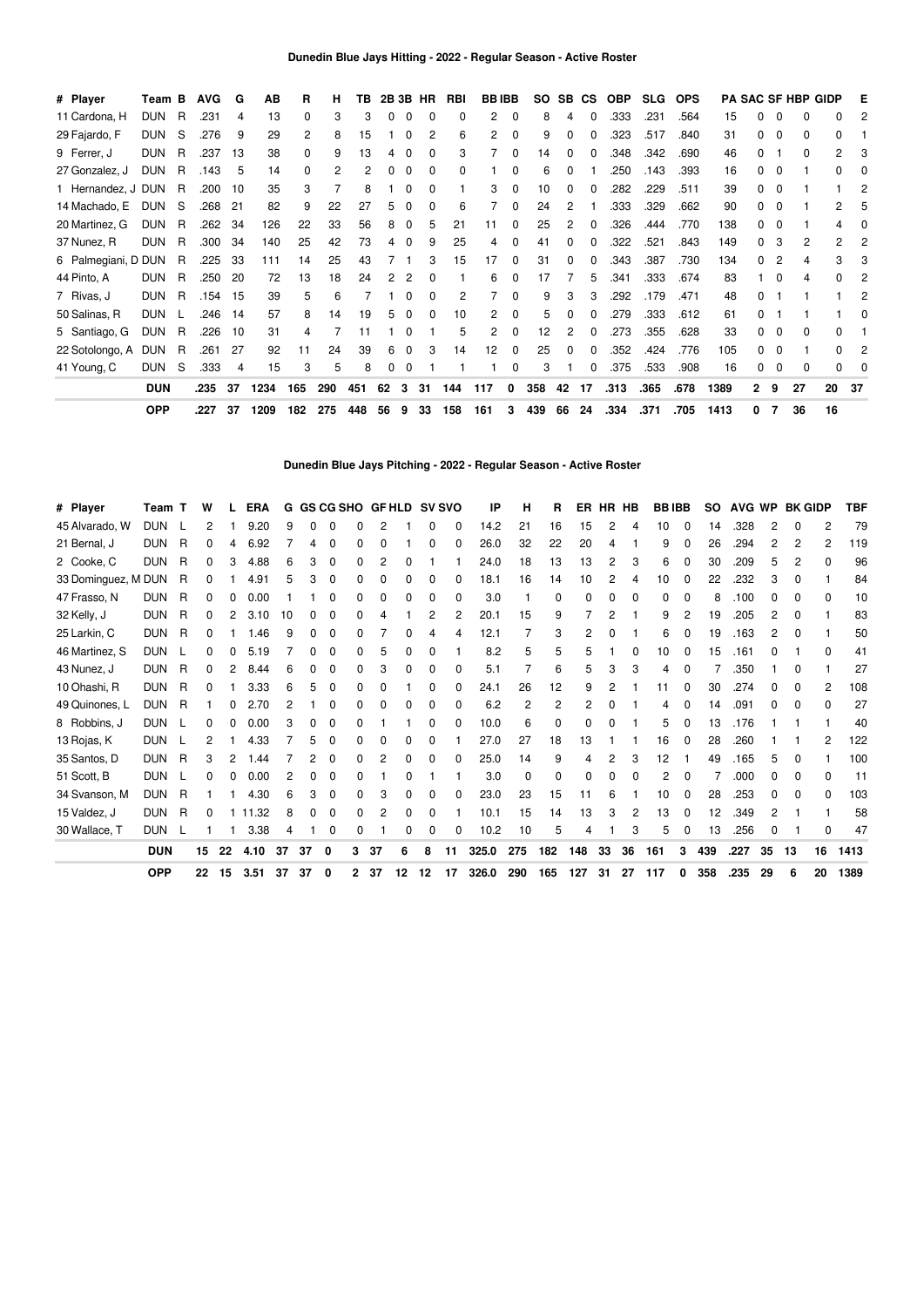## **Daytona Tortugas Hitting - 2022 - Regular Season - Active Roster - Home Games**

| # Player        | Team       | в | <b>AVG</b> | G  | AB  | R   | н        | TB  | 2Β | 3В       | <b>HR</b> | RBI | BB           | <b>IBB</b> | so  | <b>SB</b> | CS       | OBP  | SLG   | <b>OPS</b> | PA  | SAC      | SF | <b>HBP</b> | <b>GIDP</b> |
|-----------------|------------|---|------------|----|-----|-----|----------|-----|----|----------|-----------|-----|--------------|------------|-----|-----------|----------|------|-------|------------|-----|----------|----|------------|-------------|
| 4 Allen II, J   | <b>DBT</b> | R | .254       | 17 | 59  | 11  | 15       | 22  |    | $\Omega$ |           | 9   | 14           | 0          | 15  |           | 2        | .416 | .373  | .789       | 77  | $\Omega$ |    | 3          |             |
| 41 Astudillo, W | <b>DBT</b> | S | .250       | 3  | 12  |     | 3        | 4   |    | 0        | 0         |     | <sup>0</sup> | 0          |     | 0         | $\Omega$ | .250 | .333  | .583       | 12  | 0        |    |            |             |
| 34 Callihan, T  | <b>DBT</b> |   | .250       | 3  | 8   | 3   | 2        | 5   |    |          |           |     |              | 0          | 2   |           | $\Omega$ | .400 | .625  | 1.025      | 10  | $\Omega$ | 0  |            |             |
| 20 Castro, F    | <b>DBT</b> |   | .000       |    | 2   | 0   | 0        |     |    | 0        | ŋ         |     | O            |            | 2   | 0         | $\Omega$ | .000 | .000  | .000       | 2   | O        | 0  |            | 0           |
| 2 Dunn, B       | <b>DBT</b> | R | .000       | 3  | 6   |     | $\Omega$ | 0   |    | 0        | 0         | 0   |              | 0          |     | 0         | $\Omega$ | .333 | .000  | .333       | 9   | $\Omega$ | 0  |            | 0           |
| 7 Hendrick, A   | <b>DBT</b> |   | .210       | 18 | 62  | 10  | 13       | 27  |    | 0        |           | 15  | 6            |            | 30  |           | $\Omega$ | .296 | .435  | .731       | 71  | $\Omega$ |    | 2          |             |
| 99 Ibarra, R    | DBT        | R | .245       | 14 | 49  | 9   | 12       | 18  |    |          |           |     | 5            |            | 12  |           | $\Omega$ | .345 | .367  | .712       | 58  | $\Omega$ |    |            |             |
| 24 Jones, H     | DBT        |   | .256       | 12 | 43  | 5.  | 11       | 14  |    | n        |           |     |              | ŋ          | 16  |           | $\Omega$ | .298 | .326  | .624       | 47  | $\Omega$ |    |            | 0           |
| 1 Leyton, S     | DBT        | R | .263       | 6  | 19  |     | 5        | ĥ   |    | 0        |           |     |              |            |     |           | $\Omega$ | .263 | .316  | .579       | 19  |          |    |            | 0           |
| 16 Minier, B    | DBT        |   | .333       |    | 9   |     | 3        | 9   |    | 0        |           |     |              |            | 2   | 0         | 0        | .400 | 1.000 | 1.400      | 10  |          |    |            | 0           |
| 14 O'Guinn, J   | DBT        | R | .258       | 11 | 31  |     | 8        | 10  |    | 0        | 0         |     | 14           | $\Omega$   | 11  |           |          | .500 | .323  | .823       | 46  |          |    |            |             |
| 3 Steiger, G    | DBT        | R | .292       | 17 | 65  | 11  | 19       | 25  |    |          | 0         | 9   |              | 0          | 18  | 6         |          | .361 | .385  | .746       | 72  |          |    |            |             |
| 18 Triana, M    | DBT        |   | .164       | 18 | 67  | 5   | 11       | 18  |    | 0        |           | 12  | 5            |            | 26  | 2         |          | .230 | .269  | .499       | 74  |          |    |            |             |
| 17 Vellojin, D  | DBT        |   | .111       | 3  | 9   | 2   |          |     |    | 0        | 0         | 0   | 3            | 0          | 4   | 0         |          | .333 | .111  | .444       | 12  | $\Omega$ | 0  | 0          | 0           |
|                 | <b>DBT</b> |   | .231       | 19 | 592 | 102 | 137      | 207 | 32 |          | 12        | 83  | 88           | 0          | 208 | 24        |          | .340 | .350  | .690       | 700 | 0        |    | 13         | 6           |
|                 | <b>OPP</b> |   | .231       | 19 | 629 | 73  | 145      | 214 | 30 | 3        | 11        | 68  | 74           | 0          | 201 | 11        | 6        | .320 | .340  | .660       |     |          | 2  | 10         | 16          |

# **Daytona Tortugas Pitching - 2022 - Regular Season - Active Roster - Home Games**

| # Player        | Team       |   | w  |   | <b>ERA</b> | G  | GS | CG | <b>SHO</b> | GF | <b>HLD</b> | SV       | <b>SVO</b> | IP    | н   | R  | ER | <b>HR</b> | HB | BB | <b>IBB</b> | <b>SO</b> | <b>AVG</b> | <b>WP</b> | BK       | <b>GIDP</b> | <b>TBF</b> |
|-----------------|------------|---|----|---|------------|----|----|----|------------|----|------------|----------|------------|-------|-----|----|----|-----------|----|----|------------|-----------|------------|-----------|----------|-------------|------------|
| 5 Aguiar, J     | DBT        | R |    |   | 3.95       | 3  | 3  |    |            |    |            |          | 0          | 13.2  | 9   |    | ĥ  |           | O  | 5  |            | 16        | .180       |           |          |             | 56         |
| 8 Benschoter, S | <b>DBT</b> | R |    |   | 2.87       |    |    |    | 0          |    |            | 0        | 0          | 15.2  | 12  | 5  |    |           |    |    |            | 22        | .214       |           | 0        |             | 65         |
| 35 Boatman, D   | <b>DBT</b> | R |    |   | 0.00       |    |    |    | 0          |    |            | э        | 3          | 4.2   | 3   |    |    |           |    | O  |            |           | .188       |           | 0        |             | 16         |
| 33 Cardona, R   | <b>DBT</b> | R |    |   | 0.00       |    |    |    |            |    |            |          | 2          | 5.0   |     |    |    |           |    |    |            | 3         | .077       | 0         | $\Omega$ | 2           | 16         |
| 6 Cooper, T     | <b>DBT</b> | R |    |   | 4.50       |    |    |    | 0          |    |            | C        | $\Omega$   | 16.0  | 17  |    |    |           | O  | ĥ  |            | 14        | .266       |           | 0        | 2           | 70         |
| 12 Cruz, R      | <b>DBT</b> | R |    |   | 8.22       |    |    |    | 0          |    |            |          |            | 7.2   | 9   |    |    |           |    |    |            | 9         | .310       |           | 0        |             | 35         |
| 37 Franco, J    | <b>DBT</b> | R |    |   | 5.02       |    | 2  |    | 0          |    |            | ŋ        | $\Omega$   | 14.1  | 17  |    |    |           |    | 9  |            | 22        | .298       |           | $\Omega$ |             | 67         |
| 21 Fransen, A   | <b>DBT</b> |   |    |   | 3.50       |    | 2  | 0  | 0          |    |            |          | 0          | 18.0  | 18  |    |    |           |    |    |            | 18        | .265       |           | 0        |             | 76         |
| 10 Holt, O      | DBT        |   |    |   | .29        |    |    |    | 0          |    |            |          | 0          | 7.0   | 3   |    |    |           | n  |    |            | 10        | .125       |           | $\Omega$ |             | 26         |
| 25 Johnson, A   | <b>DBT</b> | R |    |   | 2.84       |    |    |    | 0          |    | 0          | $\Omega$ | 0          | 6.1   | 4   |    |    |           |    |    |            | 8         | .167       |           | 0        |             | 28         |
| 45 Lockwood, B  | <b>DBT</b> | R |    |   | 1.50       |    |    |    | 0          |    |            | 0        | 0          | 6.0   |     |    |    |           |    |    |            | 8         | .190       |           | $\Omega$ |             | 24         |
| 29 Mey, L       | DBT        | R |    |   | 6.00       | 6  |    |    | 0          |    |            |          | 0          | 6.0   | 6   |    |    |           |    | ĥ  |            | 10        | .261       | 0         | 0        |             | 29         |
| 28 Parks, H     | DBT        | R |    |   | 2.25       | 3  | 3  |    | 0          |    | 0          | 0        | 0          | 12.0  | 11  |    |    |           |    |    |            | 10        | .250       | 0         | 0        |             | 51         |
| 15 Petty, C     | DBT        | R | 0  |   | 3.71       |    |    | 0  | 0          |    | 0          | 0        | 0          | 17.0  | 15  |    |    |           |    | ĥ  |            | 16        | .238       |           | 0        |             | 71         |
| 27 Rivera, J    | DBT        | R |    |   | 2.57       |    |    |    | 0          |    |            | 0        | 0          | 14.0  | 11  |    |    |           |    |    |            | 20        | .216       |           | 0        | 2           | 54         |
| 32 Sandridge, J | <b>DBT</b> |   | 0  | 0 | 1.59       | 5  | 0  | 0  | 0          |    |            |          |            | 5.2   | 4   | 5  |    | 0         | 0  | 6  |            | 8         | .174       |           | 0        | 0           | 29         |
|                 | <b>DBT</b> |   | 12 |   | 3.44       | 19 | 19 | 0  |            | 19 | 6          | 6        | 6          | 170.0 | 145 | 73 | 65 | 11        | 10 | 74 | 0          | 201       | .231       | 16        | 0        | 16          | 717        |

# **Daytona Tortugas Hitting - 2022 - Regular Season - Active Roster - Away Games**

| # Player        | Team       | в | <b>AVG</b> | G  | AB  | R  | н   | ΤВ  | 2Β | 3B       | <b>HR</b> | RBI | BB | <b>IBB</b> | <b>SO</b> | <b>SB</b> | CS       | <b>OBP</b> | <b>SLG</b> | <b>OPS</b> | PA  | <b>SAC</b> | SF       | <b>HBP</b> | <b>GIDP</b> |
|-----------------|------------|---|------------|----|-----|----|-----|-----|----|----------|-----------|-----|----|------------|-----------|-----------|----------|------------|------------|------------|-----|------------|----------|------------|-------------|
| 4 Allen II, J   | <b>DBT</b> | R | .245       | 15 | 49  | 9  | 12  | 18  | 3  |          |           | 6   |    | 0          | 11        | 9         |          | .422       | .367       | .789       | 66  | 2          |          |            |             |
| 41 Astudillo, W | <b>DBT</b> | S | .250       | 6  | 20  | 2  | 5   | 6   |    |          | 0         | 3   | 0  | 0          | 2         | 0         | $\Omega$ | .250       | .300       | .550       | 20  | $\Omega$   | $\Omega$ | $\Omega$   |             |
| 2 Dunn, B       | DBT        | R | .222       | 5  | 18  | 3  | 4   | 8   |    |          |           |     |    | 0          | 5         | 0         | 0        | .263       | .444       | .707       | 20  |            | 0        | 0          | 0           |
| 7 Hendrick, A   | <b>DBT</b> |   | .220       | 16 | 59  | 9  | 13  | 24  | 2  |          | 3         | 6   | 8  | 0          | 26        |           | 0        | .324       | .407       | .731       | 68  | 0          | $\Omega$ |            |             |
| 99 Ibarra, R    | <b>DBT</b> | R | .171       | 12 | 41  | 2  |     | 13  | 0  | $\Omega$ | 2         | 5   | b. |            | 13        |           |          | .277       | .317       | .594       | 47  | 0          | 0        |            | 0           |
| 24 Jones, H     | DBT        |   | .170       | 13 | 47  | 5  | 8   | 12  |    |          |           | 3   | 3  | 0          | 14        |           | $\Omega$ | .220       | .255       | .475       | 50  | 0          | $\Omega$ | $\Omega$   |             |
| 1 Leyton, S     | <b>DBT</b> | R | .100       | 5  | 20  | 2  | 2   | 5   | 0  |          |           | з   |    | 0          | 4         | 0         | $\Omega$ | .143       | .250       | .393       | 21  | $\Omega$   | $\Omega$ | $\Omega$   |             |
| 16 Minier, B    | DBT        |   | .286       | 4  | 14  |    | 4   | 8   |    |          |           | 2   |    | 0          | 4         | 0         |          | .333       | .571       | .904       | 15  | 0          | $\Omega$ | $\Omega$   |             |
| 14 O'Guinn, J   | <b>DBT</b> | R | .256       | 12 | 39  | 3  | 10  | 11  |    |          | U         | 6   | 10 | $\Omega$   | 9         | 0         |          | .423       | .282       | .705       | 52  | $\Omega$   |          | 2          | 3           |
| 3 Steiger, G    | <b>DBT</b> | R | .286       | 16 | 56  | 10 | 16  | 19  | 3  |          | 0         |     | 6  |            | 14        | 6         | 2        | .355       | .339       | .694       | 63  |            |          | $\Omega$   |             |
| 18 Triana, M    | <b>DBT</b> |   | .164       | 15 | 55  | 4  | 9   | 10  |    | $\Omega$ | 0         | 3   | 8  | 0          | 19        | 2         | 0        | .292       | .182       | .474       | 66  |            | $\Omega$ | 2          | 2           |
|                 | DBT        |   | .186       | 18 | 591 | 58 | 110 | 159 | 15 | 2        | 10        | 48  | 65 | 2          | 193       | 26        | 10       | .280       | .269       | .549       | 674 | 5          |          | 12         | 13          |
|                 | <b>OPP</b> |   | .261       | 18 | 601 | 89 | 157 | 254 | 25 | 3        | 22        | 79  | 61 |            | 169       | 19        | 8        | .342       | .423       | .765       |     | 2          |          | 16         | 8           |

**Daytona Tortugas Pitching - 2022 - Regular Season - Active Roster - Away Games**

| # Player<br>5 Aguiar, J | Team<br><b>DBT</b> | R | W |    | <b>ERA</b><br>2.81 | G  | GS<br>2 | СG | <b>SHO</b><br>0 | GF       | <b>HLD</b><br>0 | <b>SV</b> | <b>SVO</b><br>0 | IP<br>16.0 | н<br>18 | R  | ER | <b>HR</b> | HB | BB | <b>IBB</b><br>0 | <b>SO</b><br>20 | <b>AVG</b><br>.273 | <b>WP</b> | BK | <b>GIDP</b> | <b>TBF</b><br>68 |
|-------------------------|--------------------|---|---|----|--------------------|----|---------|----|-----------------|----------|-----------------|-----------|-----------------|------------|---------|----|----|-----------|----|----|-----------------|-----------------|--------------------|-----------|----|-------------|------------------|
| 8 Benschoter, S         | <b>DBT</b>         |   |   |    | 5.40               |    |         | O  | 0               | $\Omega$ | 0               | $\Omega$  | $\Omega$        | 15.0       | 10      |    |    | 3         |    |    | 0               | 22              | .185               | 2         |    | 0           | 58               |
| 35 Boatman, D           | DB <sub>1</sub>    |   |   |    | 3.38               |    |         | 0  | 0               |          |                 |           | 2               | 2.2        | 4       |    |    |           |    |    |                 | 5               | .333               |           |    | 0           | 14               |
| 33 Cardona, R           | <b>DBT</b>         |   |   |    | 2.38               |    |         | 0  | U               |          |                 |           |                 | 11.1       | 10      |    |    |           |    |    |                 | 12              | .244               |           |    | 0           | 49               |
| 6 Cooper, T             | DB <sub>1</sub>    |   |   |    | 3.27               |    |         |    |                 |          | 0               |           | 0               | 11.0       | 12      |    |    |           |    |    |                 | 12              | .255               |           |    | 0           | 49               |
| 12 Cruz, R              | <b>DBT</b>         |   |   |    | 4.50               |    |         | 0  | U               | $\Omega$ | 0               |           | 0               | 10.0       | 5       |    |    |           |    |    |                 | 9               | .156               |           |    | 0           | 42               |
| 37 Franco, J            | <b>DBT</b>         |   |   |    | 3.60               |    | 2       | 0  | 0               | $\Omega$ | 0               |           |                 | 15.0       | 14      | ĥ  |    |           |    |    |                 | 22              | .250               |           |    | 0           | 61               |
| 21 Fransen, A           | <b>DBT</b>         |   |   |    | 10.00              |    | 2       | 0  | 0               | $\Omega$ | 0               |           | 0               | 9.0        | 10      | 10 | 10 |           |    |    |                 | 4               | .278               | 2         |    |             | 42               |
| 10 Holt, O              | DBT                |   |   |    | 0.00               |    |         | 0  | 0               |          | 0               |           |                 | 4.0        | 5       | O  |    |           |    |    | 0               | 2               | .313               |           |    |             | 18               |
| 25 Johnson, A           | DBT                |   |   |    | 6.75               |    |         | 0  | 0               | $\Omega$ | 0               |           | 0               | 10.2       | 11      | 9  |    |           |    |    | 0               | 12              | .282               |           |    |             | 51               |
| 45 Lockwood, B          | DBT                | R |   |    | 3.60               | 3  |         | 0  | 0               |          | 0               | 0         | 0               | 5.0        | 8       |    |    |           |    |    | 0               | 3               | .364               |           |    |             | 24               |
| 29 Mey, L               | DBT                | R |   |    | 12.00              |    |         | 0  | U               |          | 0               |           |                 | 6.0        | 11      | 8  |    |           |    |    | 0               | 9               | .407               |           |    |             | 36               |
| 28 Parks, H             | <b>DBT</b>         | R |   |    | 3.27               |    |         |    | 0               |          | 0               |           |                 | 11.0       | 12      |    |    |           |    |    |                 | 9               | .273               |           |    |             | 51               |
| 15 Petty, C             | DBT                | R |   | 0  | 4.66               | 3  |         |    | 0               | $\Omega$ | 0               | $\Omega$  | 0               | 9.2        | 10      | 6  |    |           |    |    | 0               | 9               | .263               | 2         |    |             | 41               |
| 27 Rivera, J            | <b>DBT</b>         | R |   | 2  | 4.15               | 3  |         | 0  | 0               | $\Omega$ | 0               | 0         | 0               | 13.0       | 14      |    |    |           |    |    | 0               | 14              | .280               |           |    | 0           | 56               |
| 32 Sandridge, J         | DBT                |   |   |    | 3.00               | 3  | 0       | 0  | 0               |          | 0               | 0         | 0               | 3.0        | 2       |    |    | 0         | 0  |    | 0               | 5               | .167               |           |    |             | 15               |
|                         | <b>DBT</b>         |   | 4 | 14 | 4.47               | 18 | 18      | 0  | 0               | 18       | 0               | 3         |                 | 155.0      | 157     | 89 | 77 | 22        | 16 | 61 |                 | 169             | .261               | 20        | 8  | 8           | 687              |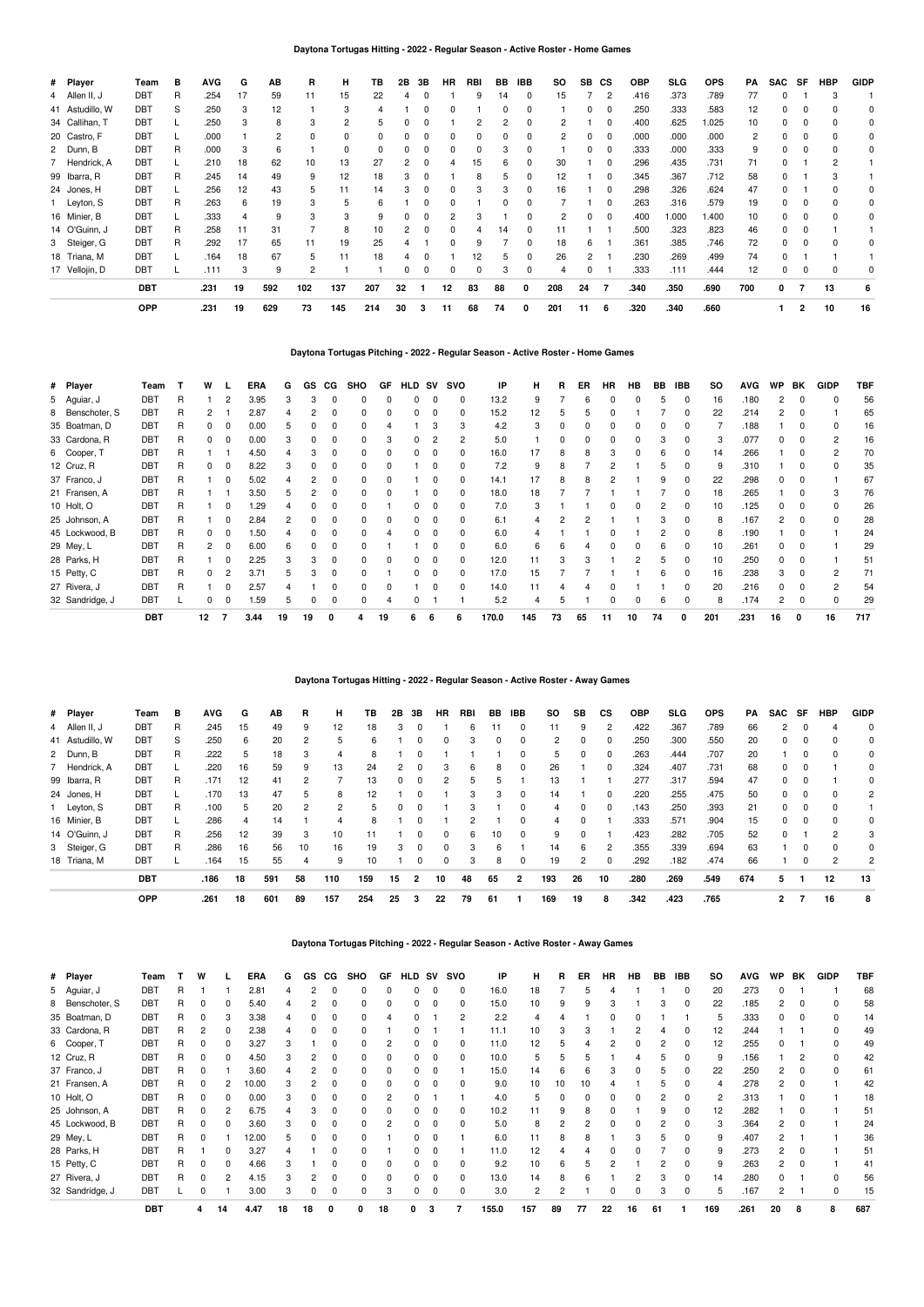## **Daytona Tortugas Hitting - 2022 - Regular Season - Active Roster - Vs Left**

| # Player        | Team       | в  | <b>AVG</b> | G  | AB R | н  | TВ  | 2В | 3В             | HR | <b>RBI</b> | BB | <b>IBB</b> | <b>SO</b> | <b>SB</b> | CS | <b>OBP</b> | <b>SLG</b> | <b>OPS</b> | PA  | <b>SAC</b> | SF       | <b>HBP</b> | GIDP |
|-----------------|------------|----|------------|----|------|----|-----|----|----------------|----|------------|----|------------|-----------|-----------|----|------------|------------|------------|-----|------------|----------|------------|------|
| 4 Allen II, J   | DBT        | R  | .243       | 23 | 37   | 9  | 14  | 2  |                |    |            | 10 | 0          | 9         |           |    | .408       | .378       | .786       | 49  | $\Omega$   |          |            |      |
| 41 Astudillo, W | <b>DBT</b> | S  | .286       |    |      | 2  | 2   |    |                |    | U          | 0  | $\Omega$   | $\Omega$  |           |    | .286       | .286       | .572       |     | n          |          |            |      |
| 34 Callihan, T  | DBT        |    | .333       |    |      |    |     | 0  |                | 0  | 0          |    | 0          |           |           |    | .500       | .333       | .833       |     | 0          |          |            |      |
| 2 Dunn, B       | <b>DBT</b> | R  | .429       |    |      | 3  | 4   |    |                | 0  | 0          |    | 0          | 0         |           |    | .500       | .571       | 1.071      | 8   | 0          | 0        |            |      |
| 7 Hendrick, A   | <b>DBT</b> | L. | .243       | 21 | 37   | 9  | 16  |    |                |    | 4          | з  | $\Omega$   | 15        |           |    | .300       | .432       | .732       | 40  | 0          | $\Omega$ |            | 0    |
| 99 Ibarra, R    | DBT        | R  | .240       | 17 | 25   | 6  | 6   | 0  |                | 0  | 5          | 5  |            | 5         |           |    | .387       | .240       | .627       | 31  | 0          |          |            |      |
| 24 Jones, H     | <b>DBT</b> |    | .308       | 16 | 26   |    | 10  |    |                |    |            |    | $\Omega$   | 9         |           |    | .321       | .385       | .706       | 28  | 0          |          |            |      |
| 1 Leyton, S     | DBT        | R  | .200       |    | 15   |    | 3   | 0  |                | 0  | 2          |    | 0          |           |           |    | .200       | .200       | .400       | 15  | 0          |          |            |      |
| 16 Minier, B    | <b>DBT</b> | L. | .400       | 5  | 5    |    | 5   | 0  |                |    | 2          |    | 0          |           |           |    | .500       | 1.000      | 1.500      | 6   | 0          | 0        |            |      |
| 14 O'Guinn, J   | DBT        | R  | .286       | 14 | 21   | 6  | 8   | 2  | $\Omega$       | 0  | 5          | 6. | 0          | 5         |           |    | .464       | .381       | .845       | 28  | 0          | $\Omega$ |            | Ω    |
| 3 Steiger, G    | DBT        | R  | .371       | 18 | 35   | 13 | 17  |    |                | n. | 5          | 2  | $\Omega$   | 12        |           |    | .405       | .486       | .891       | 37  | 0          |          |            | 0    |
| 18 Triana, M    | <b>DBT</b> |    | .167       | 19 | 30   | 5  | 6   |    |                | U  | 3          |    | $\Omega$   | 11        |           |    | .242       | .200       | .442       | 34  |            | O        | 2          | 0    |
| 17 Vellojin, D  | DBT        |    | .000       |    | 0    | 0  | 0   | 0  |                | 0  | 0          |    | 0          | 0         |           |    | 1.000      | .000       | 1.000      |     | 0          |          |            | 0    |
|                 | DBT        |    | .255       | 26 | 345  | 88 | 120 | 15 |                | 5  | 50         | 41 |            | 115       |           |    | .341       | .348       | .689       | 397 |            |          | 6          | 6    |
|                 | <b>OPP</b> |    | .241       | 37 | 323  | 78 | 123 | 14 | $\overline{2}$ | 9  | 43         | 39 |            | 94        |           |    | .332       | .381       | .713       |     |            | 3        | 6          | 6    |

## **Daytona Tortugas Opposing Hitting - 2022 - Regular Season - Active Roster - Vs Left**

| # Player        | Team       | т | <b>AVG</b> | AB R | н              | TB  | 2В | 3В | <b>HR</b> | <b>RBI</b> | BB | <b>IBB</b> | SO. | <b>SB</b> | <b>CS</b> | OBP  | <b>SLG</b> | <b>OPS</b> | <b>PA</b> | <b>SAC</b> | SF | <b>HBP</b> | <b>GIDP</b> |
|-----------------|------------|---|------------|------|----------------|-----|----|----|-----------|------------|----|------------|-----|-----------|-----------|------|------------|------------|-----------|------------|----|------------|-------------|
| 5 Aguiar, J     | DBT        | R | .313       | 32   | 10             | 15  |    |    |           |            |    |            | 9   |           |           | .353 | .469       | .822       | 34        | 0          |    |            |             |
| 8 Benschoter, S | <b>DBT</b> | R | .192       | 26   | 5              | 8   | O  | O  |           | 2          |    | $\Omega$   | 11  |           |           | .250 | .308       | .558       | 28        | 0          |    |            |             |
| 35 Boatman, D   | DBT        | R | .200       | 10   | $\overline{2}$ | 3   |    | O  |           |            |    |            |     |           |           | .273 | .300       | .573       | 12        |            |    |            |             |
| 33 Cardona, R   | <b>DBT</b> | R | .222       | 18   | 4              |     | O  |    |           |            |    |            |     |           |           | .222 | .389       | .611       | 18        |            |    |            |             |
| 6 Cooper, T     | <b>DBT</b> | R | .300       | 30   | 9              | 13  |    |    |           |            |    |            |     |           |           | .344 | .433       | .777       | 32        | 0          |    |            |             |
| 12 Cruz, R      | DBT        | R | .053       | 19   |                |     |    | O  |           | з          |    |            |     |           |           | .240 | .053       | .293       | 25        | 0          |    |            |             |
| 37 Franco, J    | <b>DBT</b> | R | .200       | 25   | 5              | 10  |    |    |           | 3          |    |            | 13  |           |           | .310 | .400       | .710       | 29        | 0          |    |            |             |
| 21 Fransen, A   | DBT        | R | .250       | 28   |                | 15  |    |    |           |            |    |            |     |           |           | .300 | .536       | .836       | 30        | 0          |    |            |             |
| 10 Holt, O      | DBT        | R | .333       | 12   | $\Delta$       | 5   |    | O  |           |            |    |            |     |           |           | .429 | .417       | .846       | 14        | 0          |    |            |             |
| 25 Johnson, A   | <b>DBT</b> | R | .154       | 13   | $\overline{c}$ | 2   |    | ŋ  |           | 2          | 6  |            |     |           |           | .455 | .154       | .609       | 22        | 0          |    |            |             |
| 45 Lockwood, B  | DBT        | R | .400       | 15   | 6              | 8   |    | 0  |           | 2          |    | 0          |     |           |           | .400 | .533       | .933       | 15        | 0          |    |            |             |
| 29 Mey, L       | <b>DBT</b> | R | .385       | 13   | 5              | 10  |    |    |           |            |    |            |     |           |           | .556 | .769       | 1.325      | 18        | 0          |    |            |             |
| 28 Parks, H     | <b>DBT</b> | R | .304       | 23   |                | 8   |    |    |           |            |    |            |     |           |           | .429 | .348       | .777       | 28        | 0          |    |            |             |
| 15 Petty, C     | DBT        | R | .200       | 30   | 6              | 12  |    | O  |           |            |    |            | 6   |           |           | .242 | .400       | .642       | 33        | 0          |    |            |             |
| 27 Rivera, J    | DBT        | R | .227       | 22   | 5              | 6   |    | O  |           | 3          |    | 0          | 8   |           |           | .292 | .273       | .565       | 24        | 0          |    |            |             |
| 32 Sandridge, J | DBT        |   | .000       | 5    | $\Omega$       | 0   | O  | 0  |           | 0          |    | 0          |     |           |           | .286 | .000       | .286       |           | 0          |    |            |             |
|                 | <b>DBT</b> |   | .241       | 323  | 78             | 123 | 14 | 2  | 9         | 43         | 39 |            | 94  |           |           | .332 | .381       | .713       | 372       |            |    | 6          | 6           |

## **Daytona Tortugas Hitting - 2022 - Regular Season - Active Roster - Vs Right**

| # Player        | Team       | в | <b>AVG</b> | G  | AB R | н   | TB  | 2B | 3В       | <b>HR</b>    | <b>RBI</b>      | BB             | <b>IBB</b> | SO.<br><b>SB</b> | CS | OBP  | SLG  | <b>OPS</b> | PA             | SAC      | SF       | HBP | <b>GIDP</b> |
|-----------------|------------|---|------------|----|------|-----|-----|----|----------|--------------|-----------------|----------------|------------|------------------|----|------|------|------------|----------------|----------|----------|-----|-------------|
| 4 Allen II, J   | <b>DBT</b> | R | .254       | 31 | 71   | 18  | 26  | b  | 0        |              | 8               | 15             | 0          | 17               |    | .424 | .366 | .790       | 94             | 2        | 0        | 6   |             |
| 41 Astudillo, W | <b>DBT</b> | S | .240       | 9  | 25   | 6   | 8   |    | $\Omega$ | O            | 4               | $\Omega$       | $\Omega$   | 3                |    | .240 | .320 | .560       | 25             | 0        | $\Omega$ |     |             |
| 34 Callihan, T  | DBT        |   | .200       | 3  | 5    |     | 4   |    | $\Omega$ |              | 2               |                |            |                  |    | .333 | .800 | 1.133      | 6              | 0        | $\Omega$ | 0   |             |
| 20 Castro, F    | <b>DBT</b> |   | .000       |    | 2    | 0   | 0   |    |          |              | 0               | $\Omega$       |            | $\overline{2}$   |    | .000 | .000 | .000       | $\overline{2}$ | U        | $\Omega$ | O   |             |
| 2 Dunn, B       | DBT        | R | .059       | 8  | 17   |     | 4   |    | $\Omega$ |              |                 | 3              |            | 6                |    | .200 | .235 | .435       | 21             |          | $\Omega$ |     |             |
| Hendrick, A     | DBT        |   | .202       | 32 | 84   | 17  | 35  |    | 0        | h            | 17              |                |            | 41               |    | .313 | .417 | .730       | 99             | U        |          |     |             |
| 99 Ibarra, R    | DBT        | R | .200       | 24 | 65   | 13  | 25  |    | 0        |              | 8               | 5              | 0          | 20               |    | .284 | .385 | .669       | 74             | 0        |          |     |             |
| 24 Jones, H     | DBT        |   | .172       | 25 | 64   | 11  | 16  |    | 0        |              | 2               | 5              | 0          | 21               |    | .232 | .250 | .482       | 69             | 0        | 0        |     |             |
| Leyton, S       | DBT        | R | .167       | 11 | 24   | 4   | 8   |    | 0        |              | 2               |                |            |                  |    | .200 | .333 | .533       | 25             | 0        | 0        | ŋ   |             |
| 16 Minier, B    | DBT        |   | .278       |    | 18   | 5   | 12  |    | 0        |              | 3               |                | $\Omega$   | 5                |    | .316 | .667 | .983       | 19             | $\Omega$ | $\Omega$ | O   |             |
| 14 O'Guinn, J   | <b>DBT</b> | R | .245       | 21 | 49   | 12  | 13  |    | O        | <sup>0</sup> | 5.              | 18             | $\Omega$   | 15               |    | .457 | .265 | .722       | 70             | $\Omega$ |          | 2   |             |
| 3 Steiger, G    | <b>DBT</b> | R | .256       | 31 | 86   | 22  | 27  |    | 0        |              |                 |                |            | 20               |    | .340 | .314 | .654       | 98             |          | $\Omega$ |     |             |
| 18 Triana, M    | DBT        |   | .163       | 33 | 92   | 15  | 22  |    |          |              | 12 <sup>2</sup> | 12             |            | 34               |    | .264 | .239 | .503       | 106            | U        |          |     |             |
| 17 Vellojin, D  | <b>DBT</b> |   | .111       | 3  | 9    |     |     |    | 0        |              | 0               | $\overline{c}$ |            | $\overline{4}$   |    | .273 | .111 | .384       | 11             | 0        |          | 0   |             |
|                 | <b>DBT</b> |   | .190       | 36 | 838  | 159 | 246 | 32 | 2        | 17           | 81              | 112            |            | 286              |    | .298 | .294 | .592       | 977            | 4        |          | 19  | 13          |
|                 | <b>OPP</b> |   | .247       | 37 | 907  | 224 | 345 | 41 |          | 24           | 104             | 96             | 0          | 276              |    | .330 | .380 | .710       |                | 2        | 6        | 20  | 18          |

**Daytona Tortugas Opposing Hitting - 2022 - Regular Season - Active Roster - Vs Right**

| # Player        | Team       |   | <b>AVG</b> | AB <sub>R</sub> | н   | ΤВ  | 2B | 3В | <b>HR</b> | <b>RBI</b> | BB | <b>IBB</b> | <b>SO</b> | <b>SB</b> | CS | OBP  | <b>SLG</b> | <b>OPS</b> | PA   | <b>SAC</b> | SF | <b>HBP</b> | <b>GIDF</b> |
|-----------------|------------|---|------------|-----------------|-----|-----|----|----|-----------|------------|----|------------|-----------|-----------|----|------|------------|------------|------|------------|----|------------|-------------|
| 5 Aguiar, J     | DBT        | R | .202       | 84              | 17  | 29  | 3  | 0  | 3         | 5          | 4  | 0          | 27        |           |    | .244 | .345       | .589       | 90   |            |    |            |             |
| 8 Benschoter, S | <b>DBT</b> | R | .202       | 84              | 17  | 25  | 2  | 0  | 2         | 11         | 8  | 0          | 33        |           |    | .287 | .298       | .585       | 95   |            |    |            |             |
| 35 Boatman, D   | DBT        | R | .278       | 18              | 5   |     | 2  |    | 0         | 3          | 0  | 0          | 5         |           |    | .278 | .389       | .667       | 18   | 0          |    |            |             |
| 33 Cardona, R   | <b>DBT</b> | R | .194       | 36              |     |     |    |    | 0         | 6          |    | 0          | 11        |           |    | .340 | .306       | .646       | 47   | 0          |    |            |             |
| 6 Cooper, T     | <b>DBT</b> | R | .247       | 81              | 20  | 36  |    |    | 4         | 9          | 6  |            | 23        |           |    | .299 | .444       | .743       | 87   | 0          |    |            |             |
| 12 Cruz, R      | <b>DBT</b> | R | .310       | 42              | 13  | 23  |    |    | 3         | 12         | 6  | 0          | 11        |           |    | .442 | .548       | .990       | 52   | 0          |    |            |             |
| 37 Franco, J    | DBT        | R | .295       | 88              | 26  | 43  | 5  |    | 4         | 11         | 10 | 0          | 31        |           |    | .374 | .489       | .863       | 99   | 0          |    |            |             |
| 21 Fransen, A   | <b>DBT</b> | R | .276       | 76              | 21  | 35  |    |    | 3         | 12         | 10 | 0          | 15        |           |    | .375 | .461       | .836       | 88   | 0          |    |            |             |
| 10 Holt, O      | <b>DBT</b> | R | .143       | 28              | 4   |     | 0  | 0  | 0         |            | 2  | 0          | 8         |           |    | .200 | .143       | .343       | 30   | 0          |    |            |             |
| 25 Johnson, A   | <b>DBT</b> | R | .260       | 50              | 13  | 20  |    |    |           |            | 6  |            | 17        |           |    | .339 | .400       | .739       | 57   |            |    |            |             |
| 45 Lockwood, B  | <b>DBT</b> | R | .214       | 28              | 6   |     |    |    | 0         | 0          |    | 0          | 9         |           |    | .333 | .250       | .583       | 33   | 0          |    |            |             |
| 29 Mey, L       | DBT        | R | .324       | 37              | 12  | 15  | 3  | 0  | 0         | 5          |    | 0          | 14        |           |    | .447 | .405       | .852       | 47   | 0          |    |            |             |
| 28 Parks, H     | DBT        | R | .246       | 65              | 16  | 23  |    |    |           | 2          | 8  | 0          | 15        |           |    | .338 | .354       | .692       | 74   | 0          |    |            |             |
| 15 Petty, C     | DBT        | R | .268       | 71              | 19  | 29  | 4  | 0  | 2         | 9          |    | 0          | 19        |           |    | .342 | .408       | .750       | 79   | 0          |    |            |             |
| 27 Rivera, J    | <b>DBT</b> | R | .253       | 79              | 20  | 30  | 5  |    |           | 9          | 2  |            | 26        |           |    | .294 | .380       | .674       | 86   | 0          |    |            |             |
| 32 Sandridge, J | DBT        |   | .200       | 30              | 6   | 6   | 0  | 0  | 0         |            |    | 0          | 12        |           |    | .351 | .200       | .551       | 37   | 0          |    | 0          |             |
|                 | <b>DBT</b> |   | .247       | 907             | 224 | 345 | 41 |    | 24        | 104        | 96 | 0          | 276       |           |    | .330 | .380       | .710       | 1032 | 2          | 6  | 20         | 18          |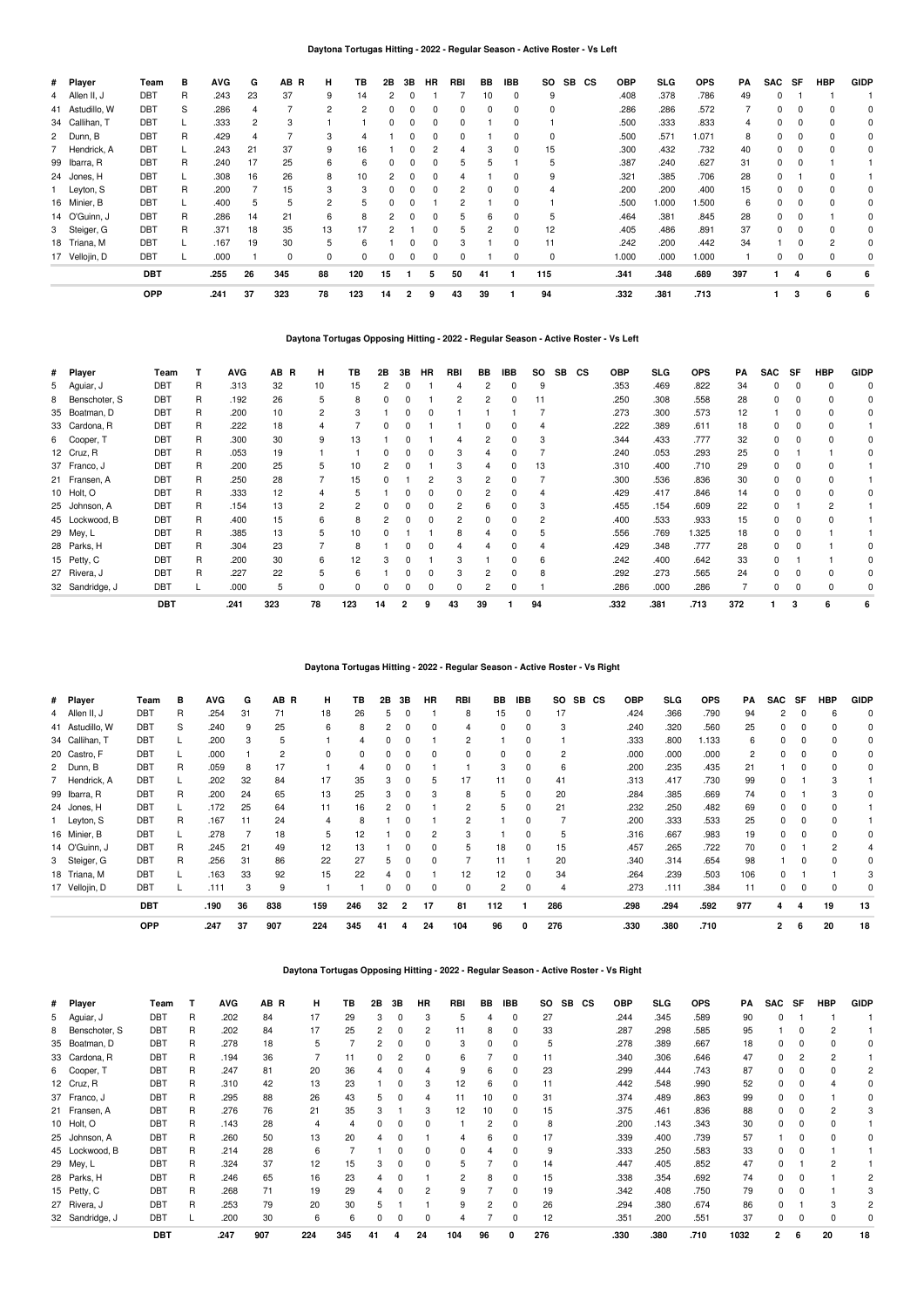# **Daytona Tortugas Hitting - 2022 - Regular Season - Active Roster - Scoring Position**

| # Player        | Team       | в | <b>AVG</b> | G  | AB R     | н. | TВ       | 2В     | 3В       | НR       | RBI      | BВ | <b>IBB</b>     | SO.<br>SB CS | <b>OBP</b> | <b>SLG</b> | <b>OPS</b> | PA  | SAC | SF           | <b>HBP</b>   | <b>GIDP</b> |
|-----------------|------------|---|------------|----|----------|----|----------|--------|----------|----------|----------|----|----------------|--------------|------------|------------|------------|-----|-----|--------------|--------------|-------------|
| 4 Allen II, J   | DBT        | R | .348       | 22 | 23       | 8  | 9        |        | $\Omega$ | $\Omega$ | 11       | 9  | $\Omega$       | 4            | .529       | .391       | .920       | 35  |     |              |              | 0           |
| 41 Astudillo, W | DBT        | S | .429       | 5  |          | 3  | 5        | 2      | $\Omega$ | 0        | 4        | 0  | 0              |              | .429       | .714       | 1.143      |     | 0   | 0            |              | 0           |
| 34 Callihan, T  | <b>DBT</b> |   | .000       |    | $\Omega$ |    | $\Omega$ | 0      | $\Omega$ | $\Omega$ | $\Omega$ |    | <sup>0</sup>   | 0            | 1.000      | .000       | 1.000      |     |     | <sup>0</sup> |              | 0           |
| 2 Dunn, B       | <b>DBT</b> | R | .000       | 3  | 4        | 0  | 0        | 0      | 0        | 0        | 0        | 0  | 0              |              | .000       | .000       | .000       | 5   |     | 0            | 0            | 0           |
| 7 Hendrick, A   | <b>DBT</b> |   | .250       | 21 | 28       |    | 13       | 0      | $\Omega$ | 2        | 14       | 6  | $\Omega$       | 16           | .389       | .464       | .853       | 36  | 0   |              |              | 0           |
| 99 Ibarra, R    | <b>DBT</b> | R | .161       | 22 | 31       | 5  | 6        |        | $\Omega$ | 0        | 10       |    |                | 9            | .250       | .194       | .444       | 36  | 0   |              |              |             |
| 24 Jones, H     | <b>DBT</b> |   | .172       | 21 | 29       | 5  | 6        |        | $\Omega$ | 0        | 5        | 2  | 0              | 10           | .219       | .207       | .426       | 32  | 0   |              |              |             |
| 1 Leyton, S     | DBT        | R | .375       |    | 8        | 3  | 4        |        | $\Omega$ | $\Omega$ | 3        |    | 0              | 0            | .444       | .500       | .944       | 9   | 0   | 0            |              |             |
| 16 Minier, B    | <b>DBT</b> |   | .000       |    |          |    | 4        | 0      | $\Omega$ |          | 2        |    | $\Omega$       | 0            | 1.000      | 4.000      | 5.000      |     |     | <sup>0</sup> |              | 0           |
| 14 O'Guinn, J   | <b>DBT</b> | R | .269       | 20 | 26       |    | 9        | $^{2}$ | 0        | 0        | 10       | 12 | 0              |              | .500       | .346       | .846       | 40  | 0   |              |              | 2           |
| 3 Steiger, G    | DBT        | R | .424       | 24 | 33       | 14 | 17       | 3      | $\Omega$ | $\Omega$ | 12       | 6  |                | 8            | .513       | .515       | 1.028      | 40  |     | $\Omega$     | <sup>0</sup> | 0           |
| 18 Triana, M    | <b>DBT</b> |   | .104       | 28 | 48       | 5  | 10       | 2      | 0        |          | 13       | 3  | $\Omega$       | 21           | .170       | .208       | .378       | 54  |     |              |              | 2           |
|                 | <b>DBT</b> |   | .211       | 37 | 327      | 69 | 96       | 15     | 0        | 4        | 102      | 54 | $\overline{2}$ | 116          | .327       | .294       | .621       | 399 | 4   | 8            | 6            | 8           |
|                 | <b>OPP</b> |   | .263       | 37 | 331      | 87 | 137      | 11     | 3        | 11       | 116      | 36 |                | 101          | .336       | .414       | .750       |     | 2   | 9            | 5            | 11          |

**Daytona Tortugas Opposing Hitting - 2022 - Regular Season - Active Roster - Scoring Position**

| # Player        | Team       | т | <b>AVG</b> | AB R | н  | ΤВ  | 2B | 3В       | <b>HR</b> | <b>RBI</b> | BB | <b>IBB</b> | SO. | SB CS | <b>OBP</b> | <b>SLG</b> | <b>OPS</b> | PА  | <b>SAC</b>   | SF | <b>HBP</b> | <b>GIDP</b> |
|-----------------|------------|---|------------|------|----|-----|----|----------|-----------|------------|----|------------|-----|-------|------------|------------|------------|-----|--------------|----|------------|-------------|
| 5 Aguiar, J     | DBT        | R | .200       | 25   | 5  | 6   |    | $\Omega$ | 0         | 5          | 2  | 0          |     |       | .250       | .240       | .490       | 28  | 0            |    | ი          |             |
| 8 Benschoter, S | DBT        | R | .300       | 30   | 9  | 15  | 0  | 0        | 2         | 10         | 0  | 0          | 12  |       | .300       | .500       | .800       | 30  | 0            |    |            |             |
| 35 Boatman, D   | DBT        | R | .364       | 11   | 4  | 6   |    |          | 0         | 4          |    |            | 5   |       | .417       | .545       | .962       | 13  |              |    |            |             |
| 33 Cardona, R   | DBT        | R | .222       | 18   | 4  | 6   |    |          | 0         | 6          |    | 0          |     |       | .238       | .333       | .571       | 21  | 0            |    |            |             |
| 6 Cooper, T     | DBT        | R | .250       | 20   | 5  | հ   |    |          | 0         | 6          | 2  | 0          | 5   |       | .318       | .300       | .618       | 22  | 0            |    |            |             |
| 12 Cruz, R      | <b>DBT</b> | R | .368       | 19   |    | 16  |    |          | 3         | 15         | 3  | 0          | 4   |       | .480       | .842       | .322       | 25  | 0            |    | 2          |             |
| 37 Franco, J    | <b>DBT</b> | R | .313       | 32   | 10 | 18  |    |          | 2         |            | 2  | 0          | 14  |       | .353       | .563       | .916       | 34  | <sup>0</sup> |    |            |             |
| 21 Fransen, A   | DBT        | R | .381       | 21   | 8  | 10  |    |          | 0         | 8          | 2  | 0          | 4   |       | .435       | .476       | .911       | 23  | 0            |    |            |             |
| 10 Holt, O      | DBT        | R | .125       | 8    |    |     |    |          | 0         |            | 2  | 0          | 2   |       | .300       | .125       | .425       | 10  | 0            |    |            |             |
| 25 Johnson, A   | DBT        | R | .375       | 16   | 6  |     |    |          |           | 6          | 3  | 0          | 5   |       | .450       | .563       | 1.013      | 21  |              |    |            |             |
| 45 Lockwood, B  | DBT        | R | .043       | 23   |    |     |    |          | $\Omega$  |            |    | 0          | 10  |       | .120       | .043       | .163       | 25  | 0            |    |            |             |
| 29 Mey, L       | DBT        | R | .412       | 17   |    | 12  |    |          |           | 13         |    | 0          | 3   |       | .476       | .706       | 1.182      | 21  | 0            |    |            |             |
| 28 Parks, H     | <b>DBT</b> | R | .182       | 22   | 4  |     |    |          | ŋ         | 5          |    | 0          | 8   |       | .400       | .227       | .627       | 30  | 0            |    |            |             |
| 15 Petty, C     | DBT        | R | .200       | 30   | 6  |     |    |          |           | 10         |    | 0          | 5   |       | .286       | .367       | .653       | 35  | 0            |    |            |             |
| 27 Rivera, J    | DBT        | R | .381       | 21   | 8  | 13  | 2  | 0        |           | 10         |    | 0          | 5   |       | .391       | .619       | 010. ا     | 23  | 0            |    |            |             |
| 32 Sandridge, J | DBT        |   | .133       | 15   | 2  | 2   | 0  | 0        | 0         | 4          | 2  | 0          | 5   |       | .235       | .133       | .368       | 17  | 0            |    |            |             |
|                 | <b>DBT</b> |   | .263       | 331  | 87 | 137 | 11 | з        | 11        | 116        | 36 |            | 101 |       | .336       | .414       | .750       | 383 | 2            | 9  | 5          | 11          |

# **Daytona Tortugas Hitting - 2022 - Regular Season - Active Roster - Scoring Position - 2 Outs**

| # Player        | Team       | в | <b>AVG</b> | G   | AB R | н. | ΤВ | 2В       |   | 3B HR        | RBI | BB       | IBB      | SO.      | SB CS | <b>OBP</b> | <b>SLG</b> | <b>OPS</b> | PA  | SAC SF |          | HBP | <b>GIDP</b> |
|-----------------|------------|---|------------|-----|------|----|----|----------|---|--------------|-----|----------|----------|----------|-------|------------|------------|------------|-----|--------|----------|-----|-------------|
| 4 Allen II, J   | DBT        | R | .333       | 11  | 9    | 3  | 3  | 0        |   |              | 4   | 4        | 0        | $\Omega$ |       | .538       | .333       | .871       | 13  | 0      |          | 0   | 0           |
| 41 Astudillo, W | DBT        | S | .429       | 5.  |      | 3  | 5  | 2        |   |              | 4   | 0        | 0        |          |       | .429       | .714       | .143       |     |        |          | 0   | 0           |
| 7 Hendrick, A   | <b>DBT</b> |   | .111       | 10  | 9    |    |    | $\Omega$ |   |              |     | 2        |          |          |       | .273       | .111       | .384       | 11  | 0      |          | 0   | 0           |
| 99 Ibarra, R    | DBT        | R | .176       | 12  | 17   | 3  | 4  |          |   | $\Omega$     | 4   |          | $\Omega$ | 4        |       | .222       | .235       | .457       | 18  | 0      | 0        | 0   | $\Omega$    |
| 24 Jones, H     | <b>DBT</b> |   | .143       | 12  | 14   | 2  | 2  | $\Omega$ |   | <sup>0</sup> | 2   |          | 0        | 3        |       | .200       | .143       | .343       | 15  | 0      | 0        | 0   | 0           |
| 1 Leyton, S     | DBT        | R | .500       | 2   | 2    |    |    | $\Omega$ |   |              | 2   |          |          | 0        |       | .667       | .500       | 1.167      | 3   | 0      | 0        | 0   | 0           |
| 16 Minier, B    | <b>DBT</b> |   | 000.       |     |      |    | 4  | 0        |   |              | 2   | $\Omega$ | $\Omega$ | $\Omega$ |       | 000.1      | 4.000      | 5.000      |     | 0      |          | 0   | $\Omega$    |
| 14 O'Guinn, J   | DBT        | R | .400       | -11 | 10   | 4  | 5  |          |   | <sup>0</sup> | 4   | 5        | 0        | 3        |       | .625       | .500       | 1.125      | 16  | 0      | $\Omega$ |     | 0           |
| 3 Steiger, G    | DBT        | R | .278       | 13  | 18   | 5. | 6  |          |   | <sup>0</sup> | 6   |          |          | 5        |       | .316       | .333       | .649       | 19  | 0      |          | 0   | 0           |
| 18 Triana, M    | <b>DBT</b> |   | .150       | 12  | 20   | 3  | 5  | 2        |   |              | 4   | 0        |          | 9        |       | .150       | .250       | .400       | 20  | 0      |          |     | $\Omega$    |
|                 | <b>DBT</b> |   | .215       | 37  | 149  | 32 | 42 |          | 0 |              | 38  | 22       | 0        | 52       |       | .320       | .282       | .602       | 172 | 0      | 0        |     | 0           |
|                 | <b>OPP</b> |   | .250       | 37  | 152  | 38 | 60 | 10       | 0 | 4            | 44  | 14       | 0        | 45       |       | .313       | .395       | .708       |     | 0      | 0        | 0   | 0           |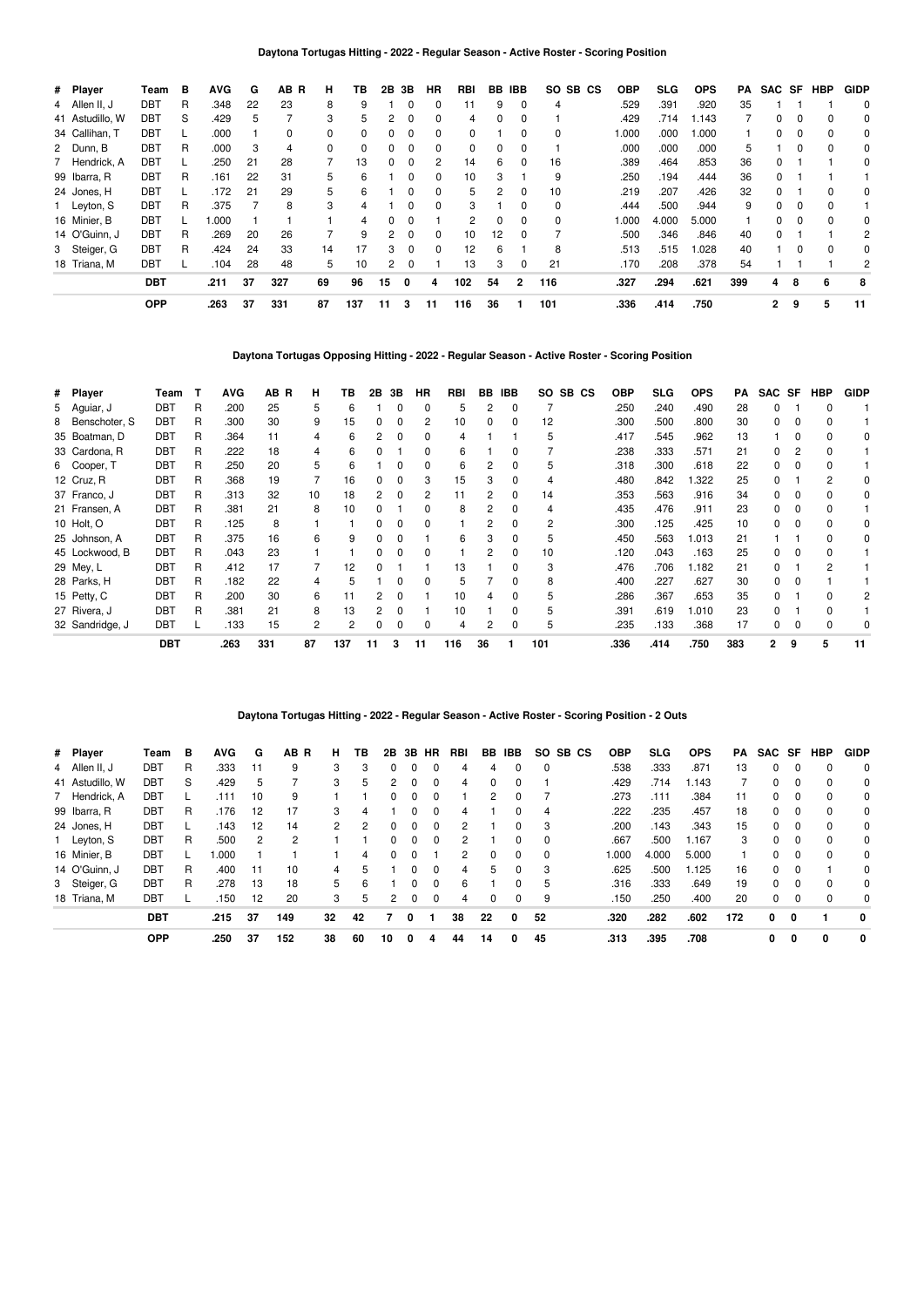| # Player    |                 | Team       |   | W<br>L | <b>ERA</b> |    |  | G GS CG SHO GF |  | <b>HLD SV</b> | svo | IP   |    | H R ER | HR | HB       | BB. | IBB | <b>SO</b> | <b>AVG</b> | <b>WP</b>      | BK             | <b>GIDP</b> | <b>TBF</b> |
|-------------|-----------------|------------|---|--------|------------|----|--|----------------|--|---------------|-----|------|----|--------|----|----------|-----|-----|-----------|------------|----------------|----------------|-------------|------------|
|             | 5 Aguiar, J     | DBT        | R |        |            | 6  |  |                |  |               |     | 4.0  | 4  |        | 0  | $\Omega$ |     | 0   | 4         | .250       | 2              | 0              | 0           | 17         |
|             | 8 Benschoter, S | <b>DBT</b> | R |        |            |    |  |                |  |               |     | 4.0  | 2  |        |    |          | 0   | 0   | 6         | .167       | <sup>0</sup>   | $\Omega$       |             | 12         |
|             | 35 Boatman, D   | DBT        | R |        |            |    |  |                |  |               |     | 0.2  | 2  |        |    | 0        | 0   | 0   | 2         | .500       | 0              | $\Omega$       |             | 4          |
|             | 33 Cardona, R   | <b>DBT</b> | R |        |            |    |  |                |  |               |     | 2.1  |    |        |    | 0        |     | 0   | 3         | .125       | <sup>0</sup>   | 0              |             |            |
|             | 6 Cooper, T     | <b>DBT</b> | R |        |            |    |  |                |  |               |     | 3.0  | 4  |        |    | 0        | 0   | 0   | 3         | .308       | <sup>0</sup>   |                |             | 13         |
| 12 Cruz, R  |                 | <b>DBT</b> | R |        |            |    |  |                |  |               |     | 1.2  | 4  |        |    | $\Omega$ |     | 0   | 0         | .500       |                | $\Omega$       |             | 8          |
|             | 37 Franco, J    | DBT        | R |        |            |    |  |                |  |               |     | 3.2  |    |        |    | 0        |     | 0   | 5         | .412       |                | 0              |             | 18         |
|             | 21 Fransen, A   | <b>DBT</b> | R |        |            |    |  |                |  |               |     | 2.0  | 2  |        | 0  | 0        | 2   | 0   | 2         | .250       | $\overline{2}$ | $\Omega$       |             | 10         |
| 10 Holt, O  |                 | <b>DBT</b> | R |        |            |    |  |                |  |               |     | 1.1  |    |        | 0  | 0        | 2   | 0   |           | .200       |                | $\Omega$       |             |            |
|             | 25 Johnson, A   | <b>DBT</b> | R |        |            |    |  |                |  |               |     | 1.2  |    |        | 0  | 0        |     | 0   | 2         | .167       | 0              | $\Omega$       |             | ь          |
|             | 45 Lockwood, B  | <b>DBT</b> | R |        |            |    |  |                |  |               |     | 3.1  |    |        |    | 0        | 0   | 0   | 4         | .000       |                |                |             | 10         |
| 29 Mey, L   |                 | <b>DBT</b> | R |        |            |    |  |                |  |               |     | 1.2  |    |        |    | 0        |     | 0   |           | .429       |                | 0              |             |            |
|             | 28 Parks, H     | <b>DBT</b> | R |        |            |    |  |                |  |               |     | 3.1  |    |        | 0  | 0        | 5.  | 0   | 4         | .100       | 2              |                |             | 15         |
| 15 Petty, C |                 | <b>DBT</b> | R |        |            |    |  |                |  |               |     | 3.1  |    |        | ŋ  |          |     | 0   | 3         | .091       |                |                |             | 11         |
|             | 27 Rivera, J    | <b>DBT</b> | R |        |            |    |  |                |  |               |     | 1.2  | h  |        |    | 0        |     | 0   |           | .556       |                | 0              |             | 9          |
|             | 32 Sandridge, J | DBT        |   |        |            |    |  |                |  |               |     | 2.0  | 0  |        | 0  | 0        | 2   | 0   | 4         | .000       | 3              |                |             |            |
|             |                 | <b>DBT</b> |   |        |            | 37 |  |                |  |               |     | 40.1 | 38 |        | 4  |          | 14  | 0   | 45        | .250       | 13             | $\overline{2}$ | 0           | 166        |

# **Daytona Tortugas Hitting - 2022 - Regular Season - Active Roster - Bases Loaded**

| # Player      | Team       | в  | <b>AVG</b> | G  | AB R | н. | ΤВ | 2B       | 3B | HR       | RBI BB   |          | IBB          | SO.      | SB CS | <b>OBP</b> | SLG    | <b>OPS</b> | PA | SAC SF       |          | <b>HBP</b> | <b>GIDP</b> |
|---------------|------------|----|------------|----|------|----|----|----------|----|----------|----------|----------|--------------|----------|-------|------------|--------|------------|----|--------------|----------|------------|-------------|
| 4 Allen II, J | DBT        | R  | .000       | 3  | 2    | 0  | 0  |          |    |          |          |          |              |          |       | .333       | .000   | .333       | 3  | $\Omega$     | $\Omega$ | $\Omega$   | $\Omega$    |
| 2 Dunn, B     | DBT        | R  | .000       |    |      | 0  | 0  | 0        | 0  | 0        | 0        | 0        |              |          |       | .000       | .000   | .000       |    | 0            |          | 0          | $\Omega$    |
| 7 Hendrick, A | DBT        |    | 1.000      | 5  | 3    | 3  | 3  | $\Omega$ | 0  | $\Omega$ | 5.       |          |              | $\Omega$ |       | 1.000      | 000.   | 2.000      | 5. | $\Omega$     | 0        | $\Omega$   | $\Omega$    |
| 99 Ibarra, R  | DBT        | R  | .333       | 4  | 3    |    |    | 0        | 0  | 0        | 3        | 0        |              | $\Omega$ |       | .500       | .333   | .833       | 4  | $\Omega$     | $\Omega$ |            | $\Omega$    |
| 24 Jones, H   | DBT        |    | .000       | 2  | 3    | 0  | 0  | $\Omega$ | 0  | $\Omega$ | $\Omega$ | $\Omega$ |              |          |       | .000       | .000   | .000       | 3  | <sup>o</sup> | $\Omega$ | $\Omega$   | $\Omega$    |
| Leyton, S     | DBT        | R. | .000       |    |      |    |    | 0        | 0  | $\Omega$ | 2        | $\Omega$ |              | $\Omega$ |       | 000.1      | 000. ا | 2.000      |    |              | $\Omega$ | $\Omega$   | $\Omega$    |
| 14 O'Guinn, J | DBT        | R. | .500       | 4  | 2    |    |    | 0        | 0  | 0        | 4        |          |              |          |       | .500       | .500   | 000.1      | 4  | $\Omega$     |          | $\Omega$   | $\Omega$    |
| 3 Steiger, G  | <b>DBT</b> | R. | .375       |    | 8    | 3  | 4  |          | 0  | $\Omega$ | 4        | $\Omega$ | <sup>0</sup> | $\Omega$ |       | .375       | .500   | .875       | 8  | $\Omega$     | $\Omega$ | $\Omega$   | $\Omega$    |
| 18 Triana, M  | DBT        |    | .143       | 8  |      |    | 4  | 0        | 0  |          |          |          |              | 3        |       | .333       | .571   | .904       | 9  | $\Omega$     | $\Omega$ |            |             |
|               | <b>DBT</b> |    | .250       | 19 | 40   | 10 | 14 |          | 0  |          | 28       | 5        | 0            | 12       |       | .354       | .350   | .704       | 48 | 0            |          | 2          | -2          |
|               | <b>OPP</b> |    | .227       | 18 | 22   | 5. | 13 |          |    |          | 19       | з        | 0            | 8        |       | .286       | .591   | .877       |    | 0            | 3        | 0          |             |

**Daytona Tortugas Opposing Hitting - 2022 - Regular Season - Active Roster - Bases Loaded**

| # Player        | Team       |   | <b>AVG</b> | AВ<br>R | н        | ΤВ       | 2Β           | 3В           | HR.      | RBI | BB       | IBB | <b>SO</b> | SB. | <b>CS</b> | <b>OBP</b> | <b>SLG</b> | <b>OPS</b> | РA | <b>SAC</b> | SF           | <b>HBP</b> | <b>GIDP</b> |
|-----------------|------------|---|------------|---------|----------|----------|--------------|--------------|----------|-----|----------|-----|-----------|-----|-----------|------------|------------|------------|----|------------|--------------|------------|-------------|
| 5 Aguiar, J     | DBT        | R | .000       |         | $\Omega$ | 0        |              | 0            | 0        |     |          |     |           |     |           | .000       | .000       | .000       | 2  | 0          |              | $\Omega$   | 0           |
| 35 Boatman, D   | <b>DBT</b> | R | 1.000      |         |          |          |              | 0            | 0        |     | 0        | 0   | 0         |     |           | 1.000      | 1.000      | 2.000      |    | 0          | 0            | $\Omega$   | 0           |
| 33 Cardona, R   | DBT        | R | .333       | 3       |          | 3        | <sup>0</sup> |              | 0        | 3   | 0        | 0   |           |     |           | .333       | 1.000      | 1.333      | 3  | 0          | $\Omega$     | $\Omega$   | 0           |
| 12 Cruz, R      | DBT        | R | .250       | 4       |          |          |              |              |          | 4   |          |     |           |     |           | .250       | 1.000      | .250       | 4  | 0          |              | $\Omega$   | 0           |
| 37 Franco, J    | DBT        | R | .000       |         | 0        | $\Omega$ |              |              | 0        | 0   | 0        | 0   |           |     |           | .000       | .000       | .000       | 2  | 0          |              | $\Omega$   |             |
| 21 Fransen, A   | DBT        | R | .000       |         | $\Omega$ | 0        | 0            | <sup>0</sup> | 0        | 0   | $\Omega$ | 0   | 0         |     |           | .000       | .000       | .000       |    | 0          | $\Omega$     | $\Omega$   | 0           |
| 10 Holt, O      | <b>DBT</b> | R | .000       |         | 0        | 0        |              |              | 0        | 0   | $\Omega$ | n   | $\Omega$  |     |           | .000       | .000       | .000       |    | 0          | $\Omega$     | $\Omega$   | 0           |
| 25 Johnson, A   | DBT        | R | .000       |         | $\Omega$ | 0        |              |              | 0        |     |          |     |           |     |           | 1.000      | .000       | .000       |    | 0          |              | $\Omega$   | 0           |
| 45 Lockwood, B  | <b>DBT</b> | R | .000       |         | $\Omega$ | $\Omega$ |              | $^{(1)}$     | 0        | 0   | $\Omega$ | 0   |           |     |           | .000       | .000       | .000       |    | 0          | 0            | $\Omega$   | 0           |
| 29 Mey, L       | <b>DBT</b> | R | 000.1      |         |          | 3        | n            |              | 0        | 3   | $\Omega$ | 0   | $\Omega$  |     |           | 1.000      | 3.000      | 4.000      |    | 0          | $\Omega$     | $\Omega$   | 0           |
| 28 Parks, H     | DBT        | R | .333       | 3       |          | 2        |              |              | 0        | 4   |          |     |           |     |           | .600       | .667       | .267       | 5  | 0          |              | $\Omega$   |             |
| 15 Petty, C     | DBT        | R | .000       | 0       | 0        | $\Omega$ |              |              | 0        |     | 0        |     |           |     |           | .000       | .000       | .000       |    | 0          |              | $\Omega$   | 0           |
| 27 Rivera, J    | DBT        | R | .000       | 3       | $\Omega$ | $\Omega$ |              | <sup>0</sup> | $\Omega$ | 0   | 0        | 0   |           |     |           | .000       | .000       | .000       | 3  | 0          | <sup>0</sup> | $\Omega$   | 0           |
| 32 Sandridge, J | <b>DBT</b> |   | .000       |         | 0        | $\Omega$ |              |              | 0        | 0   | 0        | 0   |           |     |           | .000       | .000       | .000       |    | 0          |              | $\Omega$   | 0           |
|                 | <b>DBT</b> |   | .227       | 22      | 5        | 13       |              |              |          | 19  | 3        | 0   | 8         |     |           | .286       | .591       | .877       | 28 | 0          | 3            | 0          |             |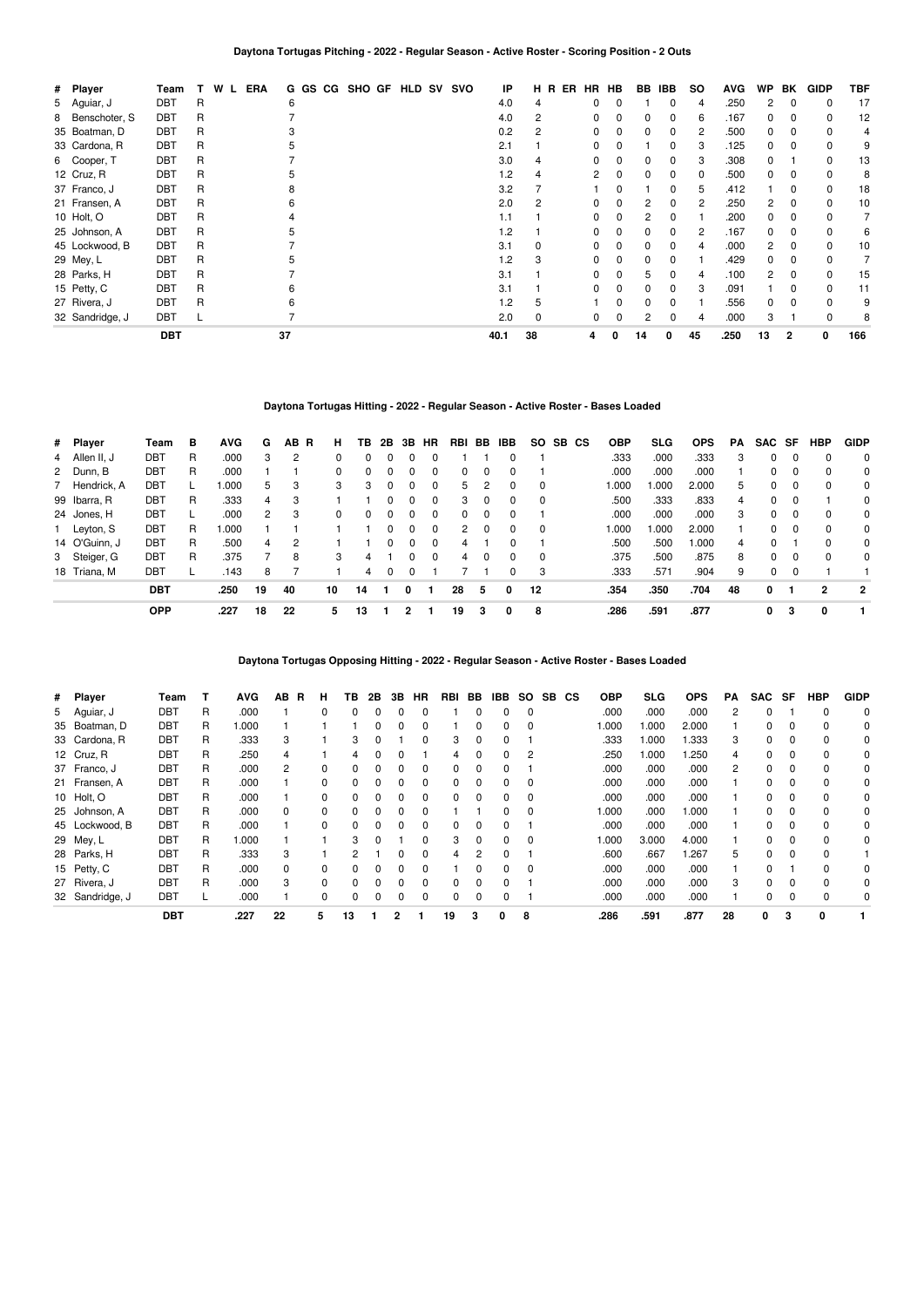## **Dunedin Blue Jays Hitting - 2022 - Regular Season - 40-Man Roster - Home Games**

| # Player        | Team       | в            | <b>AVG</b> | G              | AВ  | R   | н   | ΤВ       | 2B | 3В | HR | RBI | BB | <b>IBB</b> | so  | SB | <b>CS</b>    | OBP  | <b>SLG</b> | <b>OPS</b> | PA  | SAC | SF | HBP | <b>GIDP</b>    |
|-----------------|------------|--------------|------------|----------------|-----|-----|-----|----------|----|----|----|-----|----|------------|-----|----|--------------|------|------------|------------|-----|-----|----|-----|----------------|
| 3 Brown, D      | <b>DUN</b> | R            | .212       | q              | 33  | ĥ   |     |          |    |    |    |     |    |            | 12  |    |              | .333 | .333       | .666       | 40  |     |    |     |                |
| 11 Cardona, H   | <b>DUN</b> | R            | .167       | $\overline{2}$ | 6   | O   |     |          |    |    |    |     |    |            | 4   |    | 0            | .286 | .167       | .453       |     |     |    |     |                |
| 11 De Castro, R | <b>DUN</b> | R            | 222        | 5              | 18  | 2   |     |          |    |    |    |     |    |            |     |    | 0            | .300 | .389       | .689       | 20  |     |    |     |                |
| 29 Fajardo, F   | <b>DUN</b> | S            | .273       |                | 22  | 2   | ĥ   | 13       |    |    |    |     |    |            | 8   |    | 0            | .333 | .591       | .924       | 24  |     |    |     |                |
| 9 Ferrer, J     | <b>DUN</b> | R            | .227       | 8              | 22  |     |     |          |    |    |    |     |    |            | 8   |    | 0            | .333 | .318       | .651       | 27  |     |    |     |                |
| 27 Gonzalez, J  | <b>DUN</b> | R            | .167       |                | 12  | U   |     |          |    |    |    |     |    |            | հ   |    |              | .231 | .167       | .398       | 13  |     |    |     |                |
| Hernandez, J    | <b>DUN</b> | R            | .217       | 6              | 23  |     |     | 6        |    |    |    |     |    |            | 5   |    | $\Omega$     | .217 | .261       | .478       | 23  |     |    |     |                |
| 14 Machado, E   | <b>DUN</b> | S            | .327       | 13             | 49  | 6   | 16  | 18       |    |    |    |     |    |            | 13  |    |              | .389 | .367       | .756       | 54  |     |    |     |                |
| 20 Martinez, G  | <b>DUN</b> | R            | .319       | 19             | 69  | 17  | 22  | 42       |    |    |    | 16  |    | 0          | 14  |    | 0            | .390 | .609       | .999       | 77  |     |    |     |                |
| 37 Nunez, R     | <b>DUN</b> | R            | .225       | 18             | 71  | 12  | 16  | 28       |    |    |    |     |    |            | 23  |    | 0            | .253 | .394       | .647       | 75  |     |    |     |                |
| 6 Palmegiani, D | <b>DUN</b> | R            | .159       | 19             | 63  | 5   | 10  | 16       |    |    |    |     |    |            | 17  |    | 0            | .267 | .254       | .521       | 75  |     |    |     |                |
| 44 Pinto, A     | <b>DUN</b> | R            | .250       | 10             |     | 8   | 10  | 14       |    |    |    |     |    |            | 10  | 6  | $\mathbf{2}$ | .318 | .350       | .668       | 44  |     |    |     |                |
| 7 Rivas, J      | <b>DUN</b> | $\mathsf{R}$ | .125       | 10             | 24  | 3   | 3   | 3        |    |    |    |     |    |            | 6   |    | 3            | .241 | .125       | .366       | 29  |     |    |     |                |
| 50 Salinas, R   | <b>DUN</b> |              | .324       | 9              | 34  |     | 11  | 15       |    |    |    |     |    |            | 3   |    | 0            | .351 | .441       | .792       | 37  |     |    |     |                |
| 5 Santiago, G   | <b>DUN</b> | R            | .238       |                | 21  |     |     | 8        |    |    |    |     |    |            | 9   |    | 0            | .273 | .381       | .654       | 22  |     |    |     |                |
| 22 Sotolongo, A | <b>DUN</b> | R            | .321       | 16             | 53  |     |     | 30       |    |    |    |     |    |            | 12  |    | 0            | .379 | .566       | .945       | 58  |     |    |     |                |
| 41 Young, C     | <b>DUN</b> | S            | .000       |                |     |     |     | $\Omega$ |    |    |    |     |    |            |     |    | 0            | .000 | .000       | .000       | 4   |     |    |     |                |
|                 | <b>DUN</b> |              | .241       | 21             | 684 | 98  | 165 | 268      | 40 |    | 19 | 85  | 60 | 0          | 201 | 28 | 9            | .312 | .392       | .704       | 765 |     |    | 13  | $\overline{7}$ |
|                 | OPP        |              | .218       | 21             | 696 | 108 | 152 | 255      | 30 | 5  | 21 | 92  | 89 | 0          | 268 | 44 | 15           | .330 | .366       | .696       |     | 0   | 5  | 29  | 11             |

## **Dunedin Blue Jays Pitching - 2022 - Regular Season - 40-Man Roster - Home Games**

| # Player        | Team       |   | W  |    | ERA   | G  | GS | СG | <b>SHO</b> | GF | <b>HLD</b> | <b>SV</b> | svo | IP    | н        | R   | ER | <b>HR</b> | HB | BB | <b>IBB</b> | <b>SO</b>      | <b>AVG</b> | WP | BK | <b>GIDP</b> | <b>TBF</b> |
|-----------------|------------|---|----|----|-------|----|----|----|------------|----|------------|-----------|-----|-------|----------|-----|----|-----------|----|----|------------|----------------|------------|----|----|-------------|------------|
| 45 Alvarado, W  | <b>DUN</b> |   | 2  |    | 5.91  | 6  |    |    |            |    |            |           | 0   | 10.2  | 13       | 8   |    |           |    |    | 0          | 10             | .302       |    |    |             | 51         |
| 21 Bernal, J    | <b>DUN</b> | R | 0  |    | 4.40  |    |    |    |            |    |            |           | 0   | 14.1  | 14       |     |    |           |    |    |            | 16             | .255       |    |    |             | 60         |
| 2 Cooke, C      | <b>DUN</b> | R |    |    | 5.25  |    |    |    |            |    |            |           |     | 12.0  |          |     |    |           |    |    |            | 14             | .175       |    |    |             | 47         |
| 33 Dominguez, M | <b>DUN</b> |   |    |    | 6.52  |    |    |    |            |    |            |           |     | 9.2   |          | 8   |    |           |    |    |            | 12             | .200       |    |    |             | 45         |
| 47 Frasso, N    | <b>DUN</b> | R | 0  |    | 0.00  |    |    |    |            |    |            |           |     | 3.0   |          |     |    |           |    |    |            | 8              | .100       |    |    |             | 10         |
| 32 Kelly, J     | <b>DUN</b> | R | 0  |    | 3.00  |    |    |    |            |    |            |           |     | 12.0  | 10       |     |    |           |    |    |            | 9              | .227       |    |    |             | 46         |
| 25 Larkin, C    | <b>DUN</b> | R | 0  |    | 2.16  | h  |    | 0  |            |    |            |           | з   | 8.1   | 3        |     |    |           |    |    |            | 13             | .107       |    |    |             | 32         |
| 46 Martinez, S  | <b>DUN</b> |   | 0  |    | 0.00  |    |    |    |            |    |            |           | O   | 5.1   |          |     |    |           |    |    |            | 10             | .056       |    |    |             | 22         |
| 43 Nunez, J     | <b>DUN</b> | R | 0  |    | 3.50  |    |    |    |            |    |            |           |     | 2.0   |          |     |    |           |    |    |            | $\overline{c}$ | .429       |    |    |             | 12         |
| 10 Ohashi, R    | <b>DUN</b> |   |    |    | .72   |    |    |    |            |    |            |           |     | 15.2  | 13       | ĥ   |    |           |    |    |            | 23             | .228       |    |    |             | 68         |
| 49 Quinones, L  | <b>DUN</b> |   |    |    | 0.00  |    |    |    |            |    |            |           |     | 2.2   |          |     |    |           |    |    |            |                | .111       |    |    |             | 10         |
| 8 Robbins, J    | <b>DUN</b> |   | n  |    | 0.00  |    |    |    |            |    |            |           |     | 7.0   |          |     |    |           |    |    |            | 10             | .174       |    |    |             | 27         |
| 13 Rojas, K     | <b>DUN</b> |   |    |    | 8.03  |    |    | ŋ  |            |    |            |           |     | 12.1  | 13       | 11  |    |           |    |    |            | 14             | .277       |    |    |             | 58         |
| 35 Santos, D    | <b>DUN</b> | R | 2  |    | 1.38  |    |    |    |            |    |            |           | 0   | 13.0  | 10       |     |    |           |    |    |            | 28             | .208       | b. |    |             | 58         |
| 51 Scott, B     | <b>DUN</b> |   |    |    | 0.00  |    |    |    |            |    |            |           |     | 3.0   | $\Omega$ |     |    |           |    |    |            |                | .000       |    |    |             |            |
| 34 Svanson, M   | <b>DUN</b> |   |    |    | 5.11  |    |    |    |            |    |            |           |     | 12.1  | 14       | 10  |    |           |    |    |            | 14             | .269       |    |    |             | 57         |
| 15 Valdez, J    | <b>DUN</b> |   |    |    | 24.55 |    |    |    |            |    |            |           |     | 3.2   |          | 10  | 10 |           |    |    |            |                | .412       |    |    |             | 24         |
| 30 Wallace, T   | <b>DUN</b> |   |    |    | 3.52  | 3  |    |    |            |    |            |           |     | 7.2   | 6        | 3   |    |           |    |    |            |                | .214       |    |    |             | 34         |
|                 | <b>DUN</b> |   | 11 | 10 | 4.17  | 21 | 21 |    |            | 21 |            | 6         |     | 190.0 | 152      | 108 | 88 | 21        | 29 | 89 | ŋ          | 268            | .218       | 21 | 11 | 11          | 819        |

# **Dunedin Blue Jays Hitting - 2022 - Regular Season - 40-Man Roster - Away Games**

| # Player        | Team       | в | <b>AVG</b> | G            | AВ  | R  | н.             | тв             | 2Β | 3В       | HR       | <b>RBI</b> | BB | IBB | <b>SO</b> | SB | СS             | OBP  | SLG  | <b>OPS</b> | PA  | SAC          | SF | HBP            | <b>GIDP</b> |
|-----------------|------------|---|------------|--------------|-----|----|----------------|----------------|----|----------|----------|------------|----|-----|-----------|----|----------------|------|------|------------|-----|--------------|----|----------------|-------------|
| 3 Brown, D      | <b>DUN</b> | R | .256       | 10           | 39  | 9  | 10             | 18             |    | $\Omega$ |          |            |    |     | 15        |    |                | .341 | .462 | .803       | 44  |              |    |                |             |
| 11 Cardona, H   | <b>DUN</b> | R | .286       | $\mathbf{2}$ |     | 0  | $\overline{2}$ | $\overline{c}$ |    | $\Omega$ | $\Omega$ | ŋ          |    |     |           |    | 0              | .375 | .286 | .661       | 8   |              |    |                |             |
| 11 De Castro, R | <b>DUN</b> | R | .214       |              | 14  |    |                |                |    | $\Omega$ | $\Omega$ |            |    |     | 5         |    | $\overline{c}$ | .313 | .214 | .527       | 16  |              |    |                |             |
| 29 Fajardo, F   | <b>DUN</b> | S | .286       |              |     | 0  |                |                |    | 0        | n        |            |    |     |           | 0  | 0              | .286 | .286 | .572       |     |              |    |                |             |
| 9 Ferrer, J     | <b>DUN</b> | R | .250       | b            | 16  |    |                |                |    | 0        | $\Omega$ |            | 3  |     | 6         | 0  | 0              | .368 | .375 | .743       | 19  |              |    |                |             |
| 27 Gonzalez, J  | <b>DUN</b> | R | .000       |              |     |    |                |                |    |          |          |            |    |     |           |    | 0              | .333 | .000 | .333       | 3   |              |    |                |             |
| Hernandez, J    | <b>DUN</b> | R | .167       | 4            | 12  |    |                |                |    | $\Omega$ | n        |            | з  |     | 5         |    | 0              | .375 | .167 | .542       | 16  |              |    |                |             |
| 14 Machado, E   | <b>DUN</b> | S | .182       | 8            | 33  |    |                | 9              |    | $\Omega$ | n        | 2          |    |     | 11        |    | 0              | .250 | .273 | .523       | 36  |              |    |                |             |
| 20 Martinez, G  | <b>DUN</b> | R | .193       | 15           | 57  | 5. | 11             | 14             |    | $\Omega$ |          | 5          |    |     | 11        |    | $\Omega$       | .246 | .246 | .492       | 61  |              |    |                |             |
| 37 Nunez, R     | <b>DUN</b> | R | .377       | 16           | 69  | 13 | 26             | 45             |    |          | ĥ        | 16         |    |     | 18        | 0  | 0              | .392 | .652 | 1.044      | 74  |              |    |                |             |
| 6 Palmegiani, D | <b>DUN</b> | R | .313       | 14           | 48  | q  | 15             | 27             |    | $\Omega$ |          | q          | q  |     | 14        |    | $\Omega$       | .441 | .563 | 1.004      | 59  |              |    |                |             |
| 44 Pinto, A     | <b>DUN</b> | R | .250       | 10           | 32  | 5  | 8              | 10             |    | $\Omega$ | n        |            |    |     |           |    | 3              | .368 | .313 | .681       | 39  |              |    | $\overline{c}$ |             |
| 7 Rivas, J      | <b>DUN</b> | R | .200       | 5            | 15  |    |                |                |    | n        | n        |            |    |     |           |    | $\Omega$       | .368 | .267 | .635       | 19  |              |    |                |             |
| 50 Salinas, R   | <b>DUN</b> |   | .130       | 5            | 23  |    |                |                |    | $\Omega$ | n        |            |    |     |           | 0  | 0              | .167 | .174 | .341       | 24  |              |    |                |             |
| 5 Santiago, G   | <b>DUN</b> | R | .200       | 3            | 10  |    |                |                |    | $\Omega$ |          |            |    |     |           |    | 0              | .273 | .300 | .573       | 11  |              |    |                |             |
| 22 Sotolongo, A | <b>DUN</b> | R | .179       |              | 39  |    |                |                |    | $\Omega$ |          |            | 8  |     | 13        |    | 0              | .319 | .231 | .550       | 47  |              |    |                |             |
| 41 Young, C     | <b>DUN</b> | S | .455       |              | 11  |    |                |                |    |          |          |            |    |     |           |    |                | .500 | .727 | 1.227      | 12  |              |    |                |             |
|                 | <b>DUN</b> |   | .227       | 16           | 550 | 67 | 125            | 183            | 22 |          | 12       | 59         | 57 | 0   | 157       | 14 | 8              | .315 | .333 | .648       | 624 |              |    | 14             | 13          |
|                 | <b>OPP</b> |   | .240       | 16           | 513 | 74 | 123            | 193            | 26 | 4        | 12       | 66         | 72 | 3   | 171       | 22 | 9              | .340 | .376 | .716       |     | $\mathbf{0}$ | 2  |                |             |

## **Dunedin Blue Jays Pitching - 2022 - Regular Season - 40-Man Roster - Away Games**

| # Player        | Team       |    | w |          | ERA   | G  | GS | CG | SHO          | GF | <b>HLD</b> | <b>SV</b>      | svo      | IP    | н   | R  | ER | <b>HR</b> | <b>HB</b> | BB | IBB | SO             | <b>AVG</b> | <b>WP</b> | BK             | <b>GIDP</b> | TBF |
|-----------------|------------|----|---|----------|-------|----|----|----|--------------|----|------------|----------------|----------|-------|-----|----|----|-----------|-----------|----|-----|----------------|------------|-----------|----------------|-------------|-----|
| 45 Alvarado, W  | <b>DUN</b> |    |   |          | 18.00 | 3  |    |    |              |    |            |                |          | 4.0   | 8   |    | 8  |           |           |    |     |                | .381       |           |                |             | 28  |
| 21 Bernal, J    | <b>DUN</b> | R  |   |          | 10.03 | 3  |    |    |              |    |            |                |          | 11.2  | 18  | 13 | 13 |           |           |    |     | 10             | .333       |           |                |             | 59  |
| 2 Cooke, C      | <b>DUN</b> | R  |   |          | 4.50  | з  |    |    |              |    |            |                |          | 12.0  | 11  |    | Բ  |           |           |    |     | 16             | .239       |           |                |             | 49  |
| 33 Dominguez, M | <b>DUN</b> | R  |   |          | 3.12  | 2  |    |    |              |    |            |                |          | 8.2   | 9   |    |    |           |           |    |     | 10             | .265       |           |                |             | 39  |
| 32 Kelly, J     | <b>DUN</b> | R  |   |          | 3.24  | 5. |    |    |              |    |            |                |          | 8.1   | 5   |    |    |           |           |    |     | 10             | .172       |           |                |             | 37  |
| 25 Larkin, C    | <b>DUN</b> | R  |   |          | 0.00  |    |    |    |              |    |            |                |          | 4.0   |     |    |    |           |           |    |     | 6              | .267       |           |                |             | 18  |
| 46 Martinez, S  | <b>DUN</b> |    |   |          | 13.50 | 3  |    |    |              |    |            |                |          | 3.1   | 4   |    |    |           |           |    |     | 5              | .308       | 0         |                |             | 19  |
| 43 Nunez, J     | <b>DUN</b> | R  |   |          | 5.40  | 3  |    |    |              |    |            |                |          | 3.1   | 4   |    |    |           |           |    |     |                | .308       | 0         |                |             | 15  |
| 10 Ohashi, R    | <b>DUN</b> | R. |   |          | 6.23  | 2  |    |    |              |    |            |                |          | 8.2   | 13  |    |    |           |           |    |     |                | .342       | 0         |                |             | 40  |
| 49 Quinones, L  | <b>DUN</b> | R  |   | 0        | 4.50  |    |    |    |              |    |            |                |          | 4.0   |     |    |    |           |           |    |     |                | .077       | 0         |                |             | 17  |
| 8 Robbins, J    | <b>DUN</b> |    |   |          | 0.00  |    |    |    |              |    |            |                |          | 3.0   | 2   |    |    |           |           |    |     |                | .182       |           |                |             | 13  |
| 13 Rojas, K     | <b>DUN</b> |    |   |          | .23   | 3  |    |    |              |    |            |                |          | 14.2  | 14  |    |    |           |           |    |     | 14             | .246       | $\Omega$  |                |             | 64  |
| 35 Santos, D    | <b>DUN</b> | R  |   | 0        | 1.50  | 3  |    |    |              |    |            |                |          | 12.0  |     |    |    |           |           |    |     | 21             | .108       | 0         |                |             | 42  |
| 34 Svanson, M   | <b>DUN</b> | R  |   |          | 3.38  | 3  |    |    |              |    |            |                |          | 10.2  | 9   |    |    |           |           |    |     | 14             | .231       | 0         |                |             | 46  |
| 15 Valdez, J    | <b>DUN</b> | R  |   | $\Omega$ | 4.05  |    |    |    |              |    |            |                | 0        | 6.2   | 8   |    |    |           |           | 8  |     | 8              | .308       |           |                |             | 34  |
| 30 Wallace, T   | <b>DUN</b> |    |   |          | 3.00  |    |    |    |              |    | 0          |                | $\Omega$ | 3.0   | 4   |    |    |           |           | 0  | 0   | $\overline{c}$ | .364       | 0         | 0              | 0           | 13  |
|                 | <b>DUN</b> |    | 4 | 12       | 4.00  | 16 | 16 | 0  | $\mathbf{2}$ | 16 | 3          | $\overline{2}$ | 3        | 135.0 | 123 | 74 | 60 | 12        |           | 72 | 3   | 171            | .240       | 14        | $\overline{2}$ |             | 594 |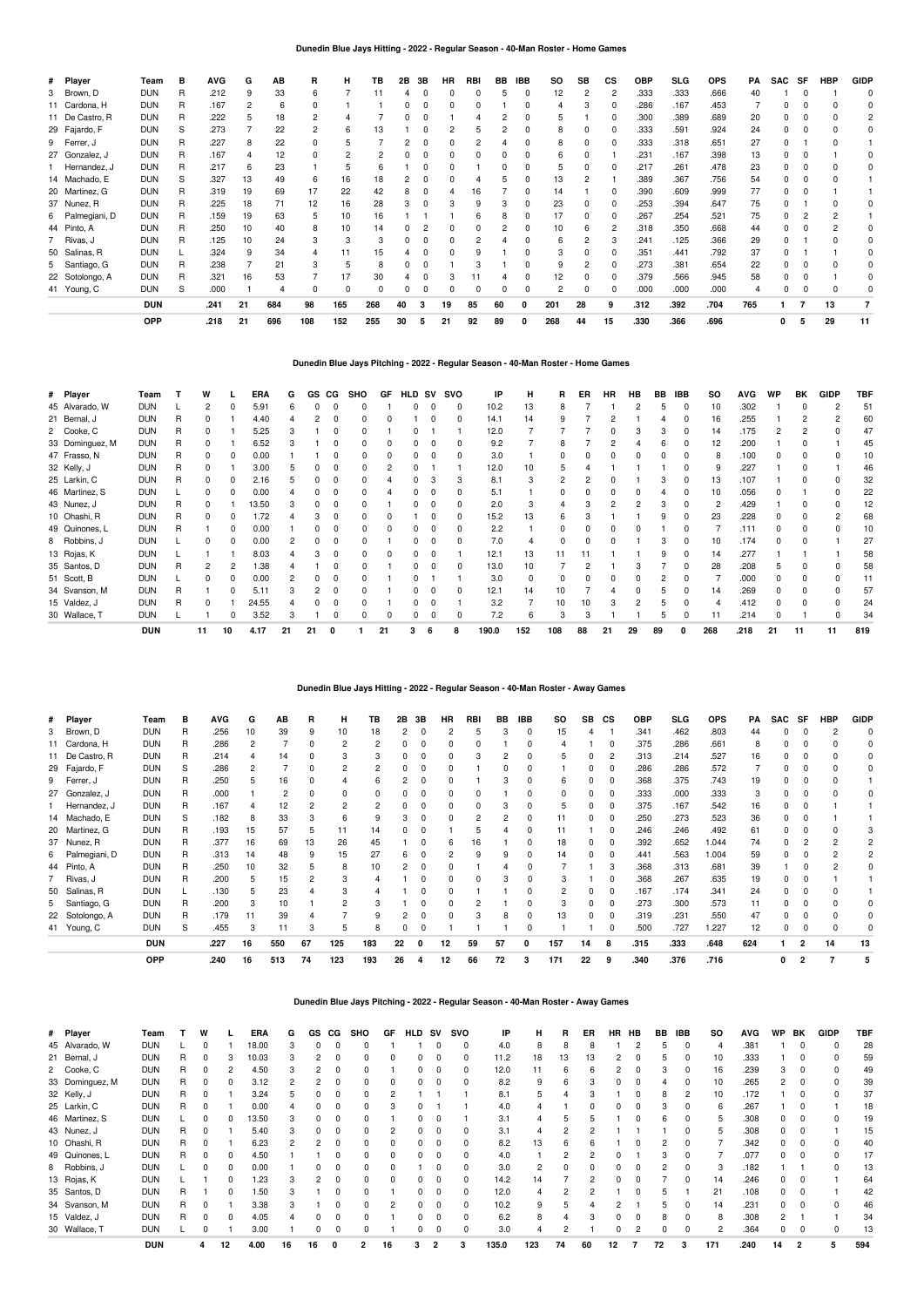## **Dunedin Blue Jays Hitting - 2022 - Regular Season - 40-Man Roster - Vs Left**

| # Player        | Team       | в | <b>AVG</b> | G  | AB<br>R | н  | TВ  | 2В | 3B | <b>HR</b> | RBI | BB | <b>IBB</b> | <b>SO</b> | <b>SB</b> | <b>CS</b> | <b>OBP</b> | <b>SLG</b> | <b>OPS</b> | PA  | <b>SAC</b> | SF | <b>HBP</b> | <b>GIDP</b> |
|-----------------|------------|---|------------|----|---------|----|-----|----|----|-----------|-----|----|------------|-----------|-----------|-----------|------------|------------|------------|-----|------------|----|------------|-------------|
| 3 Brown, D      | DUN        | R | .231       | 10 | 13      |    |     |    |    |           |     |    |            | n         |           |           | .286       | .385       | .671       | 15  |            |    |            |             |
| 11 Cardona, H   | DUN        | R | .000       |    |         |    |     |    |    |           |     |    |            |           |           |           | .000       | .000       | .000       |     |            |    |            |             |
| 11 De Castro, R | <b>DUN</b> | R | 1.000      |    |         |    |     |    |    |           |     |    |            |           |           |           | 1.000      | 1.000      | 2.000      |     |            |    |            |             |
| 29 Fajardo, F   | DUN        | S | .000       |    |         |    |     |    |    |           |     |    |            |           |           |           | .000       | .000       | .000       |     |            |    |            |             |
| 9 Ferrer, J     | DUN        | R | .500       |    |         |    |     |    |    |           |     |    |            |           |           |           | .750       | .750       | 1.500      |     |            |    |            |             |
| 27 Gonzalez, J  | <b>DUN</b> | R | .000       |    |         |    |     |    |    |           |     |    |            |           |           |           | .000       | .000       | .000       |     |            |    |            |             |
| 1 Hernandez, J  | DUN        | R | .500       |    |         |    |     |    |    |           |     |    |            |           |           |           | .500       | .500       | 1.000      |     |            |    |            |             |
| 14 Machado, E   | DUN        | S | .250       |    | 12      |    |     |    |    |           |     |    |            |           |           |           | .250       | .250       | .500       | 12  |            |    |            |             |
| 20 Martinez, G  | DUN        | R | .273       | 14 | 22      |    |     |    |    |           |     |    |            |           |           |           | .304       | .545       | .849       | 23  |            |    |            |             |
| 37 Nunez, R     | DUN        | R | .360       | 16 | 25      |    | 12  |    |    |           |     |    |            |           |           |           | .346       | .480       | .826       | 26  |            |    |            |             |
| 6 Palmegiani, D | DUN        | R | .158       | 16 | 19      |    |     |    |    |           |     |    |            |           |           |           | .261       | .211       | .472       | 23  |            |    |            |             |
| 44 Pinto, A     | DUN        | R | .286       |    | 14      |    |     |    |    |           |     |    |            |           |           |           | .375       | .286       | .661       | 16  |            |    |            |             |
| 7 Rivas, J      | <b>DUN</b> | B | .250       |    | 8       |    |     |    |    |           |     |    |            |           |           |           | .222       | .375       | .597       |     |            |    |            |             |
| 50 Salinas, R   | DUN        |   | .357       | 10 | 14      |    |     |    |    |           |     |    |            |           |           |           | .357       | .500       | .857       | 14  |            |    |            |             |
| 5 Santiago, G   | DUN        | R | .500       |    |         |    |     |    |    |           |     |    |            |           |           |           | .500       | 1.250      | 1.750      |     |            |    |            |             |
| 22 Sotolongo, A | DUN        | R | .417       |    | 12      |    |     |    |    |           |     |    |            |           |           |           | .462       | .833       | 1.295      | 13  |            |    |            |             |
| 41 Young, C     | DUN        | S | .000       |    |         |    |     |    |    |           |     |    |            |           |           |           | .000       | .000       | .000       |     |            |    |            |             |
|                 | <b>DUN</b> |   | .264       | 20 | 208     | 55 | 83  | 13 | 0  | 5         | 26  | 13 | 0          | 64        |           |           | .313       | .399       | .712       | 228 |            |    |            |             |
|                 | OPP        |   | .224       | 37 | 393     | 88 | 146 | 19 | 0  | 13        | 50  | 53 |            | 140       |           |           | .326       | .372       | .698       |     | 0          |    |            |             |

## **Dunedin Blue Jays Opposing Hitting - 2022 - Regular Season - 40-Man Roster - Vs Left**

| # Player        | Team       |   | AVG  | AB  | R<br>н.  | TB  | 2Β | 3В | HR | RBI | BB | <b>IBB</b> | <b>SO</b> | <b>SB</b> | <b>CS</b> | OBP  | SLG   | <b>OPS</b> | PA  | SAC | <b>SF</b> | <b>HBP</b> | <b>GIDP</b> |
|-----------------|------------|---|------|-----|----------|-----|----|----|----|-----|----|------------|-----------|-----------|-----------|------|-------|------------|-----|-----|-----------|------------|-------------|
| 45 Alvarado, W  | DUN        |   | .250 | 12  |          |     |    |    |    |     |    |            |           |           |           | .471 | .250  | .721       | 17  | 0   |           |            |             |
| 21 Bernal, J    | DUN        | R | .162 | 37  | 6        | 14  |    |    |    |     |    |            | 12        |           |           | .184 | .378  | .562       | 38  |     |           |            |             |
| 2 Cooke, C      | DUN        | R | .250 | 36  | 9        | 16  |    |    |    | ĥ   |    |            |           |           |           | .308 | .444  | .752       | 39  | 0   |           |            |             |
| 33 Dominguez, M | <b>DUN</b> | R | .417 | 24  | 10       | 13  |    |    |    |     |    |            |           |           |           | .500 | .542  | 1.042      | 30  | O   |           |            |             |
| 47 Frasso, N    | <b>DUN</b> | R | .000 | 6   | $\Omega$ | 0   |    |    |    |     |    |            |           |           |           | .000 | .000  | .000       | 6   | n   |           |            |             |
| 32 Kelly, J     | <b>DUN</b> | R | .167 | 24  |          |     |    |    |    |     |    |            | 10        |           |           | .259 | .167  | .426       | 27  |     |           |            |             |
| 25 Larkin, C    | DUN        | R | .308 | 13  |          |     |    |    |    |     |    |            |           |           |           | .438 | .385  | .823       | 16  | n   |           |            |             |
| 46 Martinez, S  | DUN        |   | .250 |     |          |     |    |    |    | 3   | з  |            |           |           |           | .571 | 1.000 | 1.571      |     | 0   |           |            |             |
| 43 Nunez, J     | <b>DUN</b> | R | .444 | 9   |          | 11  |    |    |    |     |    |            |           |           |           | .615 | 1.222 | 1.837      | 13  |     |           |            |             |
| 10 Ohashi, R    | DUN        | R | .178 | 45  | 8        | 13  |    |    |    |     |    |            | 16        |           |           | .260 | .289  | .549       | 50  | 0   |           |            |             |
| 49 Quinones, L  | DUN        | R | .071 | 14  |          |     |    |    |    |     |    |            |           |           |           | .188 | .071  | .259       | 16  | 0   |           |            |             |
| 8 Robbins, J    | DUN        |   | .400 | 5   |          |     |    |    |    |     |    |            |           |           |           | .400 | .600  | 1.000      |     |     |           |            |             |
| 13 Rojas, K     | DUN        |   | .318 | 22  |          | 9   |    |    |    | 3   |    |            |           |           |           | .360 | .409  | .769       | 25  | 0   |           |            |             |
| 35 Santos, D    | <b>DUN</b> | R | .200 | 35  |          | 13  |    |    |    |     |    |            | 17        |           |           | .364 | .371  | .735       | 44  |     |           |            |             |
| 51 Scott, B     | DUN        |   | .000 | 2   | $\Omega$ | 0   |    |    |    |     |    |            |           |           |           | .333 | .000  | .333       |     | n   |           |            |             |
| 34 Svanson, M   | <b>DUN</b> | R | .270 | 37  | 10       | 24  |    |    |    |     |    |            | 11        |           |           | .341 | .649  | .990       | 41  | n   |           |            |             |
| 15 Valdez, J    | <b>DUN</b> | R | .125 | 16  | 2        |     |    |    |    |     |    |            |           |           |           | .263 | .188  | .451       | 19  |     |           |            |             |
| 30 Wallace, T   | DUN        |   | .111 | 9   |          |     |    |    |    |     |    |            |           |           |           | .273 | .111  | .384       |     | 0   |           |            |             |
|                 | <b>DUN</b> |   | .224 | 393 | 88       | 146 | 19 | 0  | 13 | 50  | 53 |            | 140       |           |           | .326 | 372   | .698       | 457 | 0   | з         |            |             |

# **Dunedin Blue Jays Hitting - 2022 - Regular Season - 40-Man Roster - Vs Right**

| # Player        | Team       | в | AVG  | G  | AВ<br>R | н   | TB  | 2B | 3B | HR | <b>RBI</b> | BB                       | <b>IBB</b> | so  | SB | <b>CS</b> | <b>OBP</b> | <b>SLG</b> | <b>OPS</b> | PA   | <b>SAC</b> | SF | HBP | <b>GIDF</b> |
|-----------------|------------|---|------|----|---------|-----|-----|----|----|----|------------|--------------------------|------------|-----|----|-----------|------------|------------|------------|------|------------|----|-----|-------------|
| 3 Brown, D      | DUN        | R | .237 | 18 | 59      | 14  | 24  |    |    |    |            | 8                        | 0          | 21  |    |           | .348       | .407       | .755       | 69   |            |    |     |             |
| 11 Cardona, H   | DUN        | R | .250 |    | 12      | 3   | з   | O  |    |    | $\Omega$   | $\overline{\phantom{a}}$ |            |     |    |           | .357       | .250       | .607       | 14   |            |    |     |             |
| 11 De Castro, R | DUN        | R | .167 | 9  | 30      |     | 8   |    |    |    | 6          |                          | 0          | 10  |    |           | .265       | .267       | .532       | 34   |            |    |     |             |
| 29 Fajardo, F   | DUN        | S | .348 | 9  | 23      | 8   | 15  |    |    |    |            |                          |            |     |    |           | .400       | .652       | 1.052      | 25   |            |    |     |             |
| 9 Ferrer, J     | DUN        | R | .206 | 12 | 34      |     | 10  |    |    |    |            | з                        |            | 13  |    |           | .263       | .294       | .557       | 38   |            |    |     |             |
| 27 Gonzalez, J  | <b>DUN</b> | R | .200 | 5  | 10      |     |     |    |    |    |            |                          |            |     |    |           | .333       | .200       | .533       | 12   |            |    |     |             |
| Hernandez, J    | DUN        | R | .138 | 10 | 29      |     |     |    |    |    |            |                          |            | 10  |    |           | .242       | .172       | .414       | 33   |            |    |     |             |
| 14 Machado, E   | <b>DUN</b> | S | .271 | 21 | 70      | 19  | 24  |    |    |    | 6          |                          |            | 21  |    |           | .346       | .343       | .689       | 78   |            |    |     |             |
| 20 Martinez, G  | DUN        | R | .260 | 33 | 104     | 27  | 44  |    |    |    | 16         | 10                       |            | 19  |    |           | .330       | .423       | .753       | 115  |            |    |     |             |
| 37 Nunez, R     | DUN        | R | .287 | 34 | 115     | 33  | 61  |    |    |    | 21         |                          |            | 33  |    |           | .317       | .530       | .847       | 123  |            |    |     |             |
| 6 Palmegiani, D | DUN        | R | .239 | 33 | 92      | 22  | 39  | 6  |    |    | 13         | 14                       |            | 23  |    |           | .360       | .424       | .784       | 111  |            |    |     |             |
| 44 Pinto, A     | DUN        | R | .241 | 20 | 58      | 14  | 20  |    |    |    |            | 6                        |            | 14  |    |           | .333       | .345       | .678       | 67   |            |    |     |             |
| 7 Rivas, J      | <b>DUN</b> | R | .129 | 15 | 31      |     |     |    |    |    |            |                          |            |     |    |           | .308       | .129       | .437       | 39   |            |    |     |             |
| 50 Salinas, R   | <b>DUN</b> |   | .209 | 14 | 43      | q   | 12  |    |    |    | 8          |                          |            |     |    |           | .255       | .279       | .534       | 47   |            |    |     |             |
| 5 Santiago, G   | DUN        | R | .185 | 8  | 27      | h   | 6   |    |    |    |            |                          |            | 12  |    |           | .241       | .222       | .463       | 29   |            |    |     |             |
| 22 Sotolongo, A | DUN        | R | .238 | 26 | 80      | 19  | 29  |    |    |    | 10         |                          |            | 23  |    |           | .337       | .363       | .700       | 92   |            |    |     |             |
| 41 Young, C     | DUN        | S | .357 |    | 14      | 5   | 8   | O  |    |    |            |                          |            |     |    |           | .400       | .571       | .971       | 15   |            |    |     |             |
|                 | <b>DUN</b> |   | .229 | 37 | 1026    | 235 | 368 | 49 | 3  | 26 | 118        | 104                      | 0          | 294 |    |           | .313       | .359       | .672       | 1161 |            |    | 24  | 18          |
|                 | <b>OPP</b> |   | .229 | 37 | 816     | 187 | 302 | 37 | 9  | 20 | 108        | 108                      | 2          | 299 |    |           | .338       | .370       | .708       |      | U          |    | 28  | 13          |

**Dunedin Blue Jays Opposing Hitting - 2022 - Regular Season - 40-Man Roster - Vs Right**

| # Player        | Team       |   | <b>AVG</b> | AB<br>R | н   | TВ  | 2B | 3В | <b>HR</b>      | <b>RBI</b> | <b>BB</b> | <b>IBB</b> | <b>SO</b> | <b>SB</b> | CS | <b>OBP</b> | <b>SLG</b> | <b>OPS</b> | PA  | <b>SAC</b> | SF | <b>HBP</b> | GIDP |
|-----------------|------------|---|------------|---------|-----|-----|----|----|----------------|------------|-----------|------------|-----------|-----------|----|------------|------------|------------|-----|------------|----|------------|------|
| 45 Alvarado, W  | <b>DUN</b> |   | .346       | 52      | 18  | 27  |    |    | $\overline{2}$ | 16         |           | $\Omega$   | 9         |           |    | .435       | .519       | .954       | 62  |            |    | 2          |      |
| 21 Bernal, J    | <b>DUN</b> | R | .361       | 72      | 26  | 37  |    |    | 2              | 10         | 8         |            | 14        |           |    | .432       | .514       | .946       | 81  |            |    |            |      |
| 2 Cooke, C      | <b>DUN</b> | R | .180       | 50      | 9   | 13  |    |    |                |            |           |            | 22        |           |    | .263       | .260       | .523       | 57  |            |    |            |      |
| 33 Dominguez, M | <b>DUN</b> | R | .133       | 45      | 6   | 14  |    |    |                |            |           |            | 17        |           |    | .278       | .311       | .589       | 54  |            |    |            |      |
| 47 Frasso, N    | <b>DUN</b> | R | .250       | 4       |     |     |    |    |                |            |           |            |           |           |    | .250       | .250       | .500       |     |            |    |            |      |
| 32 Kelly, J     | <b>DUN</b> | R | .224       | 49      | 11  | 19  |    |    | 2              | 8          | հ         |            |           |           |    | .321       | .388       | .709       | 56  |            |    |            |      |
| 25 Larkin, C    | <b>DUN</b> | R | .100       | 30      | 3   |     |    |    |                | 2          |           |            | 15        |           |    | .206       | .167       | .373       | 34  |            |    |            |      |
| 46 Martinez, S  | <b>DUN</b> |   | .148       | 27      |     |     |    |    |                |            |           | $\Omega$   | 13        |           |    | .324       | .296       | .620       | 34  |            |    |            |      |
| 43 Nunez, J     | <b>DUN</b> | R | .273       | 11      | 3   |     |    |    |                |            |           |            | 2         |           |    | .429       | .545       | .974       | 14  |            |    |            |      |
| 10 Ohashi, R    | <b>DUN</b> | R | .360       | 50      | 18  | 28  |    |    |                |            |           |            | 14        |           |    | .431       | .560       | .991       | 58  |            |    |            |      |
| 49 Quinones, L  | <b>DUN</b> | R | .125       | 8       |     |     |    |    |                |            |           |            | 5         |           |    | .364       | .250       | .614       | 11  |            |    |            |      |
| 8 Robbins, J    | <b>DUN</b> |   | .138       | 29      |     |     |    |    |                |            |           |            | 11        |           |    | .286       | .172       | .458       | 35  |            |    |            |      |
| 13 Rojas, K     | <b>DUN</b> |   | .244       | 82      | 20  | 34  |    | n  |                | 13         | 14        |            | 22        |           |    | .361       | .415       | .776       | 97  | 0          |    |            |      |
| 35 Santos, D    | <b>DUN</b> | R | .140       | 50      |     |     |    | 0  |                |            | з         |            | 32        |           |    | .232       | .180       | .412       | 56  | 0          |    |            |      |
| 51 Scott, B     | <b>DUN</b> |   | .000       |         | C   |     |    |    |                |            |           |            | 6         |           |    | .125       | .000       | .125       | 8   |            |    |            |      |
| 34 Svanson, M   | <b>DUN</b> | R | .241       | 54      | 13  | 23  |    |    |                |            | 6         |            | 17        |           |    | .323       | .426       | .749       | 62  |            |    |            |      |
| 15 Valdez, J    | <b>DUN</b> | R | .481       | 27      | 13  | 25  |    |    |                | 13         | 10        |            | 8         |           |    | .641       | .926       | 1.567      | 39  |            |    |            |      |
| 30 Wallace, T   | <b>DUN</b> |   | .300       | 30      | 9   | 13  |    |    |                |            |           |            | 10        |           |    | .417       | .433       | .850       | 36  |            |    |            |      |
|                 | <b>DUN</b> |   | .229       | 816     | 187 | 302 | 37 |    | 20             | 108        | 108       | 2          | 299       |           |    | .338       | .370       | .708       | 956 | 0          |    | 28         | 13   |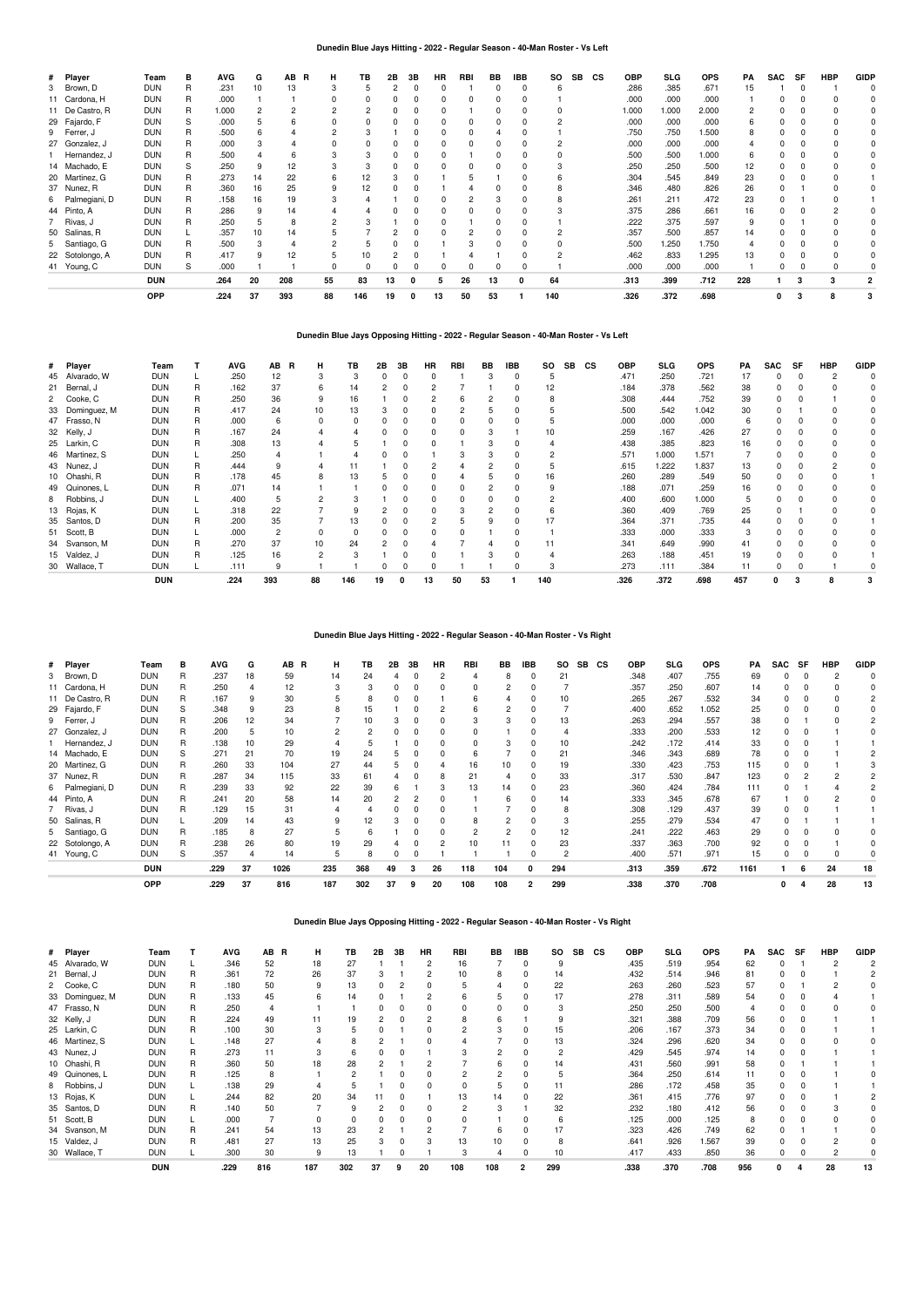| # Player        | Team       | в | <b>AVG</b> | G  | AB<br>R | н            | ΤВ  | 2Β | 3В           | HR           | RBI      |    | BB IBB   | SO.<br>SB CS   | <b>OBP</b> | <b>SLG</b> | <b>OPS</b> | PA  | <b>SAC</b> | SF | <b>HBP</b> | <b>GIDP</b> |
|-----------------|------------|---|------------|----|---------|--------------|-----|----|--------------|--------------|----------|----|----------|----------------|------------|------------|------------|-----|------------|----|------------|-------------|
| 3 Brown, D      | <b>DUN</b> | R | .200       | 9  | 15      | 3            |     |    | 0            | 0            | 3        |    | 0        | 8              | .200       | .267       | .467       | 15  | o          |    |            |             |
| 11 Cardona, H   | <b>DUN</b> | R | .333       |    | 3       |              |     |    | 0            |              | $\Omega$ |    |          | 2              | .333       | .333       | .666       | 3   |            |    |            |             |
| 11 De Castro, R | <b>DUN</b> | R | .600       | 6  | 5       | 3            | 3   |    | 0            | 0            | 5        | 2  | 0        |                | .714       | .600       | 1.314      |     | n          |    | 0          |             |
| 29 Fajardo, F   | <b>DUN</b> | S | .333       | 6  | 9       | 3            | 6   |    | 0            |              | 5        |    | 0        | 2              | .400       | .667       | 1.067      | 10  | n          |    | O          |             |
| 9 Ferrer, J     | <b>DUN</b> | R | .200       | 9  | 10      | 2            |     |    | 0            | 0            | 3        | 2  | 0        | 5              | .308       | .300       | .608       | 13  | 0          |    |            |             |
| 27 Gonzalez, J  | <b>DUN</b> | R | .167       |    | 6       |              |     |    |              | 0            | ŋ        |    |          | 2              | .167       | .167       | .334       | 6   | 0          |    |            |             |
| Hernandez, J    | <b>DUN</b> | R | .077       | 10 | 13      |              |     |    | 0            | <sup>0</sup> |          | 2  |          | 3              | .200       | .077       | .277       | 15  | n          |    |            |             |
| 14 Machado, E   | <b>DUN</b> | S | .235       | 16 | 17      |              |     |    | 0            | 0            | 5        |    |          | 4              | .381       | .353       | .734       | 21  | 0          |    |            |             |
| 20 Martinez, G  | <b>DUN</b> | R | .444       | 19 | 27      | 12           | 23  | 2  | 0            | 3            | 18       | 4  | $\Omega$ | 0              | .516       | .852       | 1.368      | 31  | 0          |    | O          |             |
| 37 Nunez, R     | <b>DUN</b> | R | .256       | 27 | 43      | 11           | 20  | 0  | $\Omega$     | 3            | 18       |    | 0        | 14             | .255       | .465       | .720       | 47  | 0          |    |            |             |
| 6 Palmegiani, D | <b>DUN</b> | R | .258       | 25 | 31      | 8            | 19  |    | $\Omega$     | 3            | 15       |    |          | 4              | .390       | .613       | 1.003      | 41  | n          |    |            |             |
| 44 Pinto, A     | <b>DUN</b> | R | .154       | 11 | 13      | 2            |     |    | $\Omega$     | 0            |          |    | $\Omega$ | 4              | .267       | .154       | .421       | 15  | n          |    |            |             |
| 7 Rivas, J      | <b>DUN</b> | R | .154       | 11 | 13      | 2            |     |    | $\Omega$     | $\Omega$     | 2        | З  | 0        | 5              | .294       | .154       | .448       | 17  | 0          |    |            |             |
| 50 Salinas, R   | <b>DUN</b> |   | .348       | 14 | 23      | 8            | 11  | 3  | 0            | 0            | 9        |    | 0        |                | .360       | .478       | .838       | 25  | 0          |    |            |             |
| 5 Santiago, G   | <b>DUN</b> | R | .182       |    | 11      |              |     |    | 0            | 0            | 3        |    | 0        | 4              | .250       | .182       | .432       | 12  | 0          |    |            |             |
| 22 Sotolongo, A | <b>DUN</b> | R | .304       | 19 | 23      |              | 14  |    | 0            | 2            | 12       |    | $\Omega$ | $\overline{4}$ | .385       | .609       | .994       | 26  | 0          |    |            |             |
| 41 Young, C     | <b>DUN</b> | S | .000       | 2  | 3       | <sup>0</sup> |     |    | 0            | $\Omega$     | $\Omega$ |    |          |                | .000       | .000       | .000       | 3   | n          |    |            |             |
|                 | <b>DUN</b> |   | .248       | 37 | 331     | 82           | 138 | 17 | 0            | 13           | 119      | 37 | 0        | 87             | .323       | .417       | .740       | 381 | 0          | 9  |            |             |
|                 | <b>OPP</b> |   | .237       | 37 | 325     | 77           | 132 | 15 | $\mathbf{2}$ | 12           | 121      | 55 | з        | 119            | .364       | .406       | .770       |     | 0          |    | 14         | 6           |

**Dunedin Blue Jays Opposing Hitting - 2022 - Regular Season - 40-Man Roster - Scoring Position**

| # Player        | Team       |   | <b>AVG</b> | AB R | н  | ΤВ  | 2B | 3В | <b>HR</b> | <b>RBI</b> | BB | <b>IBB</b>   | SO.<br>SB CS | <b>OBP</b> | <b>SLG</b> | <b>OPS</b> | PА  | SAC SF |              | <b>HBP</b> | <b>GIDP</b> |
|-----------------|------------|---|------------|------|----|-----|----|----|-----------|------------|----|--------------|--------------|------------|------------|------------|-----|--------|--------------|------------|-------------|
| 45 Alvarado, W  | <b>DUN</b> |   | .333       | 24   | 8  | 11  |    |    | 0         | 15         | 6  | 0            | 5            | .469       | .458       | .927       | 32  |        |              |            |             |
| 21 Bernal, J    | <b>DUN</b> | R | .346       | 26   | 9  | 13  |    |    |           | 10         | 2  | 0            | 5            | .393       | .500       | .893       | 28  | 0      |              |            |             |
| 2 Cooke, C      | <b>DUN</b> | R | .250       | 16   | 4  |     |    |    | 0         |            |    | 0            | 8            | .316       | .250       | .566       | 19  | 0      |              |            |             |
| 33 Dominguez, M | <b>DUN</b> | R | .211       | 19   | 4  |     |    |    |           |            |    | 0            | 5            | .448       | .368       | .816       | 29  | 0      |              |            |             |
| 32 Kelly, J     | <b>DUN</b> | R | .211       | 19   | 4  |     |    |    | 2         | 8          | 6  | 2            | 5            | .400       | .579       | .979       | 25  | 0      |              |            | 0           |
| 25 Larkin, C    | <b>DUN</b> | R | .143       | 14   | 2  |     |    |    | 0         | 2          | 3  | 0            | 9            | .294       | .143       | .437       | 17  | 0      |              |            |             |
| 46 Martinez, S  | <b>DUN</b> |   | .154       | 13   | 2  |     |    |    |           |            |    |              | 5            | .267       | .385       | .652       | 15  |        |              |            |             |
| 43 Nunez, J     | <b>DUN</b> | R | .400       | 5    | 2  |     |    |    |           | 3          | 3  |              |              | .667       | .400       | .067       | 9   |        |              |            |             |
| 10 Ohashi, R    | <b>DUN</b> | R | .174       | 23   | Δ  |     |    |    |           | 8          | з  | $\Omega$     |              | .259       | .304       | .563       | 27  |        |              |            |             |
| 49 Quinones, L  | <b>DUN</b> | R | .250       | 4    |    |     |    |    | O         |            | 0  | 0            | 2            | .250       | .500       | .750       | 4   |        |              |            |             |
| 8 Robbins, J    | <b>DUN</b> |   | .000       | 9    | 0  |     |    |    | 0         | ŋ          |    | $\Omega$     | 3            | .182       | .000       | .182       | 11  | 0      |              |            |             |
| 13 Rojas, K     | <b>DUN</b> |   | .343       | 35   | 12 | 20  |    |    |           | 15         | 6  | 0            | 9            | .429       | .571       | 000.1      | 42  | 0      |              |            |             |
| 35 Santos, D    | <b>DUN</b> | R | .333       | 18   | 6  | 13  |    |    | 2         |            | 2  |              | 10           | .429       | .722       | 1.151      | 21  | 0      |              |            |             |
| 51 Scott, B     | <b>DUN</b> |   | .000       | 3    | 0  |     |    |    | 0         | ŋ          | 0  |              | 3            | .000       | .000       | .000       | 3   |        |              |            |             |
| 34 Svanson, M   | <b>DUN</b> | R | .150       | 20   | 3  |     |    |    |           |            | 4  | <sup>0</sup> | 9            | .280       | .350       | .630       | 25  |        |              |            |             |
| 15 Valdez, J    | <b>DUN</b> | R | .471       | 17   | 8  | 18  |    |    | 3         | 13         | 4  | $\Omega$     | 3            | .591       | 1.059      | .650       | 22  | 0      | o            |            |             |
| 30 Wallace, T   | <b>DUN</b> |   | .111       | 9    |    |     |    |    | 0         | 3          | 2  | $\Omega$     | 3            | .333       | .111       | .444       | 12  | 0      | <sup>0</sup> |            |             |
|                 | <b>DUN</b> |   | .237       | 325  | 77 | 132 | 15 | 2  | 12        | 121        | 55 | 3            | 119          | .364       | .406       | .770       | 401 | 0      |              | 14         | 6           |

**Dunedin Blue Jays Hitting - 2022 - Regular Season - 40-Man Roster - Scoring Position - 2 Outs**

| # Player        | Team       | в | <b>AVG</b> | G  | AB R | н. | ΤВ | 2В | 3В | HR | RBI | BB | IBB. | SO. | SB CS | <b>OBP</b> | <b>SLG</b> | <b>OPS</b> | PA  | SAC SF |   | <b>HBP</b> | <b>GIDP</b> |
|-----------------|------------|---|------------|----|------|----|----|----|----|----|-----|----|------|-----|-------|------------|------------|------------|-----|--------|---|------------|-------------|
| 3 Brown, D      | <b>DUN</b> | R | .222       | 6  | 9    | 2  | 3  |    |    |    |     |    |      | 5   |       | .222       | .333       | .555       | 9   |        |   |            |             |
| 11 Cardona, H   | <b>DUN</b> | R | .333       |    |      |    |    |    |    |    |     |    |      |     |       | .333       | .333       | .666       | 3   |        | n |            |             |
| 11 De Castro, R | <b>DUN</b> | R | .500       | 2  | 2    |    |    |    |    |    | 2   | ი  |      |     |       | .500       | .500       | 1.000      | 2   |        | o |            |             |
| 29 Fajardo, F   | <b>DUN</b> | S | .400       | 4  | 5    | 2  | 5  |    |    |    |     |    |      |     |       | .500       | .000       | 1.500      | 6   |        | 0 |            |             |
| 9 Ferrer, J     | <b>DUN</b> | R | .400       |    | 5    |    | 3  |    |    |    | 2   |    | 0    | 2   |       | .571       | .600       | 1.171      |     |        | 0 |            |             |
| 27 Gonzalez, J  | <b>DUN</b> | R | .167       |    | 6    |    |    |    |    |    |     |    |      |     |       | .167       | .167       | .334       | 6   |        |   |            |             |
| 1 Hernandez, J  | <b>DUN</b> | R | .167       | 6  | 6    |    |    |    |    |    |     | 2  |      |     |       | .375       | .167       | .542       | 8   |        | n |            |             |
| 14 Machado, E   | <b>DUN</b> | S | .500       | 6  | 6    | 3  |    |    |    |    |     |    |      |     |       | .571       | .667       | 1.238      |     |        |   |            |             |
| 20 Martinez, G  | <b>DUN</b> | R | .500       | 10 | 12   | 6  | 13 |    |    |    |     | 2  |      | 0   |       | .571       | .083       | 1.654      | 14  |        |   |            |             |
| 37 Nunez, R     | <b>DUN</b> | R | .105       | 14 | 19   | 2  | 2  | ŋ  |    |    | 2   |    | 0    | 8   |       | .150       | .105       | .255       | 20  | 0      | 0 |            |             |
| 6 Palmegiani, D | <b>DUN</b> | R | .300       | 10 | 10   | 3  | 10 |    |    |    | 6   |    |      |     |       | .462       | .000       | 1.462      | 13  |        |   |            |             |
| 44 Pinto, A     | <b>DUN</b> | R | .222       |    | 9    |    |    |    |    |    |     |    |      |     |       | .300       | .222       | .522       | 10  | 0      |   |            |             |
| 7 Rivas, J      | <b>DUN</b> | R | .000       | 3  |      | ŋ  |    |    |    |    |     |    |      |     |       | .200       | .000       | .200       | 5   |        |   |            |             |
| 50 Salinas, R   | <b>DUN</b> |   | .500       |    | 8    | 4  | 5  |    |    | n  | 5   | 0  |      |     |       | .500       | .625       | 1.125      | 8   | n.     |   |            |             |
| 5 Santiago, G   | <b>DUN</b> | R | .250       | 4  |      |    |    |    |    |    |     |    |      |     |       | .400       | .250       | .650       | 5   |        |   |            |             |
| 22 Sotolongo, A | <b>DUN</b> | R | .250       | 8  | 8    | 2  | 3  |    |    |    |     |    |      |     |       | .333       | .375       | .708       | 9   |        | 0 |            |             |
| 41 Young, C     | <b>DUN</b> | S | .000       | 2  | 3    | 0  | n  |    |    |    |     | 0  |      |     |       | .000       | .000       | .000       | 3   |        | 0 |            |             |
|                 | <b>DUN</b> |   | .253       | 35 | 154  | 39 | 64 | 10 | 0  | 5  | 52  | 20 | 0    | 43  |       | .343       | .416       | .759       | 175 | 0      | 0 |            | 0           |
|                 | <b>OPP</b> |   | .285       | 36 | 165  | 47 | 77 | 11 | 2  | 5  | 62  | 28 |      | 50  |       | .416       | .467       | .883       |     | 0      | 0 | 9          | 0           |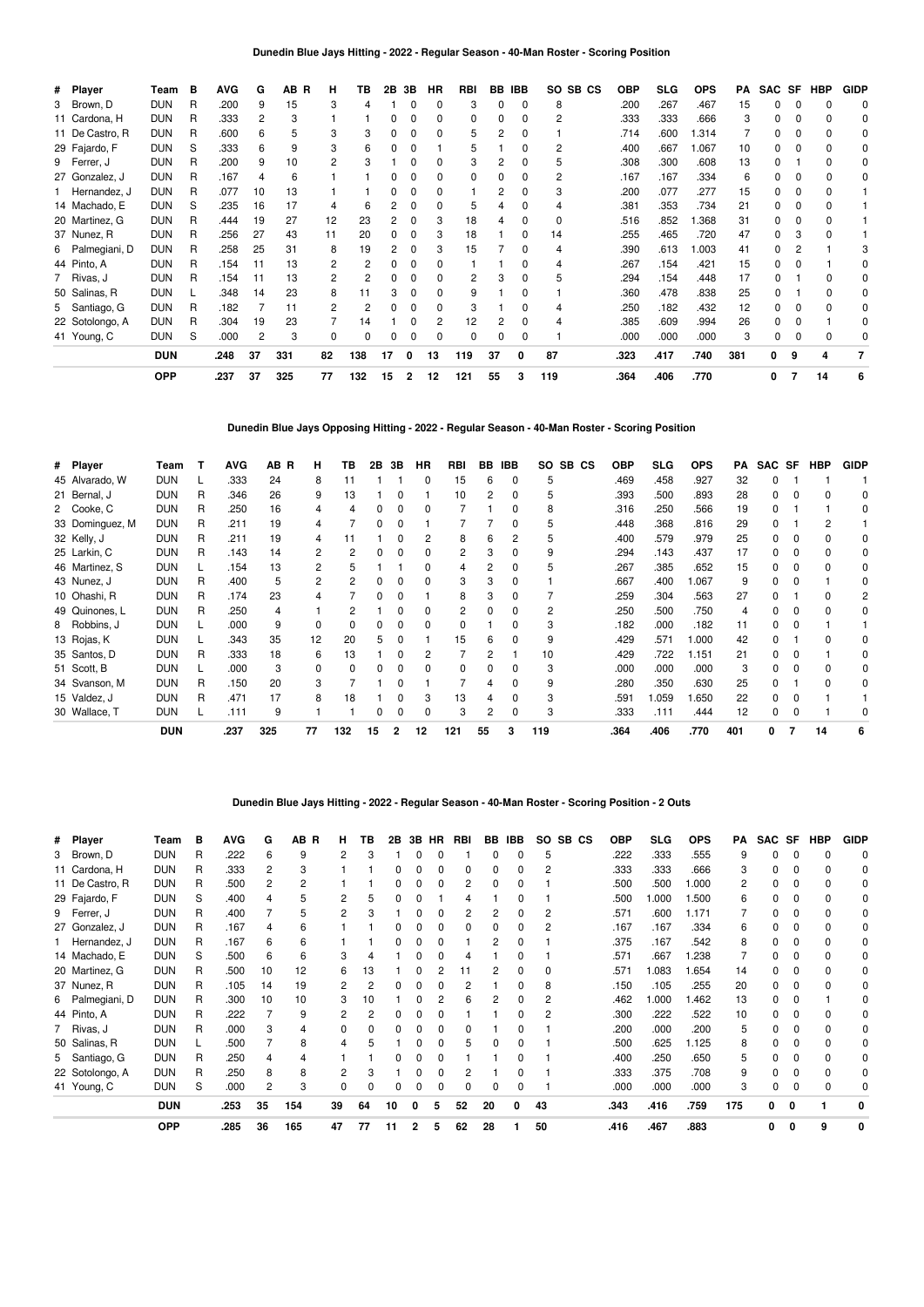| # Player        | Team       | т | ERA<br>W<br>L. |    | G GS CG SHO GF |  |  | <b>HLD SV SVO</b> | IP   | н  | ER<br>B. | HR HB |          | BB | <b>IBB</b> | SO. | <b>AVG</b> | <b>WP</b> | BK           | <b>GIDP</b> | <b>TBF</b> |
|-----------------|------------|---|----------------|----|----------------|--|--|-------------------|------|----|----------|-------|----------|----|------------|-----|------------|-----------|--------------|-------------|------------|
| 45 Alvarado, W  | <b>DUN</b> |   |                |    |                |  |  |                   | 2.2  | 4  |          | 0     | 0        | 3  | 0          |     | .333       | 2         | 0            | 0           | 15         |
| 21 Bernal, J    | <b>DUN</b> | R |                |    |                |  |  |                   | 3.0  |    |          | 0     | 0        | 2  | $\Omega$   | 2   | .438       |           |              | 0           | 18         |
| 2 Cooke, C      | <b>DUN</b> | R |                |    |                |  |  |                   | 2.0  |    |          | 0     | 0        | 0  | 0          | 3   | .143       |           | O            |             |            |
| 33 Dominguez, M | <b>DUN</b> | R |                |    |                |  |  |                   | 1.2  |    |          | 0     | 2        | 2  | 0          | 2   | .200       | 2         |              |             |            |
| 32 Kelly, J     | DUN        | R |                |    |                |  |  |                   | 2.0  |    |          |       |          |    | O          | 2   | .143       | 2         |              |             | 10         |
| 25 Larkin, C    | <b>DUN</b> | R |                |    |                |  |  |                   | 2.0  | 2  |          | 0     | 0        |    | O          | 5   | .250       | 0         |              |             |            |
| 46 Martinez, S  | <b>DUN</b> |   |                |    |                |  |  |                   | 2.1  |    |          | 0     | 0        | 0  | 0          | 3   | .125       | 0         | O            |             |            |
| 43 Nunez, J     | <b>DUN</b> | R |                |    |                |  |  |                   | 1.0  |    |          | 0     |          | 3  | 0          |     | .500       | 0         | $\Omega$     |             |            |
| 10 Ohashi, R    | <b>DUN</b> | R |                |    |                |  |  |                   | 2.2  | 4  |          |       | 0        | 2  | 0          | 2   | .333       | 0         | 0            |             | 14         |
| 49 Quinones, L  | <b>DUN</b> | R |                |    |                |  |  |                   | 0.2  |    |          | 0     | 0        | 0  | $\Omega$   |     | .333       | 0         | <sup>0</sup> |             |            |
| 8 Robbins, J    | <b>DUN</b> |   |                |    |                |  |  |                   | 2.0  | 0  |          | 0     |          | 0  | O          |     | .000       | 0         |              |             |            |
| 13 Rojas, K     | <b>DUN</b> |   |                |    |                |  |  |                   | 4.1  | 9  |          | 0     | 0        | 3  | O          | 3   | .429       |           | O            |             | 24         |
| 35 Santos, D    | <b>DUN</b> | R |                |    |                |  |  |                   | 3.0  | 3  |          | 2     |          | 2  |            |     | .250       | 0         |              |             | 15         |
| 51 Scott, B     | DUN        |   |                |    |                |  |  |                   | 0.2  | 0  |          | 0     | 0        | 0  | 0          | 2   | .000       | 0         |              |             |            |
| 34 Svanson, M   | <b>DUN</b> | R |                |    |                |  |  |                   | 2.2  | 3  |          |       | $\Omega$ | 3  | O          | 5   | .273       | 0         |              |             | 14         |
| 15 Valdez, J    | <b>DUN</b> | R |                |    |                |  |  |                   | 1.1  | 4  |          | 0     | $\Omega$ |    | 0          | 0   | .571       |           |              |             | 8          |
| 30 Wallace, T   | <b>DUN</b> |   |                |    |                |  |  |                   | 1.1  |    |          | 0     |          |    | O          | 0   | .250       | 0         | O            |             |            |
|                 | <b>DUN</b> |   |                | 36 |                |  |  |                   | 41.2 | 47 |          | 5     | 9        | 28 |            | 50  | .285       | 11        | 4            | 0           | 202        |

# **Dunedin Blue Jays Hitting - 2022 - Regular Season - 40-Man Roster - Bases Loaded**

| # Player        | Team       | в  | <b>AVG</b> | G  | AB R | н.       | ΤВ           | 2B           | 3В       | HR.      | RBI           | BB       | IBB.     | SO.      | SB CS | <b>OBP</b> | SLG    | OPS   | PA | SAC SF |          | <b>HBP</b> | <b>GIDP</b> |
|-----------------|------------|----|------------|----|------|----------|--------------|--------------|----------|----------|---------------|----------|----------|----------|-------|------------|--------|-------|----|--------|----------|------------|-------------|
| 3 Brown, D      | <b>DUN</b> | R  | .000       | 3  | 3    |          |              |              |          | 0        | 0             | $\Omega$ | 0        | 3        |       | .000       | .000   | .000  | 3  |        |          |            | $\Omega$    |
| 11 De Castro, R | <b>DUN</b> | R. | .000       | 2  |      |          |              |              | $\Omega$ | $\Omega$ | 3             |          | $\Omega$ | $\Omega$ |       | 1.000      | .000   | 2.000 | 2  |        | $\Omega$ | $\Omega$   | $\Omega$    |
| 9 Ferrer, J     | <b>DUN</b> | R  | .000       |    | 0    |          |              |              |          | 0        |               | 0        | 0        | $\Omega$ |       | .000       | .000   | .000  |    |        |          | $\Omega$   | $\Omega$    |
| Hernandez, J    | <b>DUN</b> | R  | .000       |    |      | $\Omega$ |              |              |          | 0        | 0             |          | $\Omega$ | $\Omega$ |       | .000       | .000   | .000  |    |        |          |            | $\Omega$    |
| 20 Martinez, G  | <b>DUN</b> | R  | .000       |    |      |          |              | 0            | $\Omega$ | 0        | 2             |          | $\Omega$ | $\Omega$ |       | 1.000      | 000. ا | 2.000 |    |        |          |            | $\Omega$    |
| 37 Nunez, R     | <b>DUN</b> | R  | .333       | 3  | 3    |          |              |              |          | 0        |               |          | 0        |          |       | .333       | .333   | .666  | 3  |        |          |            | $\Omega$    |
| 6 Palmegiani, D | <b>DUN</b> | R  | .000       | 3  |      | $\Omega$ | <sup>0</sup> | <sup>o</sup> |          | $\Omega$ | 2             |          | 0        | $\Omega$ |       | .333       | .000   | .333  | 3  |        |          |            | $\Omega$    |
| 50 Salinas, R   | <b>DUN</b> |    | .000       |    |      |          |              |              |          | 0        | $\mathcal{P}$ | $\Omega$ | 0        | $\Omega$ |       | 1.000      | 2.000  | 3.000 |    |        |          | $\Omega$   | $\Omega$    |
|                 | <b>DUN</b> |    | .200       | 14 | 20   | 4        | 5            |              | 0        | 0        | 13            | 3        | 0        | 10       |       | .280       | .250   | .530  | 25 | 0      | 2        | 0          | $\mathbf 0$ |
|                 | <b>OPP</b> |    | .167       | 17 | 30   | 5        | 8            | 0            | 0        |          | 21            | 5        | 0        |          |       | .350       | .267   | .617  |    | 0      |          | 4          | 3           |

**Dunedin Blue Jays Opposing Hitting - 2022 - Regular Season - 40-Man Roster - Bases Loaded**

| # Player        | Team       |    | <b>AVG</b> | AB.      | R | н            | ΤВ       | 2Β           | 3В           | <b>HR</b> | <b>RBI</b>    | BB.      | IBB.     | <b>SO</b> | SB. | <b>CS</b> | <b>OBP</b> | <b>SLG</b> | <b>OPS</b> | PA | SAC SF   |          | <b>HBP</b> | <b>GIDP</b> |
|-----------------|------------|----|------------|----------|---|--------------|----------|--------------|--------------|-----------|---------------|----------|----------|-----------|-----|-----------|------------|------------|------------|----|----------|----------|------------|-------------|
| 45 Alvarado, W  | <b>DUN</b> |    | .250       | 4        |   |              |          | 0            | 0            | 0         | 4             |          | 0        |           |     |           | .500       | .250       | .750       | 6  | $\Omega$ | 0        |            |             |
| 21 Bernal, J    | <b>DUN</b> | R  | .000       | 2        |   | 0            | ŋ        |              | 0            | 0         | $\Omega$      | $\Omega$ | 0        |           |     |           | .000       | .000       | .000       | 2  | $\Omega$ | 0        | $\Omega$   |             |
| 2 Cooke, C      | <b>DUN</b> | R. | 1.000      |          |   |              |          | 0            | 0            | 0         | 2             | $\Omega$ | 0        | 0         |     |           | 1.000      | 1.000      | 2.000      |    | 0        | 0        | 0          |             |
| 33 Dominguez, M | <b>DUN</b> | R  | .167       | 6        |   |              |          | 0            | <sup>0</sup> | 0         | $\mathcal{P}$ | $\Omega$ | $\Omega$ | 2         |     |           | .286       | .167       | .453       | 7  | $\Omega$ | 0        |            |             |
| 32 Kelly, J     | <b>DUN</b> | R  | .000       | 4        |   | <sup>0</sup> |          |              |              | 0         |               |          |          |           |     |           | .200       | .000       | .200       | 5  | $\Omega$ | 0        | $\Omega$   |             |
| 25 Larkin, C    | <b>DUN</b> | R  | .500       | 2        |   |              |          | 0            | $\Omega$     | $\Omega$  |               | 0        | 0        |           |     |           | .500       | .500       | 1.000      | 2  | $\Omega$ | 0        | 0          | 0           |
| 46 Martinez, S  | <b>DUN</b> |    | .000       |          |   | <sup>0</sup> | $\Omega$ | <sup>0</sup> | <sup>0</sup> | 0         | 2             |          | $\Omega$ | $\Omega$  |     |           | .500       | .000       | .500       | 2  | $\Omega$ | 0        | $\Omega$   | 0           |
| 43 Nunez, J     | <b>DUN</b> | R  | .000       | $\Omega$ |   | 0            | 0        |              | 0            | 0         |               | 0        | 0        |           |     |           | 1.000      | .000       | 1.000      |    | $\Omega$ | 0        |            |             |
| 10 Ohashi, R    | <b>DUN</b> | R. | .000       |          |   | 0            | $\Omega$ | $\Omega$     | $\Omega$     | $\Omega$  | $\Omega$      | $\Omega$ | 0        | $\Omega$  |     |           | .000       | .000       | .000       |    | $\Omega$ | $\Omega$ | $\Omega$   |             |
| 13 Rojas, K     | <b>DUN</b> |    | .000       |          |   | <sup>0</sup> |          |              | 0            | 0         |               | 0        | $\Omega$ |           |     |           | .000       | .000       | .000       | 2  | $\Omega$ |          | $\Omega$   |             |
| 34 Svanson, M   | <b>DUN</b> | R  | .000       |          |   | 0            | 0        | 0            | 0            | 0         | $\Omega$      | $\Omega$ | 0        | $\Omega$  |     |           | .000       | .000       | .000       |    | $\Omega$ | 0        | $\Omega$   | 0           |
| 15 Valdez, J    | <b>DUN</b> | R  | .333       | 3        |   |              | 4        | $\Omega$     | $\Omega$     |           | 5.            |          | 0        | $\Omega$  |     |           | .500       | 1.333      | 1.833      | 4  | $\Omega$ | $\Omega$ | $\Omega$   |             |
| 30 Wallace, T   | <b>DUN</b> |    | .000       |          |   | 0            |          |              | 0            | 0         |               |          |          |           |     |           | .667       | .000       | .667       | 3  | 0        | $\Omega$ |            |             |
|                 | <b>DUN</b> |    | .167       | 30       |   | 5.           | 8        | 0            | 0            |           | 21            | 5        | 0        |           |     |           | .350       | .267       | .617       | 40 | 0        |          | 4          | 3           |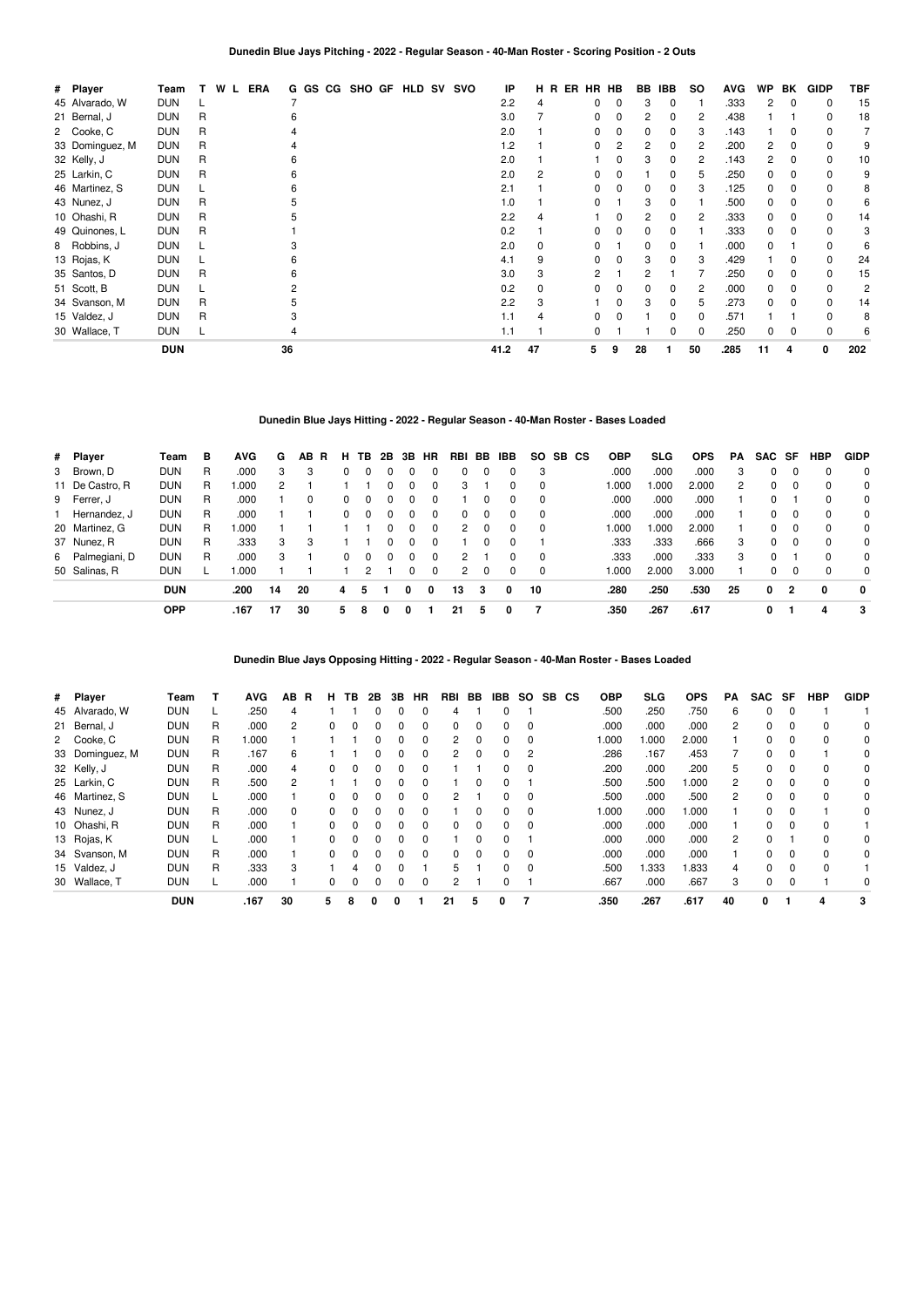## **Julian Aguiar - Pitching - Game Log - 2022 - Regular Season**

| Date    | GM # | Team       | Opp        | w            |     | ERA  |  | G GS CG    | SHO | sv       | svo          | IP   | н   | R        | ER | <b>HR</b> | HB | BB       | IBB | so | <b>WHIP</b> | <b>AVG</b> | AB  | WP | BK | GIDP | TBF | NP-S      |
|---------|------|------------|------------|--------------|-----|------|--|------------|-----|----------|--------------|------|-----|----------|----|-----------|----|----------|-----|----|-------------|------------|-----|----|----|------|-----|-----------|
| 4/10/22 |      | <b>DBT</b> | SLU        |              |     | 0.00 |  |            |     |          |              | 5.0  |     | $\Omega$ |    |           |    | 0        |     |    | 0.00        | .000       | 15  |    |    | 0.   | 15  | $55 - 40$ |
| 4/16/22 |      | <b>DBT</b> | @PMB       | 0            |     | 0.00 |  |            | 0.  |          |              | 4.0  |     | 0        |    |           |    | $^{(1)}$ |     |    | 0.33        | .100       | 15  | 0. |    | 0.   | 15  | $53 - 40$ |
| 4/22/22 |      | <b>DBT</b> | <b>BRD</b> | 0            |     | 2.08 |  | 0          | 0.  |          | <sup>0</sup> | 4.0  |     | 4        | 3  |           | 0. |          |     | 4  | 1.00        | .208       | 18  |    |    | 0    | 22  | $69 - 44$ |
| 4/28/22 |      | <b>DBT</b> | @SLU       |              | 0 0 | 2.12 |  |            | 0.  |          | <sup>0</sup> | 4.0  |     |          |    |           |    | $^{(1)}$ | 0   | 6  | 1.00        | .215       | 17  | 0  |    |      | 17  | $66 - 46$ |
| April   |      | DBT        |            |              |     | 2.12 |  |            |     | 0        |              | 17.0 | 14  | 6        |    |           |    |          | 0   | 24 | 1.00        | .215       | 65  |    |    |      | 69  | 243 - 170 |
| Date    | GM # | Team       | Opp        | w            |     | ERA  |  | G GS CG    | SHO | sv       | svo          | IP   | н   | R        | ER | HR        | HB | BB       | IBB | so | <b>WHIP</b> | <b>AVG</b> | AB  | WP | BK | GIDP | TBF | NP-S      |
| 5/4/22  |      | <b>DBT</b> | JUP        | 0            |     | 2.91 |  |            |     |          |              | 4.2  |     | 3        | 3  |           |    |          | 0   |    | 0.97        | .195       | 17  |    |    | 0    | 19  | 74 - 46   |
| 5/10/22 |      | <b>DBT</b> | @CLR       |              |     | 2.45 |  | $^{\circ}$ | 0   | $\Omega$ |              | 4.0  |     | 0        |    |           |    |          |     |    | 0.90        | .181       | 12  | 0. |    |      | 14  | $62 - 41$ |
| 5/15/22 |      | DBT        | @CLR       | 0            |     | 3.34 |  | 0          | 0.  | $\Omega$ | 0            | 4.0  | 10  | 5        |    |           |    | $^{(1)}$ | 0   |    | 1.11        | .233       | 22  | 0. |    | 0    | 22  | $65 - 47$ |
| May     |      | DBT        |            |              |     | 4.97 |  | 0          | 0   | 0        | 0            | 12.2 | 13  | 8        |    |           |    |          | 0   | 12 | 1.26        | .255       | 51  | 0  |    |      | 55  | 201 - 134 |
| Total   |      | <b>DBT</b> | A          | $\mathbf{2}$ | -3  | 3.34 |  |            | 0   |          | 0            | 29.2 | -27 | 14       |    |           |    | ь        |     | 36 | 1.11        | .233       | 116 |    |    |      | 124 | 444 - 304 |

# **Julian Aguiar - Pitching - Stat Splits - 2022 - Regular Season**

| <b>Split</b>              | Team       | W L                     | ERA  | G              | GS | СG       | <b>SHO</b> | <b>SV</b> | IP   | н  | R  | ER | HR | HB       | BB | <b>IBB</b> | <b>SO</b> | WHIP | <b>AVG</b> | AВ  | WP       | BK       | <b>GIDP</b> | <b>TBF</b> | NP-S        |
|---------------------------|------------|-------------------------|------|----------------|----|----------|------------|-----------|------|----|----|----|----|----------|----|------------|-----------|------|------------|-----|----------|----------|-------------|------------|-------------|
| Home Games                | DBT        | 1 <sub>2</sub>          | 3.95 | 3              |    | 0        | 0          | $\Omega$  | 13.2 | a  |    | 6  |    |          |    |            | 16        | 1.02 | .180       | 50  |          | $\Omega$ |             | 56         | 198 - 130   |
| Away Games                | DBT        | 1 <sub>1</sub>          | 2.81 | $\mathbf{4}$   |    |          | 0          | $\Omega$  | 16.0 | 18 |    |    |    |          |    |            | 20        | 1.19 | .273       | 66  | 0        |          |             | 68         | 246 - 174   |
| Day Games                 | DBT        | 0 <sub>1</sub>          | 9.00 |                |    |          | 0          |           | 4.0  | 10 |    |    |    |          |    |            | 3         | 2.50 | .455       | 22  | $\Omega$ |          | $\Omega$    | 22         | $65 - 47$   |
| Night Games               | DBT        | 2 <sub>2</sub>          | 2.45 | - 6            |    |          | $\Omega$   |           | 25.2 |    |    |    |    |          | 6  |            | 33        | 0.90 | .181       | 94  | 2        | $\Omega$ |             | 102        | $379 - 257$ |
| On Grass                  | DBT        | 2 <sub>3</sub>          | 3.34 |                | 5  | 0        | 0          |           | 29.2 | 27 | 14 |    |    |          | 6  |            | 36        | 1.11 | .233       | 116 |          |          |             | 124        | 444 - 304   |
| April                     | <b>DBT</b> | $1 \quad 1$             | 2.12 | 4              |    | 0        | 0          |           | 17.0 | 14 | 6  |    |    |          |    |            | 24        | 1.00 | .215       | 65  | 2        | 0        | $\Omega$    | 69         | $243 - 170$ |
| May                       | DBT        | 1 <sub>2</sub>          | 4.97 | 3              |    | $\Omega$ | $\Omega$   | $\Omega$  | 12.2 | 13 | 8  |    |    |          |    |            | 12        | 1.26 | .255       | 51  | 0        |          |             | 55         | $201 - 134$ |
| On Tuesdays               | DBT        | 1 <sub>0</sub>          | 0.00 |                | 0  | $\Omega$ | $\Omega$   | $\Omega$  | 4.0  |    |    |    |    |          |    | 0          | 4         | 0.50 | .083       | 12  | 0        | 0        |             | 14         | $62 - 41$   |
| On Wednesdays             | DBT        | 0 <sub>1</sub>          | 5.79 |                |    | $\Omega$ | 0          | $\Omega$  | 4.2  |    |    |    |    |          |    |            | 5         | 0.86 | .118       | 17  | 0        | $\Omega$ | $\Omega$    | 19         | $74 - 46$   |
| On Thursdays              | DBT        | 0 <sub>0</sub>          | 2.25 |                |    | $\Omega$ | 0          | $\Omega$  | 4.0  |    |    |    |    |          |    |            | 6         | 1.00 | .235       | 17  | 0        | $\Omega$ | $\Omega$    | 17         | $66 - 46$   |
| On Fridays                | DBT        | 0 <sub>1</sub>          | 6.75 |                |    | $\Omega$ | $\Omega$   | $\Omega$  | 4.0  |    |    |    |    |          | 3  |            | 4         | 2.50 | .389       | 18  | 2        | $\Omega$ | $\Omega$    | 22         | $69 - 44$   |
| On Saturdays              | DBT        | 0 <sub>0</sub>          | 0.00 |                | 0  | $\Omega$ | $\Omega$   | $\Omega$  | 4.0  |    |    |    |    |          |    |            |           | 0.75 | .200       | 15  | 0        | $\Omega$ | $\Omega$    | 15         | $53 - 40$   |
| On Sundays                | <b>DBT</b> | 1 <sub>1</sub>          | 4.00 |                |    | $\Omega$ | $\Omega$   | $\Omega$  | 9.0  | 10 | h  |    |    |          |    |            | 10        | 1.11 | .270       | 37  | 0        |          | $\Omega$    | 37         | $120 - 87$  |
| In games following a win  | DBT        | 0 <sub>2</sub>          | 6.23 | $\overline{2}$ |    | $\Omega$ | $\Omega$   | $\Omega$  | 8.2  | a  |    | 6  |    | $\Omega$ | ь  |            | 9         | 1.62 | .257       | 35  | 2        | $\Omega$ | $\Omega$    | 41         | $143 - 90$  |
| In games following a loss | DBT        | 2 <sub>1</sub>          | 2.14 | 5              |    | 0        | 0          | 0         | 21.0 | 18 |    | 5  |    |          |    |            | 27        | 0.90 | .222       | 81  | 0        |          |             | 83         | $301 - 214$ |
| Starter                   | DBT        | 13                      | 4.57 | 5              |    | 0        | 0          |           | 21.2 | 23 | 14 |    |    |          | h  |            | 25        | 1.29 | .258       | 89  | 2        |          | 0           | 95         | 329 - 223   |
| Reliever                  | DBT        | $^{\tiny \texttt{+}~0}$ | 0.00 | $\overline{2}$ |    |          | 0          |           | 8.0  |    |    |    |    |          |    |            | 11        | 0.63 | .148       | 27  | $\Omega$ |          |             | 29         | $115 - 81$  |

# **Julian Aguiar - Opposing Hitting - Stat Splits - 2022 - Regular Season**

| <b>Split</b>                                    |                 | Team       | AVG               | G                   | ΑВ<br>R                           | н                       | 2Β                               | 3B                              | HR               | <b>RBI</b>     | BB                               | IBB         | so             | SB          | CS       | OBP             | <b>SLG</b>   | <b>OPS</b>      | HBP                         | <b>SAC</b>                 | SF                          | GIDF                        |
|-------------------------------------------------|-----------------|------------|-------------------|---------------------|-----------------------------------|-------------------------|----------------------------------|---------------------------------|------------------|----------------|----------------------------------|-------------|----------------|-------------|----------|-----------------|--------------|-----------------|-----------------------------|----------------------------|-----------------------------|-----------------------------|
| vs Left                                         |                 | <b>DBT</b> | .313              | $\overline{7}$      | 32                                | 10                      | $\overline{c}$                   | $\mathbf 0$<br>$\mathbf 0$      | $\mathbf{1}$     | $\overline{4}$ | $\overline{c}$<br>$\overline{4}$ | $\mathbf 0$ | 9              |             |          | .353            | .469         | .822            | $\mathbf 0$<br>$\mathbf{1}$ | $\mathbf 0$<br>$\mathbf 0$ | $\mathbf 0$<br>$\mathbf{1}$ |                             |
| vs Right<br>Team is ahead                       |                 | DBT<br>DBT | .202<br>.074      | $\overline{7}$<br>3 | 84<br>27                          | 17                      | 3<br>$\mathbf{1}$                | $\Omega$                        | 3<br>$\mathbf 0$ | 5<br>1         | 3                                | 0<br>0      | 27<br>10       |             |          | .244            | .345<br>.111 | .589<br>.305    | $\mathbf{1}$                | $\Omega$                   | $\mathsf 0$                 |                             |
|                                                 |                 |            |                   |                     |                                   | 2                       |                                  |                                 | 3                |                |                                  |             |                |             |          | .194            |              |                 |                             |                            |                             | ſ                           |
| Team is behind                                  |                 | DBT<br>DBT | .370<br>.186      | $\overline{4}$<br>6 | 46<br>43                          | 17<br>8                 | $\overline{c}$<br>$\overline{c}$ | $\pmb{0}$<br>$\mathbf 0$        | $\mathbf{1}$     | 5<br>3         | $\overline{c}$                   | 0<br>0      | 11<br>15       |             |          | .388<br>.205    | .609<br>.302 | .997<br>.507    | 0<br>$\mathbf 0$            | 0                          | $\overline{1}$<br>0         | ſ                           |
| Score is tied                                   |                 | DBT        |                   | $\overline{7}$      | 15                                | $\overline{7}$          | $\overline{4}$                   | $\mathbf 0$                     | 0                | 1              | $\mathbf{1}$<br>$\mathbf{1}$     |             |                |             |          |                 | .733         | 1.233           | $\mathbf 0$                 | 0<br>$\mathbf 0$           | 0                           |                             |
| <b>Batting First</b>                            |                 | DBT        | .467<br>.154      | $\overline{7}$      | 13                                |                         | 0                                | $\Omega$                        | $\Omega$         | $\mathbf{1}$   | $\mathbf{1}$                     | 0<br>0      | 6<br>3         |             |          | .500<br>.200    | .154         | .354            | $\Omega$                    | $\Omega$                   | $\overline{1}$              |                             |
| <b>Batting Second</b><br><b>Batting Third</b>   |                 | DBT        | .188              | 7                   | 16                                | 2<br>3                  | $\mathbf{1}$                     | 0                               | $\Omega$         | 1              | $^{\circ}$                       | 0           | 5              |             |          | .188            | .250         | .438            | 0                           | $\Omega$                   | $\Omega$                    |                             |
| <b>Batting Fourth</b>                           |                 | DBT        | .400              | $\overline{7}$      | 15                                | 6                       | $\pmb{0}$                        | 0                               | $\mathbf{1}$     | 1              | $\mathbf 0$                      | 0           | 3              |             |          | .400            | .600         | 1.000           | $\Omega$                    | $\mathbf 0$                | $\mathbf 0$                 |                             |
| <b>Batting Fifth</b>                            |                 | DBT        | .077              | $\overline{7}$      | 13                                | $\overline{1}$          | $\pmb{0}$                        | $\mathbf 0$                     | $\mathbf{1}$     | 1              | $\mathbf 0$                      | 0           | $\overline{4}$ |             |          | .077            | .308         | .385            | $\mathbf 0$                 | 0                          | $\Omega$                    |                             |
|                                                 |                 | DBT        |                   | $\overline{7}$      |                                   |                         | 0                                | 0                               | $\mathbf{1}$     | $\mathbf{1}$   | $\mathbf{1}$                     |             | 5              |             |          |                 |              | .648            | $\Omega$                    | $\Omega$                   | $\Omega$                    |                             |
| <b>Batting Sixth</b>                            |                 | <b>DBT</b> | .167<br>.083      | $\overline{7}$      | 12<br>12                          | 2<br>$\mathbf{1}$       | 0                                | 0                               | 0                | $\Omega$       | $\mathbf 0$                      | 0<br>0      | 5              |             |          | .231<br>.083    | .417<br>.083 | .166            | $\Omega$                    | $\Omega$                   | $\Omega$                    |                             |
| <b>Batting Seventh</b><br><b>Batting Eighth</b> |                 | DBT        | .200              | $\overline{7}$      | 10                                | 2                       | $\pmb{0}$                        | $\mathbf 0$                     | $\mathbf{1}$     | 3              | $\overline{c}$                   | 0           | 3              |             |          | .385            | .500         | .885            | $\mathbf{1}$                | $\Omega$                   | $\Omega$                    |                             |
| <b>Batting Ninth</b>                            |                 | DBT        | .300              | $\overline{7}$      | 10                                | 3                       | $\Omega$                         | $\mathbf 0$                     | 0                | $\Omega$       | $\mathbf{1}$                     | 0           | $\overline{c}$ |             |          | .364            | .300         | .664            | $\Omega$                    | $\Omega$                   | $\Omega$                    |                             |
|                                                 |                 | <b>DBT</b> | .214              | $\overline{7}$      | 28                                | 6                       | $\Omega$                         | $\Omega$                        | $\overline{c}$   | 2              | $\mathbf{1}$                     | 0           | 11             |             |          | .267            | .429         | .696            | 1                           | $\Omega$                   | $\Omega$                    |                             |
| Leading Off<br>First Inning                     |                 | DBT        | .125              | 5                   | 16<br>0                           | $\overline{\mathbf{c}}$ | $\mathbf{1}$                     | 0                               | 0                | 0              | $\mathbf 0$                      | 0           | 10             | 0           | 1        | .125            | .188         | .313            | 0                           | 0                          | $\mathbf 0$                 |                             |
|                                                 |                 | DBT        | .370              | 5                   | 27<br>$\overline{7}$              | 10                      | $\mathbf{1}$                     | $\mathbf 0$                     | 3                | 5              | $\overline{c}$                   | 0           | $\overline{4}$ | $\Omega$    | 0        | .414            | .741         | 1.155           | $\Omega$                    | $\Omega$                   | $\Omega$                    |                             |
| Second Inning<br>Third Inning                   |                 | DBT        | .211              | 5                   | 19<br>$^{\circ}$                  | $\overline{4}$          | $\overline{c}$                   | $\Omega$                        | $\Omega$         | $\Omega$       | $\mathbf 0$                      | 0           | 3              | $\Omega$    | $\Omega$ | .211            | .316         | .527            | $\Omega$                    | $\Omega$                   | $\Omega$                    |                             |
|                                                 |                 | DBT        |                   | 5                   | $\overline{4}$                    | 6                       | $\Omega$                         | $\Omega$                        | $\overline{1}$   | 3              | $\mathbf{1}$                     | 0           | 6              | $\Omega$    | 0        | .304            |              |                 | $\Omega$                    | $\Omega$                   | $\mathbf{1}$                |                             |
| Fourth Inning                                   |                 | DBT        | .286<br>.231      | $\overline{4}$      | 21<br>13<br>3                     | 3                       | $\mathbf{1}$                     | 0                               | 0                | 1              | 3                                | 0           | 5              | 1           | 0        | .412            | .429<br>.308 | .733<br>.720    | $\mathbf{1}$                | 0                          | 0                           |                             |
| Fifth Inning<br>Sixth Inning                    |                 | DBT        | .143              | $\overline{c}$      | $\overline{7}$<br>$\mathbf 0$     | $\mathbf{1}$            | 0                                | 0                               | 0                | $\mathbf 0$    | 0                                | 0           | $\overline{c}$ | $\mathbf 0$ | 0        | .143            | .143         | .286            | 0                           | 0                          | 0                           | ſ                           |
| Seventh Inning                                  |                 | DBT        | .000              | $\overline{c}$      | 6<br>$\Omega$                     | 0                       | $\pmb{0}$                        | $\Omega$                        | $\Omega$         | $\Omega$       | $\mathbf 0$                      | 0           | $\overline{c}$ | $\Omega$    | 0        | .000            | .000         | .000            | $\Omega$                    | $\Omega$                   | $\Omega$                    |                             |
| Eighth Inning                                   |                 | <b>DBT</b> | .143              | $\overline{c}$      | 7<br>0                            | $\overline{1}$          | $\Omega$                         | $\Omega$                        | $\Omega$         | $\Omega$       | $^{\circ}$                       | $\mathbf 0$ | $\overline{4}$ | $\Omega$    | $\Omega$ | .143            | .143         | .286            | $\Omega$                    | $\Omega$                   | $\Omega$                    |                             |
|                                                 |                 | DBT        | .230              | $\overline{7}$      | 74                                | 17                      | 3                                | 0                               | 4                | 4              | $\overline{c}$                   | 0           | 24             |             |          | .260            | .432         | .692            | $\mathbf{1}$                | 0                          | $\mathbf 0$                 |                             |
| <b>Bases Empty</b><br>Runner at 1st             |                 | DBT        | .294              | 6                   | 17                                | 5                       | $\mathbf{1}$                     | 0                               | 0                | $\mathbf 0$    | $\overline{c}$                   | 0           | 5              |             |          | .368            | .353         | .721            | 0                           | $\mathbf 0$                | $\mathbf 0$                 |                             |
| Runner at 2nd                                   |                 | DBT        | .000              | $\overline{4}$      | 9                                 | 0                       | $\mathbf 0$                      | $\Omega$                        | $\Omega$         | $\Omega$       | $\mathbf{1}$                     | 0           | 4              |             |          | .100            | .000         | .100            | $\Omega$                    | $\Omega$                   | $\Omega$                    |                             |
| Runner at 3rd                                   |                 | <b>DBT</b> | .000              | $\overline{1}$      | $\mathbf{1}$                      | 0                       | $\mathbf 0$                      | $\mathbf 0$                     | 0                | $\mathbf 0$    | $\mathbf 0$                      | $\mathbf 0$ | 0              |             |          | .000            | .000         | .000            | 0                           | 0                          | 0                           |                             |
| Runners at 1st & 2nd                            |                 | DBT        | .500              | 5                   | 8                                 | 4                       | $\mathbf{1}$                     | $\mathbf 0$                     | $\mathbf 0$      | $\overline{c}$ | $\mathbf 0$                      | 0           | 1              |             |          | .500            | .625         | 1.125           | $\Omega$                    | $\mathbf 0$                | $\mathbf 0$                 |                             |
| Runners at 2nd & 3rd                            |                 | DBT        | .167              | 3                   | 6                                 | $\overline{1}$          | $\pmb{0}$                        | $\Omega$                        | 0                | $\overline{c}$ | $\mathbf{1}$                     | 0           | $\overline{c}$ |             |          | .286            | .167         | .453            | $\Omega$                    | $\mathbf 0$                | 0                           |                             |
| <b>Bases Loaded</b>                             |                 | DBT        | .000              | $\overline{1}$      | -1                                | 0                       | $\mathbf 0$                      | $\Omega$                        | $\Omega$         | 1              | $\mathbf 0$                      | 0           | 0              |             |          | .000            | .000         | .000            | $\Omega$                    | $\Omega$                   | $\overline{1}$              |                             |
| Runners On                                      |                 | DBT        | .238              | 6                   | 42                                | 10                      | $\overline{c}$                   | $\mathbf 0$                     | $\mathbf 0$      | 5              | $\overline{4}$                   | 0           | 12             |             |          | .298            | .286         | .584            | $\mathbf 0$                 | $\mathbf 0$                | $\overline{1}$              |                             |
| <b>Scoring Position</b>                         |                 | DBT        | .200              | 6                   | 25                                | 5                       | $\mathbf{1}$                     | $\mathbf 0$                     | $\mathbf 0$      | 5              | $\overline{c}$                   | 0           | $\overline{7}$ |             |          | .250            | .240         | .490            | $\Omega$                    | $\mathbf 0$                | $\mathbf{1}$                |                             |
| No Outs                                         |                 | DBT        | .256              | 7                   | 39                                | 10                      | 0                                | 0                               | 3                | $\overline{4}$ | $\mathbf{1}$                     | 0           | 15             |             |          | .286            | .487         | .773            | 1                           | 0                          | $\overline{1}$              | ſ                           |
| One Out                                         |                 | DBT        | .162              | $\overline{7}$      | 37                                | 6                       | $\overline{c}$                   | $\mathbf 0$                     | $\mathbf{1}$     | 1              | $\overline{c}$                   | 0           | 11             |             |          | .205            | .297         | .502            | $\Omega$                    | $\Omega$                   | $\mathbf 0$                 |                             |
| Two Outs                                        |                 | DBT        | .275              | $\overline{7}$      | 40                                | 11                      | 3                                | $\mathbf 0$                     | 0                | $\overline{4}$ | 3                                | 0           | 10             |             |          | .326            | .350         | .676            | $\mathbf 0$                 | $\mathbf 0$                | 0                           |                             |
| Late / Close                                    |                 | DBT        | .143              | $\overline{1}$      | $\overline{7}$                    | $\mathbf{1}$            | $\mathbf 0$                      | $\Omega$                        | $\mathbf 0$      | $\Omega$       | $\mathbf 0$                      | 0           | 3              |             |          | .143            | .143         | .286            | $\Omega$                    | $\pmb{0}$                  | 0                           |                             |
| Ahead in Count                                  |                 | DBT        | .167              | 7                   | 48                                | 8                       | $\pmb{0}$                        | $\pmb{0}$                       | 0                | 1              | $\mathbf 0$                      | 0           | 23             |             |          | .163            | .167         | .330            | 0                           | 0                          | $\mathbf{1}$                |                             |
| Behind in Count                                 |                 | DBT        | .208              | $\overline{7}$      | 24                                | 5                       | $\overline{c}$                   | $\mathbf 0$                     | $\mathbf{1}$     | $\overline{c}$ | 6                                | 0           | 5              |             |          | .367            | .417         | .784            | $\Omega$                    | 0                          | $\Omega$                    |                             |
| 0-0 Count                                       |                 | DBT        | .471              | 6                   | 17                                | 8                       | $\overline{\mathbf{c}}$          | $\mathbf 0$                     | 2                | 3              | $\mathbf 0$                      | 0           | 0              |             |          | .500            | .941         | 1.441           | 1                           | $\mathbf 0$                | $\mathbf 0$                 |                             |
| 0-1 Count                                       |                 | DBT        | .200              | 5                   | 10                                | 2                       | $\mathbf 0$                      | $\Omega$                        | $\Omega$         | $\Omega$       | $\mathbf 0$                      | 0           | $\pmb{0}$      |             |          | .200            | .200         | .400            | $\Omega$                    | $\Omega$                   | $\Omega$                    |                             |
| 0-2 Count                                       |                 | <b>DBT</b> | .167              | 7                   | 18                                | 3                       | 0                                | 0                               | 0                | 1              | $^{\circ}$                       | 0           | 10             |             |          | .158            | .167         | .325            | 0                           | 0                          | $\overline{1}$              |                             |
| 1-0 Count                                       |                 | DBT        | .143              | 5                   | $\overline{7}$                    | 1                       | $\mathbf{1}$                     | $\mathbf 0$                     | 0                | $\mathbf 0$    | $\mathbf 0$                      | 0           | $\mathbf 0$    |             |          | .143            | .286         | .429            | $\mathbf 0$                 | $\mathbf 0$                | $\mathbf 0$                 | ſ                           |
| 1-1 Count                                       |                 | DBT        | .250              | $\overline{7}$      | 12                                | 3                       | $\mathbf{1}$                     | $\mathbf 0$                     | 0                | $\mathbf 0$    | $\mathbf 0$                      | 0           | $\pmb{0}$      |             |          | .250            | .333         | .583            | $\mathbf 0$                 | $\mathbf 0$                | 0                           |                             |
| 1-2 Count                                       |                 | DBT        | .150              | 7                   | 20                                | 3                       | 0                                | $\Omega$                        | $\Omega$         | $\Omega$       | $^{\circ}$                       | 0           | 13             |             |          | .150            | .150         | .300            | $\Omega$                    | $\Omega$                   | $\Omega$                    |                             |
| 2-0 Count                                       |                 | <b>DBT</b> | .333              | 3                   | 3                                 | $\overline{1}$          | $\mathbf{1}$                     | 0                               | $\Omega$         | 1              | $^{\circ}$                       | 0           | $\mathbf 0$    |             |          | .333            | .667         | 1.000           | $\Omega$                    | $\Omega$                   | $\Omega$                    |                             |
| 2-1 Count                                       |                 | DBT        | .500              | $\overline{c}$      | $\overline{2}$                    | $\overline{1}$          | $\pmb{0}$                        | $\mathbf 0$                     | $\Omega$         | $\Omega$       | $\mathbf 0$                      | 0           | 0              |             |          | .500            | .500         | 1.000           | $\Omega$                    | $\Omega$                   | $\Omega$                    |                             |
| 2-2 Count                                       |                 | DBT        | .200              | $\overline{7}$      | 15                                | 3                       | $\Omega$                         | $\Omega$                        | $\mathbf{1}$     | 3              | $\mathbf 0$                      | 0           | 8              |             |          | .200            | .400         | .600            | $\Omega$                    | $\Omega$                   | $\Omega$                    |                             |
| 3-0 Count                                       |                 | DBT        | .000              | $\overline{c}$      | $\Omega$                          | 0                       | 0                                | 0                               | $\Omega$         | $\Omega$       | $\overline{c}$                   | 0           | 0              |             |          | 1.000           | .000         | 1.000           | $\Omega$                    | $\Omega$                   | $\Omega$                    |                             |
| 3-1 Count                                       |                 | <b>DBT</b> | .333              | $\overline{4}$      | 3                                 | $\overline{1}$          | 0                                | 0                               | $\mathbf{1}$     | 1              | $\mathbf{1}$                     | 0           | $\Omega$       |             |          | .500            | 1.333        | 1.833           | $\Omega$                    | $\Omega$                   | $\Omega$                    | ſ                           |
| 3-2 Count                                       |                 | DBT        | .111              | 6                   | 9                                 | $\overline{1}$          | $\pmb{0}$                        | 0                               | 0                | $\Omega$       | 3                                | 0           | 5              |             |          | .333            | .111         | .444            | $\Omega$                    | 0                          | 0                           | $\mathcal{C}_{\mathcal{C}}$ |
| Pitcher                                         |                 | DBT        | .233              | $\overline{7}$      | 116                               | 27                      | 5                                | $\mathbf 0$                     | $\overline{4}$   | 9              | 6                                | 0           | 36             |             |          | .274            | .379         | .653            | $\mathbf{1}$                | 0                          | $\overline{1}$              |                             |
|                                                 |                 |            |                   |                     |                                   |                         |                                  |                                 |                  |                |                                  |             |                |             |          |                 |              |                 |                             |                            |                             |                             |
| Pitcher<br>Julian Aguiar                        | Pitch<br>Sinker |            | Usage<br>43% (28) |                     | <b>Strike Rate</b><br>75% (21/28) |                         |                                  | <b>Whiff Rate</b><br>13% (2/16) |                  | 92.5           | VELO(min)                        |             | 93.9           | VELO(avg)   |          | VELO(max)<br>96 |              | SR(min)<br>1951 | SR(avg)<br>2206             |                            | SR(max)<br>2367             |                             |
| Julian Aguiar                                   | Curveball       |            | 28% (18)          |                     | 83% (15/18)                       |                         |                                  | $0\%$ (0/11)                    |                  | 78.2           |                                  |             | 79.3           |             |          | 80.2            |              | 2008            | 2183                        |                            | 2357                        |                             |
| Julian Aguiar                                   | Changeup        |            | 14% (9)           |                     | 44% (4/9)                         |                         |                                  | 67% (2/3)                       |                  | 80.3           |                                  |             | 81.8           |             |          | 83              |              | 1585            | 1699                        |                            | 1817                        |                             |

Julian Aguiar Four-Seam Fastball 15% (10) 70% (7/10) 0% (0/6) 91.9 93.2 94.6 2116 2201 2356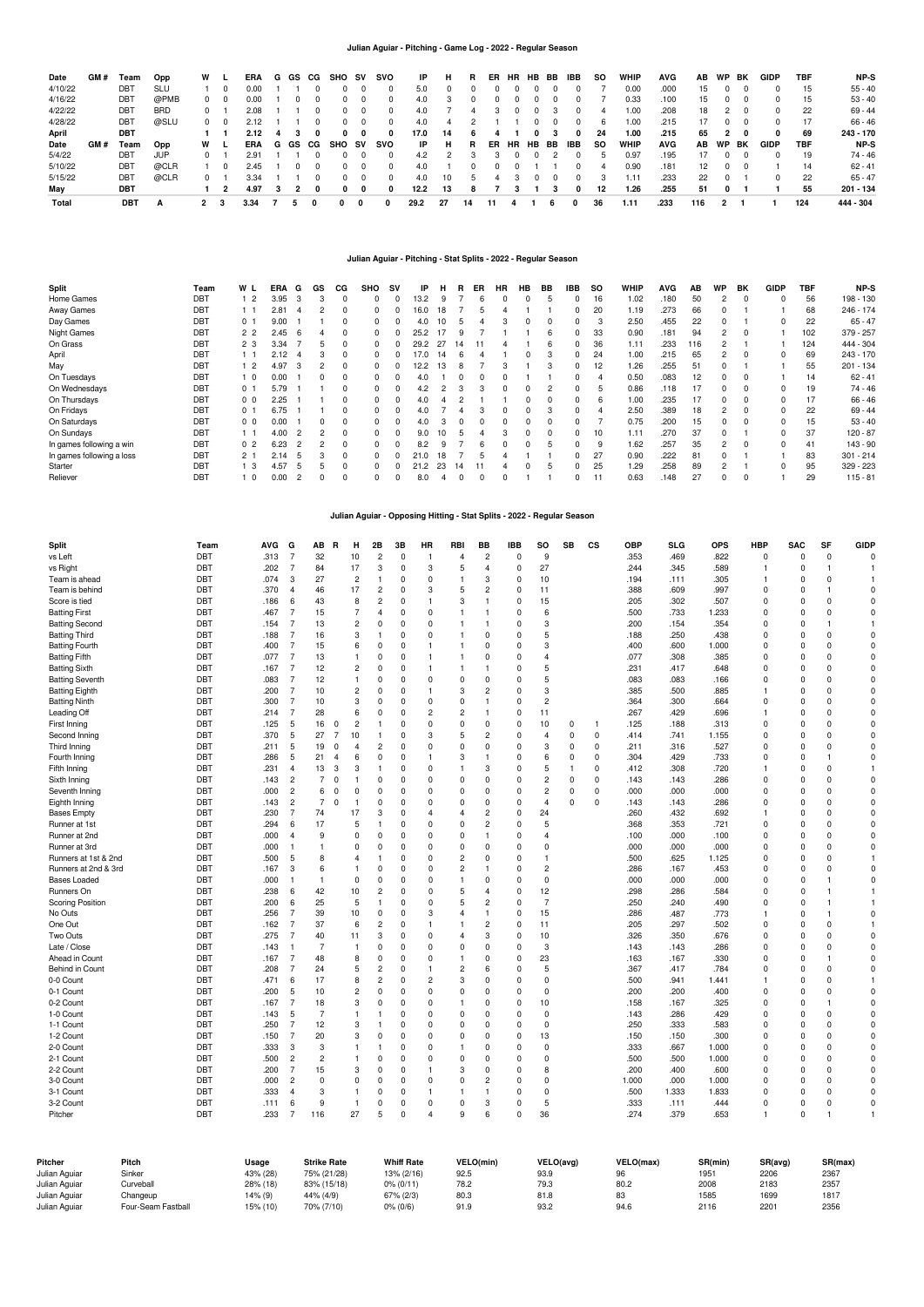# **Nick Frasso - Pitching - Game Log - 2022 - Regular Season**

| Date         | GM # Team |  |  |  |  |  |  |  |  |  | Opp W L ERA G GS CG SHO SV SVO IP H R ER HR HB BB IBB SO WHIP AVG AB WP BK GIDP TBF |  |  |  | NP-S      |
|--------------|-----------|--|--|--|--|--|--|--|--|--|-------------------------------------------------------------------------------------|--|--|--|-----------|
| 5/14/22      | DUN.      |  |  |  |  |  |  |  |  |  | TAM 0 0 0.00 1 1 0 0 0 0 3.0 1 0 0 0 0 0 0 8 0.33 100 10 0 0 0 10 10                |  |  |  | $43 - 33$ |
| Mav          | DUN       |  |  |  |  |  |  |  |  |  | 0 0 0.00 1 1 0 0 0 0 0 3.0 1 0 0 0 0 0 0 0 8 0.33 .100 10 0 0 0 10                  |  |  |  | 43 - 33   |
| <b>Total</b> | DUN       |  |  |  |  |  |  |  |  |  | A 0 0 0.00 1 1 0 0 0 0 3.0 1 0 0 0 0 0 0 0 8 0.33 .100 10 0 0 0 10                  |  |  |  | 43 - 33   |

# **Nick Frasso - Pitching - Stat Splits - 2022 - Regular Season**

| Split                     | Team | WL             |      |  | ERA G GS CG SHO SV IP H R ER HR HB BB IBB SO |              |     |          |          |          |          |             |    | <b>WHIP</b> | AVG AB |      | <b>WP</b> | BK       | <b>GIDP</b> | TBF | NP-S    |
|---------------------------|------|----------------|------|--|----------------------------------------------|--------------|-----|----------|----------|----------|----------|-------------|----|-------------|--------|------|-----------|----------|-------------|-----|---------|
| Home Games                | DUN  | 0 <sub>0</sub> | 0.00 |  |                                              | 0, 3.0, 1, 0 |     | 0        | 0        | 0        | 0        | $\mathbf 0$ | -8 | 0.33        | .100   | - 10 | $\Omega$  | 0        | 0           | 10  | 43 - 33 |
| <b>Night Games</b>        | DUN  | 0 <sub>0</sub> | 0.00 |  | $\Omega$                                     | 0, 3.0, 1, 0 |     | 0        | $\Omega$ | 0        | $\Omega$ | $\Omega$    | 8  | 0.33        | .100   | - 10 | $\Omega$  | $\Omega$ | 0           | 10  | 43 - 33 |
| On Grass                  | DUN  | 0 <sub>0</sub> | 0.00 |  | $\Omega$                                     | 0, 3.0, 1, 0 |     | $\Omega$ | $\Omega$ | $\Omega$ | $\Omega$ | $\Omega$    | 8  | 0.33        | .100   | - 10 | $\Omega$  | $\Omega$ | $\Omega$    | 10  | 43 - 33 |
| May                       | DUN  | 0 <sub>0</sub> | 0.00 |  | $\Omega$                                     | 0, 3.0, 1, 0 |     | $\Omega$ | $\Omega$ | 0        | $\Omega$ | $\Omega$    | 8  | 0.33        | .100   | - 10 | $\Omega$  | $\Omega$ | $\Omega$    | 10  | 43 - 33 |
| On Saturdays              | DUN  | n n            | 0.00 |  | $\Omega$                                     | 0, 3.0, 1, 0 |     | 0        | $\Omega$ | 0        | $\Omega$ | $\mathbf 0$ | 8  | 0.33        | .100   | - 10 | $\Omega$  | - 0      | $\Omega$    | 10  | 43 - 33 |
| In games following a loss | DUN  | 0 <sub>0</sub> | 0.00 |  | $\Omega$                                     | 3.0 1 0      |     | 0        | $\Omega$ | 0        | $\Omega$ | $^{\circ}$  | 8  | 0.33        | .100   | - 10 | $\Omega$  | - 0      | $\Omega$    | 10  | 43 - 33 |
| Starter                   | DUN  | n n            | 0.OO |  |                                              | 3.0 1        | - 0 |          |          | 0        | 0        | 0           | 8  | 0.33        | 100    | -10  | $\Omega$  | $\Omega$ | $\Omega$    | 10  | 43 - 33 |

# **Nick Frasso - Opposing Hitting - Stat Splits - 2022 - Regular Season**

| <b>Split</b>           | Team       | <b>AVG</b> | G           | АΒ       | R H              | 2Β           | 3B       | <b>HR</b> | <b>RBI</b> | BB       | <b>IBB</b>  | <b>SO</b>   | <b>SB</b> | <b>CS</b> | <b>OBP</b> | <b>SLG</b> | <b>OPS</b> | <b>HBP</b> | <b>SAC</b> | <b>SF</b> | <b>GIDP</b> |
|------------------------|------------|------------|-------------|----------|------------------|--------------|----------|-----------|------------|----------|-------------|-------------|-----------|-----------|------------|------------|------------|------------|------------|-----------|-------------|
| vs Left                | <b>DUN</b> | .000       |             | 6        | $\Omega$         | $\Omega$     | $\Omega$ | 0         | 0          | 0        | $\Omega$    | 5           |           |           | .000       | .000       | .000       | 0          | 0          | 0         | ŋ           |
| vs Right               | <b>DUN</b> | .250       |             | 4        |                  | $\Omega$     | 0        | 0         | 0          | 0        | 0           | 3           |           |           | .250       | .250       | .500       | 0          | 0          | 0         | n           |
| Score is tied          | <b>DUN</b> | .100       | 1           | 10       | 1                | 0            | $\Omega$ | 0         | 0          | $\Omega$ | $\mathbf 0$ | 8           |           |           | .100       | .100       | .200       | 0          | 0          | 0         | n           |
| <b>Batting First</b>   | <b>DUN</b> | .000       |             | 2        | 0                | $\Omega$     | 0        | 0         | 0          | 0        | $\mathbf 0$ | 2           |           |           | .000       | .000       | .000       | 0          | 0          | 0         |             |
| <b>Batting Second</b>  | <b>DUN</b> | .000       |             |          | 0                | $\Omega$     | $\Omega$ | 0         | 0          | $\Omega$ | 0           |             |           |           | .000       | .000       | .000       | 0          | $\Omega$   | 0         |             |
| <b>Batting Third</b>   | <b>DUN</b> | .000       |             |          | $\Omega$         | $\Omega$     | $\Omega$ | 0         | 0          | $\Omega$ | $\Omega$    |             |           |           | .000       | .000       | .000       | 0          | $\Omega$   | 0         | U           |
| <b>Batting Fourth</b>  | <b>DUN</b> | .000       |             |          | 0                | $\Omega$     | O        | 0         | 0          | O        | $\mathbf 0$ |             |           |           | .000       | .000       | .000       | 0          | 0          | 0         | O           |
| <b>Batting Fifth</b>   | <b>DUN</b> | .000       | -1          |          | 0                | $\Omega$     | 0        | 0         | 0          | 0        | $\mathbf 0$ |             |           |           | .000       | .000       | .000       | 0          | 0          | 0         | n           |
| <b>Batting Sixth</b>   | <b>DUN</b> | .000       | -1          |          | 0                | $\Omega$     | 0        | 0         | 0          | 0        | $\mathbf 0$ | $\mathbf 0$ |           |           | .000       | .000       | .000       | $\Omega$   | 0          | $\Omega$  |             |
| <b>Batting Seventh</b> | <b>DUN</b> | .000       |             |          | 0                | 0            | $\Omega$ | 0         | 0          | $\Omega$ | $\mathbf 0$ |             |           |           | .000       | .000       | .000       | 0          | 0          | $\Omega$  |             |
| <b>Batting Eighth</b>  | <b>DUN</b> | .000       |             |          | $\Omega$         | $\Omega$     | O        | 0         | 0          | O        | $\mathbf 0$ |             |           |           | .000       | .000       | .000       | $\Omega$   | $\Omega$   | 0         |             |
| <b>Batting Ninth</b>   | <b>DUN</b> | 1.000      |             |          |                  | $\Omega$     | $\Omega$ | 0         | 0          | O        | 0           | $\mathbf 0$ |           |           | 1.000      | 1.000      | 2.000      | 0          | $\Omega$   | 0         | n           |
| Leading Off            | <b>DUN</b> | .000       |             | 3        | 0                | <sup>0</sup> | 0        | 0         | 0          | $\Omega$ | 0           | 3           |           |           | .000       | .000       | .000       | 0          | 0          | 0         | n           |
| First Inning           | <b>DUN</b> | .000       | -1          | 3        | $\mathbf 0$<br>0 | 0            | $\Omega$ | 0         | 0          | $\Omega$ | 0           | 3           | 0         | 0         | .000       | .000       | .000       | $\Omega$   | 0          | 0         |             |
| Second Inning          | <b>DUN</b> | .000       | 1           | 3        | 0<br>0           | 0            | 0        | 0         | 0          | 0        | 0           | 2           | 0         | 0         | .000       | .000       | .000       | 0          | 0          | 0         |             |
| Third Inning           | <b>DUN</b> | .250       |             | 4        | 0                | $\Omega$     | 0        | 0         | 0          | 0        | 0           | 3           | $\Omega$  | 0         | .250       | .250       | .500       | 0          | 0          | 0         |             |
| <b>Bases Empty</b>     | <b>DUN</b> | .111       |             | 9        |                  | $\Omega$     | 0        | 0         | 0          | $\Omega$ | $\Omega$    |             |           |           | .111       | .111       | .222       | 0          | $\Omega$   | 0         |             |
| Runner at 1st          | <b>DUN</b> | .000       |             |          | 0                | $\Omega$     | $\Omega$ | 0         | 0          | 0        | 0           |             |           |           | .000       | .000       | .000       | 0          | $\Omega$   | 0         |             |
| Runners On             | <b>DUN</b> | .000       |             | 1        | 0                | $\Omega$     | $\Omega$ | 0         | 0          | $\Omega$ | $\mathbf 0$ |             |           |           | .000       | .000       | .000       | 0          | $\Omega$   | 0         | n           |
| No Outs                | <b>DUN</b> | .000       | 1           | 3        | 0                | 0            | 0        | 0         | 0          | 0        | $\mathbf 0$ | 3           |           |           | .000       | .000       | .000       | 0          | 0          | $\Omega$  |             |
| One Out                | <b>DUN</b> | .000       |             | 3        | 0                | $\Omega$     | 0        | 0         | 0          | 0        | $\mathbf 0$ | 3           |           |           | .000       | .000       | .000       | 0          | O          | $\Omega$  |             |
| Two Outs               | <b>DUN</b> | .250       |             | 4        |                  | $\Omega$     | $\Omega$ | 0         | 0          | O        | $\Omega$    | 2           |           |           | .250       | .250       | .500       | 0          | $\Omega$   | 0         |             |
| Ahead in Count         | <b>DUN</b> | .111       |             | 9        |                  | $\Omega$     | $\Omega$ | 0         | 0          | O        | 0           | 8           |           |           | .111       | .111       | .222       | 0          | $\Omega$   | 0         |             |
| Behind in Count        | <b>DUN</b> | .000       |             | 1        | 0                | $\Omega$     | $\Omega$ | 0         | 0          | $\Omega$ | $\mathbf 0$ | $\mathbf 0$ |           |           | .000       | .000       | .000       | 0          | 0          | 0         | n           |
| 0-0 Count              | <b>DUN</b> | .000       | $\mathbf 0$ | 0        | 0                | $\Omega$     | O        | 0         | 0          | $\Omega$ | $\mathbf 0$ | $\mathbf 0$ |           |           | .000       | .000       | .000       | 0          | 0          | 0         |             |
| 0-1 Count              | <b>DUN</b> | .000       | 0           | 0        | 0                | 0            | 0        | 0         | 0          | 0        | $\mathbf 0$ | 0           |           |           | .000       | .000       | .000       | 0          | 0          | $\Omega$  |             |
| 0-2 Count              | <b>DUN</b> | .500       |             | 2        | 1                | $\Omega$     | $\Omega$ | 0         | 0          | $\Omega$ | $\mathbf 0$ |             |           |           | .500       | .500       | 1.000      | 0          | $\Omega$   | 0         |             |
| 1-0 Count              | <b>DUN</b> | .000       | $\mathbf 0$ | 0        | 0                | $\Omega$     | $\Omega$ | 0         | 0          | O        | $\mathbf 0$ | $\mathbf 0$ |           |           | .000       | .000       | .000       | 0          | $\Omega$   | 0         |             |
| 1-1 Count              | <b>DUN</b> | .000       | $\mathbf 0$ | 0        | 0                | 0            | 0        | 0         | 0          | 0        | 0           | $\mathbf 0$ |           |           | .000       | .000       | .000       | 0          | 0          | 0         | n           |
| 1-2 Count              | <b>DUN</b> | .000       | -1          | 7        | 0                | $\Omega$     | 0        | 0         | 0          | 0        | 0           | 7           |           |           | .000       | .000       | .000       | 0          | 0          | 0         | n           |
| 2-2 Count              | <b>DUN</b> | .000       | $\mathbf 0$ | $\Omega$ | 0                | $\Omega$     | $\Omega$ | 0         | 0          | 0        | $\mathbf 0$ | 0           |           |           | .000       | .000       | .000       | 0          | 0          | 0         |             |
| 3-2 Count              | <b>DUN</b> | .000       |             | 1        | 0                | <sup>0</sup> | 0        | 0         | 0          | 0        | 0           | 0           |           |           | .000       | .000       | .000       | 0          | 0          | 0         | C           |
| Pitcher                | <b>DUN</b> | .100       |             | 10       |                  | $\Omega$     | $\Omega$ | 0         | $\Omega$   | $\Omega$ | $\Omega$    | 8           |           |           | .100       | .100       | .200       | $\Omega$   | $\Omega$   | $\Omega$  | $\Omega$    |

| Pitcher     | Pitch    | Usaɑe       | <b>Strike Rate</b> | <b>Whiff Rate</b> | VELO(min) | VELO(avg) | VELO(max) | SR(min) | SR(avg) | SR(max) |
|-------------|----------|-------------|--------------------|-------------------|-----------|-----------|-----------|---------|---------|---------|
| Nick Frasso | Slider   | $30\%$ (13) | 69% (9/13)         | 75% (6/8)         | 85.       | 86.9      | 89.9      | 2166    | 2271    | 2346    |
| Nick Frasso | Sinker   | 60% (26)    | 85% (22/26)        | 61% (11/18)       | 96.2      | 98.5      | 100.3     | 2279    | 2399    | 2513    |
| Nick Frasso | Changeup | 9% (4)      | 50% (2/4)          | 50% (1/2)         | 87.8      | 88.8      | 89.       | 2542    | 2593    | 2658    |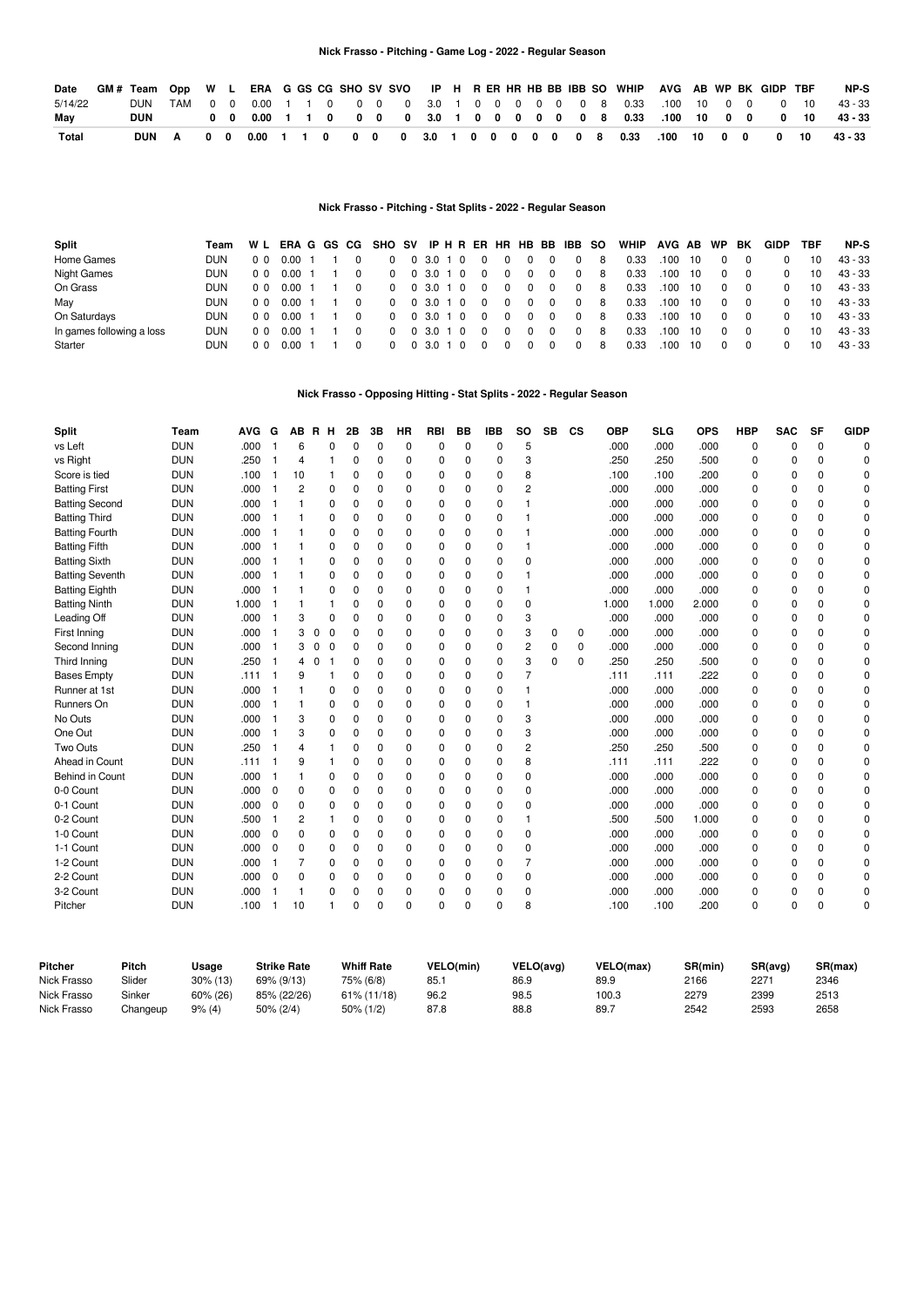# **Daytona Tortugas (14-20) 2, Dunedin Blue Jays (14-20) 0 May 17th, 2022**

|                |                |                |  |  | 1 2 3 4 5 6 7 8 9 | R H E               |                   |  |
|----------------|----------------|----------------|--|--|-------------------|---------------------|-------------------|--|
| <b>Dunedin</b> | $\overline{0}$ |                |  |  |                   | 0 0 0 0 0 0 0 0 4 0 |                   |  |
| Daytona        | 2 0            | $\overline{0}$ |  |  |                   | 0 0 0 0 0 x 2       | $\sim$ 4 $\ldots$ |  |

| <b>Dunedin</b>  | <b>AVG</b> | AB. |              |   | <b>RH 2B 3B</b> |   |          | HR RBI | BB.      | SO.            | PO A |          |
|-----------------|------------|-----|--------------|---|-----------------|---|----------|--------|----------|----------------|------|----------|
| Pinto, 2B       | .219       | 4   | O            | O | O               | ŋ | O        | 0      | 0        |                | 2    | 2        |
| Young, DH       | .125       | 4   | U            | 1 | ŋ               | 0 | 0        | 0      | 0        | 0              | 0    | 0        |
| Martinez, G. RF | .268       | 4   | ŋ            | O | ŋ               | O | $\Omega$ | 0      | 0        | $\Omega$       | 0    | 0        |
| Nunez. 1B       | .294       | 4   | <sup>0</sup> | O | ŋ               | O | $\Omega$ | 0      | 0        | $\overline{2}$ | 5    | $\Omega$ |
| Machado, SS     | .260       | 4   | <sup>0</sup> | O | 0               | ŋ | $\Omega$ | 0      | 0        |                |      | 1        |
| Palmegiani, 3B  | .221       | 2   | <sup>0</sup> | 1 | ŋ               | ŋ | 0        | 0      | $\Omega$ |                | 0    | $\Omega$ |
| Santiago, G, LF | .250       | з   | 0            | 1 |                 | 0 | 0        | 0      | 0        |                | 3    | 0        |
| Gonzalez. C     | .143       | 2   | O            | 0 | 0               | 0 | 0        | 0      |          | 0              | 12   | $\Omega$ |
| Cardona, CF     | .222       | 3   | O            | 1 | O               | 0 | 0        | 0      | 0        | 2              | 0    |          |
| Cooke, P        | .റററ       | 0   | ŋ            | 0 | 0               | O | 0        | 0      | 0        | 0              | 1    | ŋ        |
| Svanson, P      | .റററ       | ŋ   | ŋ            | ŋ | ŋ               | ŋ | 0        | O      | 0        | 0              | O    | 1        |
| Totals          | .228       | 30  | ŋ            | 4 |                 | ŋ | ŋ        | ŋ      |          | 8              | 24   | 5        |

# **BATTING**

**2B** : Santiago, G (1, Parks).

**TB** : Cardona; Palmegiani; Santiago, G 2; Young.

**Runners left in scoring position, 2 out** : Gonzalez 2.

**Team RISP** : 0-for-1.

**Team LOB** : 5.

# **FIELDING**

**Outfield assists** : Cardona (Allen II at 2nd base). **Pickoffs** : Svanson (Allen II at 1st base).

| Daytona         | AVG AB R H 2B 3B HR RBI BB SO PO |    |    |          |          |   |   |   |   |          |          | A        |
|-----------------|----------------------------------|----|----|----------|----------|---|---|---|---|----------|----------|----------|
| Vellojin, C     | .000                             | 3  |    | O        | 0        | 0 | 0 | 0 | 1 |          | 8        | 0        |
| Callihan, 2B    | .500                             | 2  |    |          | 0        | 0 | 1 | 2 | 0 | 0        |          | 5        |
| a-Leyton, PH-2B | .194                             | 2  | 0  | 1        | $\Omega$ | 0 | 0 | 0 | 0 | 1        | 0        |          |
| Allen II. CF    | .252                             | 2  | 0  | 1        | $\Omega$ | 0 | 0 | 0 | 0 | 0        | 2        | 0        |
| Lantigua, D, RF | .118                             | 1  | 0  | 0        | 0        | 0 | 0 | 0 | 0 | 1        | 2        | 0        |
| O'Guinn, LF     | .266                             | 2  | 0  | 0        | 0        | 0 | 0 | 0 | 2 | 0        | 2        | 0        |
| Hendrick, RF-CF | .217                             | 3  | 0  | $\Omega$ | 0        | 0 | 0 | 0 | 1 | 3        | 0        | 0        |
| Steiger, SS     | .292                             | 4  | 0  | O        | 0        | 0 | 0 | 0 | 0 | 3        | 1        |          |
| Triana, 1B      | .170                             | 3  | 0  | $\Omega$ | 0        | 0 | 0 | 0 | 0 | 2        | 11       | O        |
| Dunn, DH        | .211                             | 1  | U  | 0        | 0        | 0 | 0 | 0 | 2 | 0        | 0        | 0        |
| Minier, 3B      | .294                             | З  | 0  | 1        | $\Omega$ | 0 | 0 | 0 | 0 | 1        | 0        | $\Omega$ |
| Parks, P        | .000                             | 0  | 0  | 0        | 0        | 0 | 0 | 0 | 0 | $\Omega$ | 0        |          |
| Mey, P          | .000                             | 0  | O. | $\Omega$ | 0        | 0 | 0 | 0 | 0 | 0        | 0        |          |
| Cardona, P      | .000                             | 0  | ŋ  | ŋ        | ŋ        | 0 | 0 | ŋ | 0 | 0        | $\Omega$ |          |
| <b>Totals</b>   | .211                             | 26 | 2  | 4        | 0        | 0 | 1 | 2 | 6 | 12       | 27       | 10       |

a-Struck out for Callihan in the 6th.

## **BATTING**

**HR** : Callihan (1, 1st inning off Cooke, 1 on, 0 out).

**TB** : Allen II; Callihan 4; Leyton; Minier.

**RBI** : Callihan 2 (2).

# **Runners left in scoring position, 2 out** : Steiger 2.

**Team RISP** : 0-for-2. **Team LOB** : 7.

#### **BASERUNNING**

**SB** : Leyton (1, 2nd base off Svanson/Gonzalez). **PO** : Allen II (1st base by Svanson).

# **FIELDING**

**DP** : (Callihan-Triana).

| Dunedin        | <b>ERA</b>              |  |                |  | IP H R ER BB SO HR BF |     |
|----------------|-------------------------|--|----------------|--|-----------------------|-----|
| Cooke (L, 0-3) | 4.88 5.0 3 2 2 2 7 1 19 |  |                |  |                       |     |
| Svanson        | 4.30 3.0 1 0 0 4 5 0    |  |                |  |                       | -14 |
| <b>Totals</b>  | 4.00                    |  | 8.0 4 2 2 6 12 |  | $\sim$ 1              | -33 |

|         | SO HR BF | Davtona               | ERA IP H R ER BB SO HR BF |  |  |  |                |      |
|---------|----------|-----------------------|---------------------------|--|--|--|----------------|------|
|         |          | 7 1 19 Parks (W, 2-0) | 2.74 5.0 4 0 0 0 2        |  |  |  | $\overline{0}$ |      |
|         |          | 5 0 14 Mey (H, 1)     | 9.00 2.0 0 0 0 0 3        |  |  |  | 0              |      |
| 12 1 33 |          | Cardona (S. 3)        | 1.65 2.0 0 0 0 1 3        |  |  |  | 0 7            |      |
|         |          | Totals                | $3.91$ $9.0$ $4$ 0 0 1    |  |  |  | 80             | - 32 |

**HBP** : Palmegiani (by Parks); Allen II (by Svanson). **Pitches-strikes** : Cooke 73-50; Svanson 51-25; Parks 68-42; Mey 25-20; Cardona 28-18. **Groundouts-flyouts** : Cooke 2-3; Svanson 3-0; Parks 7-4; Mey 2-0; Cardona 1-2. **Batters faced** : Cooke 19; Svanson 14; Parks 19; Mey 6; Cardona 7. **Umpires** : HP: Chad Westlake. 1B: Trey Ward. **Official Scorer** : Don Roberts **Weather** : 79 degrees, Overcast **Wind** : 5 mph, Out To LF **First pitch** : 7:06 PM **T** : 2:00 **Att** : 1,510 **Venue** : Jackie Robinson Ballpark **May 17, 2022**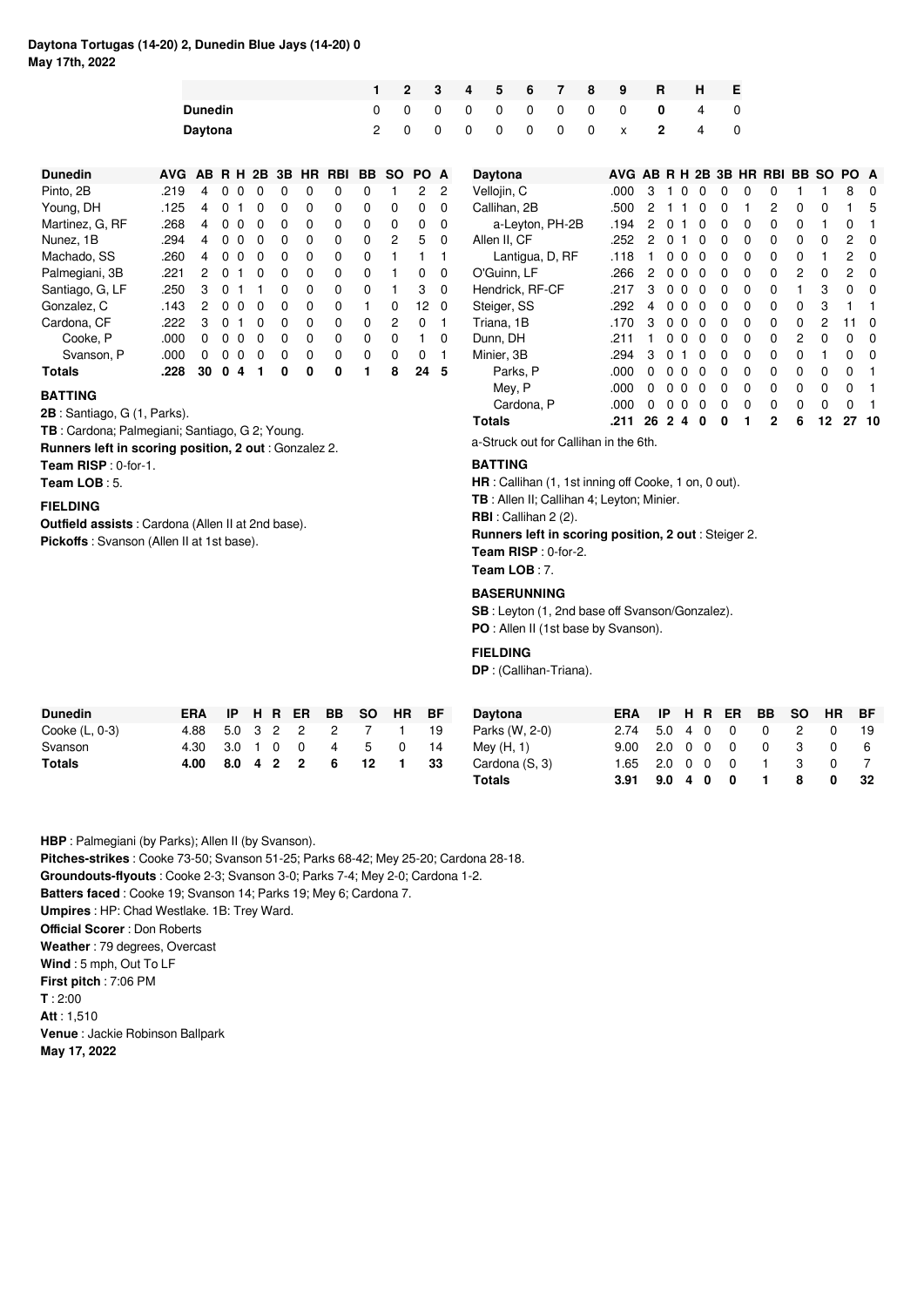# **Daytona Tortugas (15-20) 7, Dunedin Blue Jays (14-21) 5 May 18th, 2022**

|                |     |  |  |  | 1 2 3 4 5 6 7 8 9 |                 | R H E                    |  |
|----------------|-----|--|--|--|-------------------|-----------------|--------------------------|--|
| <b>Dunedin</b> |     |  |  |  |                   |                 | 0 2 1 0 0 0 0 2 0 5 12 1 |  |
| <b>Davtona</b> | 2 0 |  |  |  |                   | 0 0 3 0 1 1 x 7 | 2 0                      |  |

| <b>Dunedin</b>  | AVG  | AB. | R        | н        | 2B       |   | 3B HR    | <b>RBI</b> | BB. | <b>SO</b> | PO. | A |
|-----------------|------|-----|----------|----------|----------|---|----------|------------|-----|-----------|-----|---|
| Machado, SS     | .269 | 5   | 0        | 2        | 1        | 0 | 0        |            | 0   | 2         |     | 2 |
| Young, CF       | .167 | 4   | 0        | 1        | 0        | 0 | 0        | 0          | 0   |           | 4   | 0 |
| a-Pinto, PH     | .231 | 1   | 0        | 1        | 1        | 0 | 0        | 0          | 0   | 0         | 0   | 0 |
| Martinez, G, RF | .265 | 5   | 1        | 1        | 0        | 0 | 1        | 1          | 0   | 0         | 1   | 0 |
| Nunez. 1B       | .298 | 5   | 1        | 2        | 1        | 0 | 0        | 0          | 0   |           | 3   |   |
| Sotolongo, DH   | .264 | 4   | 1        | 1        | 1        | 0 | 0        | 0          | 0   | 2         | 0   | 0 |
| Palmegiani, 3B  | .215 | 3   | 1        | 0        | 0        | 0 | 0        | 0          | 1   | 1         | 1   | O |
| Salinas, LF     | .245 | 4   | 1        | 1        | 1        | 0 | 0        | 1          | 0   | 0         | 0   | 0 |
| Ferrer. C       | .229 | 4   | 0        | 1        | 1        | 0 | 0        |            | 0   | 2         | 13  | 0 |
| Fajardo, 2B     | .308 | 4   | 0        | 2        | 0        | 0 | 0        | 1          | 0   | 0         | 0   | 0 |
| Quinones. P     | .000 | 0   | $\Omega$ | $\Omega$ | $\Omega$ | 0 | 0        | 0          | 0   | 0         | 1   | 0 |
| Alvarado, P     | .000 | 0   | 0        | $\Omega$ | $\Omega$ | 0 | 0        | 0          | 0   | 0         | 0   | 0 |
| Valdez, J, P    | .000 | 0   | 0        | 0        | 0        | 0 | 0        | 0          | 0   | 0         | 0   | 0 |
| Nunez, J, P     | .000 | O   | 0        | O        | 0        | O | $\Omega$ | 0          | 0   | ŋ         | O   | 0 |
| Totals          | .231 | 39  | 5        | 12       | 6        | 0 | 1        | 5          | 1   | 9         | 24  | 3 |

a-Doubled for Young in the 9th.

## **BATTING**

**2B** : Sotolongo (6, Cooper); Machado (5, Cooper); Nunez (4, Rivera); Salinas (5, Rivera); Ferrer (3, Rivera); Pinto (1, Boatman).

**HR** : Martinez, G (5, 3rd inning off Cooper, 0 on, 0 out).

**TB** : Fajardo 2; Ferrer 2; Machado 3; Martinez, G 4; Nunez 3; Pinto 2;

Salinas 2; Sotolongo 2; Young.

**RBI** : Fajardo (6); Ferrer (3); Machado (6); Martinez, G (19); Salinas (10). **2-out RBI** : Salinas; Fajardo; Machado; Ferrer.

**Runners left in scoring position, 2 out** : Young 2; Fajardo; Nunez. **Team RISP** : 4-for-12.

**Team LOB** : 8.

# **FIELDING**

**E** : Ferrer (3, throw). **PB** : Ferrer (1). **DP** : (Machado-Nunez).

| <b>Daytona</b> | <b>AVG</b> | AВ | R | н            | 2B           | 3B | ΗR | RBI | ВB | <b>SO</b> | PO | A |
|----------------|------------|----|---|--------------|--------------|----|----|-----|----|-----------|----|---|
| Vellojin, C    | .000       | 4  |   | 0            | 0            | 0  | 0  | 0   | 1  | 2         | 9  |   |
| Callihan, 2B   | .250       | 2  | 2 | $\mathbf{0}$ | 0            | 0  | 0  | 0   | 2  | 1         | 0  |   |
| Leyton, 2B     | .188       | 1  | 0 | 0            | 0            | 0  | 0  | 0   | 0  | 0         |    | 0 |
| Allen II, CF   | .248       | 2  | 1 | 0            | 0            | 0  | 0  |     | 2  | 0         | 2  | 0 |
| O'Guinn, LF    | .254       | 3  | 1 | $\Omega$     | $\Omega$     | 0  | 0  | 0   |    | 3         | 4  | 0 |
| Ibarra, 1B     | .217       | 1  | 0 | 1            | 1            | 0  | 0  | 3   |    | 0         | 10 | 0 |
| Hendrick, RF   | .214       | 2  | 0 | 0            | $\Omega$     | 0  | 0  | 1   | 2  | 1         | 0  | O |
| Triana, 3B     | .164       | 4  | 0 | 0            | $\Omega$     | 0  | 0  | 0   | 0  | 2         |    | 3 |
| Jones, DH      | .211       | 4  | 0 | $\Omega$     | $\Omega$     | 0  | 0  | 0   | 0  | 4         | 0  | 0 |
| Minier, SS     | .300       | 3  | 2 | 1            | $\Omega$     | 0  | 1  |     |    | 1         | 0  | O |
| Cooper, P      | .000       | 0  | 0 | 0            | $\Omega$     | 0  | 0  | 0   | 0  | 0         | 0  | O |
| Holt, P        | .000       | 0  | 0 | 0            | $\Omega$     | 0  | 0  | 0   | 0  | 0         | 0  | 0 |
| Rivera, P      | .000       | 0  | 0 | $\Omega$     | $\mathbf{0}$ | 0  | 0  | 0   | O  | 0         | 0  | 2 |
| Boatman, P     | .000       | 0  | 0 | 0            | $\Omega$     | 0  | 0  | 0   | 0  | 0         | 0  | O |
| Totals         | .208       | 26 | 7 | $\mathbf{2}$ | 1            | 0  | 1  | 6   | 10 | 14        | 27 |   |

**BATTING**

**2B** : Ibarra (3, Quinones).

**HR** : Minier (2, 8th inning off Nunez, J, 0 on, 1 out).

**TB** : Ibarra 2; Minier 4.

**RBI** : Allen II (15); Hendrick (19); Ibarra 3 (13); Minier (3).

**2-out RBI** : Ibarra 2.

**Runners left in scoring position, 2 out** : Triana; Hendrick; Jones. **GIDP** : Triana.

**Team RISP** : 1-for-7.

**Team LOB** : 7.

# **BASERUNNING**

**SB** : Allen II (16, 3rd base off Quinones/Ferrer); O'Guinn (1, 2nd base off Quinones/Ferrer); Callihan (1, 2nd base off Valdez, J/Ferrer); Ibarra (2, 2nd base off Nunez, J/Ferrer).

| <b>Dunedin</b>    | <b>ERA</b> | $\mathsf{IP}$ |  | HR ER | BB | so | HR BF    |     | Davtona        | <b>ERA</b> | - IP  | HR.            |   | ER | <b>BB</b> | - SO | HR BF |                |
|-------------------|------------|---------------|--|-------|----|----|----------|-----|----------------|------------|-------|----------------|---|----|-----------|------|-------|----------------|
| Quinones          | 2.70       | 4.0           |  |       |    |    |          |     | Cooper         | 4.00       | 4.0   |                |   |    |           |      |       | -20            |
| Alvarado (L, 2-1) | 9.20       | 0.1           |  |       | 4  |    |          | - 6 | Holt (W, 1-0)  | 0.82       | 1.0   |                | 0 |    |           |      | 0     | - 3            |
| Valdez, J         | 11.32      | 2.1           |  | 0     |    |    | $\Omega$ |     | Rivera (H, 1)  | 3.33       | - 3.0 | $\overline{a}$ | 2 | 2  |           | 4    |       | -13            |
| Nunez, J          | 8.44       |               |  |       |    | 4  |          | -6  | Boatman (S, 4) | 1.23       | 1.0   |                |   |    |           |      |       | $\overline{4}$ |
| <b>Totals</b>     | 4.07       | 8.0           |  | 6     | 10 | 14 |          | 38  | <b>Totals</b>  | 3.94       | 9.0   | 12             |   |    |           |      |       | 40             |

**WP** : Valdez, J; Cooper.

**HBP** : Ibarra 2 (by Quinones, by Alvarado).

**Pitches-strikes** : Quinones 65-36; Alvarado 22-4; Valdez, J 45-24; Nunez, J 35-19; Cooper 87-56; Holt 10-8; Rivera 58-41; Boatman 17-10. **Groundouts-flyouts** : Quinones 2-2; Alvarado 0-0; Valdez, J 1-3; Nunez, J 1-0; Cooper 2-4; Holt 3-0; Rivera 2-2; Boatman 0-0.

**Batters faced** : Quinones 17; Alvarado 6; Valdez, J 9; Nunez, J 6; Cooper 20; Holt 3; Rivera 13; Boatman 4.

**Inherited runners-scored** : Valdez, J 3-1; Nunez, J 1-0.

**Umpires** : HP: Trey Ward. 1B: Chad Westlake.

**Official Scorer** : Don Roberts **Weather** : 1 degrees, Clear **Wind** : 8 mph, Out To LF **First pitch** : 7:05 PM **T** : 2:53 **Att** : 940

**Venue** : Jackie Robinson Ballpark **May 18, 2022**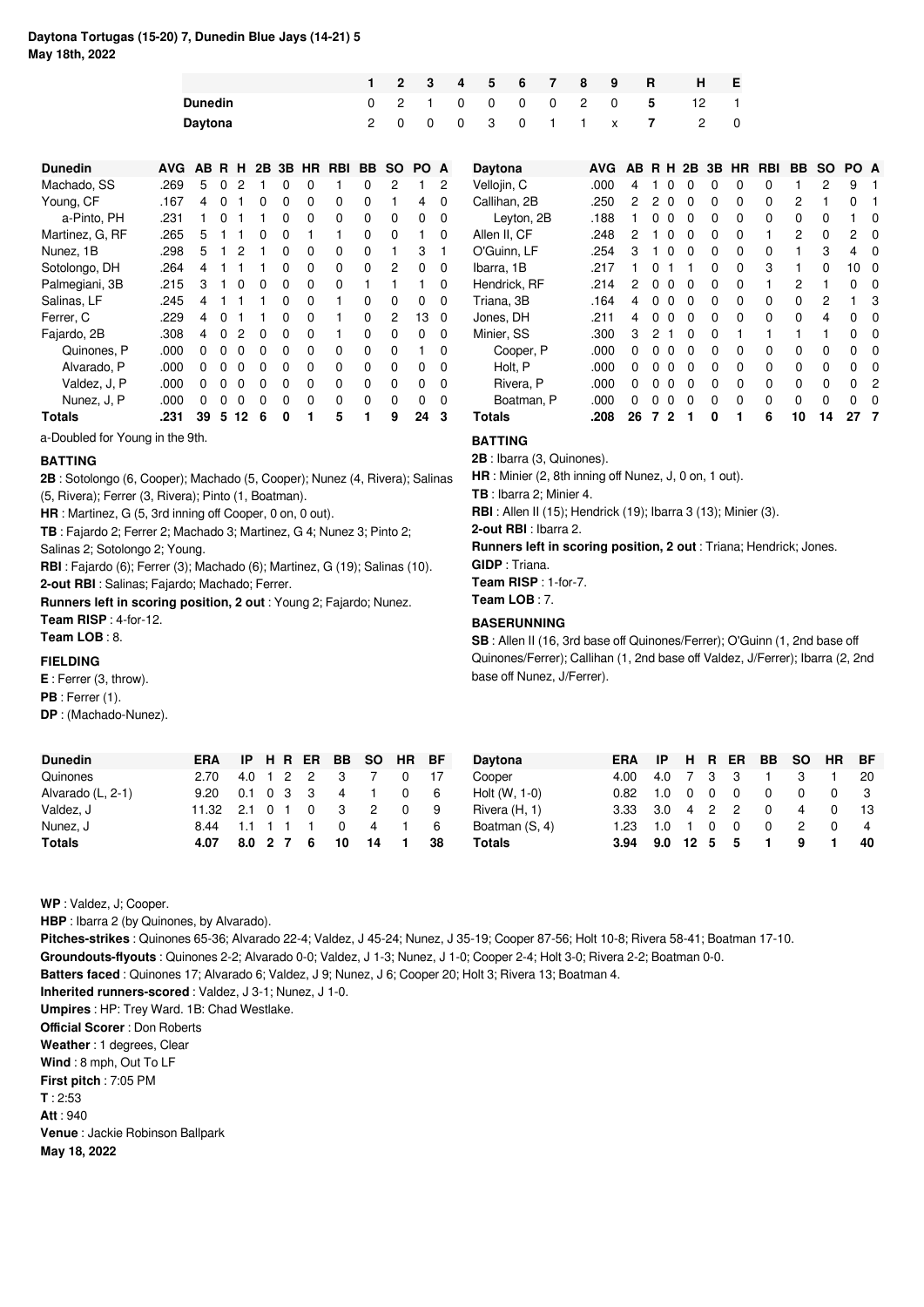# **Daytona Tortugas (16-20) 10, Dunedin Blue Jays (14-22) 6 May 19th, 2022**

|                |  |  |  |  |                   | 1 2 3 4 5 6 7 8 9 R H E |        |  |
|----------------|--|--|--|--|-------------------|-------------------------|--------|--|
| <b>Dunedin</b> |  |  |  |  | 2 0 0 0 0 1 0 0 3 |                         | 6 10 4 |  |
| Davtona        |  |  |  |  | 0 0 1 2 0 0 7 x   | 10                      | 10 2   |  |

| <b>Dunedin</b>  | AVG AB R H 2B 3B HR RBI |    |          |    |          |          |          |   |          | BB SO | PO.      | A        |
|-----------------|-------------------------|----|----------|----|----------|----------|----------|---|----------|-------|----------|----------|
| Pinto, SS       | .265                    | 3  | 2        | 3  | 1        | 0        | 0        |   |          | 0     | 0        | 5        |
| Salinas, CF     | .246                    | 4  |          | 1  | 0        | 0        | 0        | 0 |          |       | 2        | 0        |
| Martinez, G, RF | .262                    | 5  | 1        |    | 0        | 0        | 0        |   | 0        |       | 2        | 0        |
| Nunez. DH       | .294                    | 5  | 1        | 1  | $\Omega$ | 0        | $\Omega$ | 1 | $\Omega$ | 2     | 0        | 0        |
| Sotolongo, 1B   | .261                    | 5  | $\Omega$ | 1  | 0        | 0        | 0        | 1 | 0        | 1     | 7        | 1        |
| Santiago, G, LF | .214                    | 4  | 1        | O  | 0        | 0        | 0        | 1 |          |       |          | O        |
| Cardona, 3B     | .231                    | 4  | O        | 1  | 0        | 0        | 0        | ŋ |          | 2     | 1        |          |
| Hernandez, J, C | .200                    | 3  | 0        | 1  | 0        | 0        | 0        | 0 | 0        |       | 7        | 0        |
| Rivas, 2B       | .154                    | 4  | O        |    | 0        | 0        | 0        | 0 | 0        | 2     | 4        | 3        |
| Rojas, P        | .000                    | ŋ  | ŋ        | ŋ  | 0        | O        | 0        | U | 0        | 0     | 0        | $\Omega$ |
| Bernal, P       | .000                    | 0  | ŋ        | ŋ  | 0        | 0        | 0        | 0 | 0        | 0     | $\Omega$ | $\Omega$ |
| Martinez, S. P. | .000                    | 0  | ŋ        | O  | $\Omega$ | $\Omega$ | 0        | O | 0        | O     | $\Omega$ | $\Omega$ |
| Totals          | .232                    | 37 | 6        | 10 | 1        | ŋ        | 0        | 5 | 4        |       | 24       | 10       |

**TB** : Cardona; Hernandez, J; Martinez, G; Nunez; Pinto 4; Rivas; Salinas;

**RBI** : Martinez, G (20); Nunez (24); Pinto (1); Santiago, G (4); Sotolongo

**Runners left in scoring position, 2 out** : Rivas; Cardona; Sotolongo;

**SB** : Pinto (7, 2nd base off Benschoter/Astudillo); Cardona (4, 2nd base off

**E** : Sotolongo (2, throw); Cardona 2 (2, fielding, throw); Santiago, G (1,

# **Daytona AVG AB R H 2B 3B HR RBI BB SO PO A** Steiger, SS .288 5 1 1 0 0 0 1 0 2 0 3<br>Callihan. 2B .250 4 0 1 0 0 0 0 0 1 0 1 Callihan, 2B .250 4 0 1 0 0 0 0 0 1 0 1<br>Minier. 2B .333 1 1 1 0 0 1 2 0 0 1 0 Minier, 2B .333 1 1 1 0 0 1 2 0 0 1 0<br>en II CE 250 3 2 1 1 0 0 0 2 0 3 0 Allen II, CF .250 3 2 1 1 0 0 0 2 0 3 0<br>
O'Guinn I F 257 3 0 1 0 0 0 1 0 1 0 0 O'Guinn, LF .257 3 0 1 0 0 0 1 0 1<br>1-Hendrick. PR-RF .220 1 2 1 0 0 1 2 0 0 1-Hendrick, PR-RF .220 1 2 1 0 0 1 2 0 0 0 0 0<br>
Ibarra 1B 207 4 0 0 0 0 0 0 0 2 11 1 Ibarra, 1B .207 4 0 0 0 0 0 0 0 2 11 1 Leyton, 3B .194 4 2 1 0 0 0 0 0 0 0 3<br>Triana. DH .168 3 0 1 1 0 0 1 1 1 0 0 Triana, DH .168 3 0 1 1<br>Dunn, RF-LF .182 3 1 0 0 182 3 1 0 0 0 0 0 1 0 1 1<br>-250 4 1 2 1 0 0 1 0 0 10 3 Astudillo, C .250 4 1 2 1 0 0 1 0 0 10 3<br>Benschoter, P .000 0 0 0 0 0 0 0 0 0 1 0 Benschoter, P .000 0 0 0 0 0 0 0 0 0 1 0<br>Franco, P .000 0 0 0 0 0 0 0 0 0 0 0 Franco, P .000 0 0 0 0 0 0 0 0 0 0 0<br>Sandridge, P .000 0 0 0 0 0 0 0 0 0 0 0 Sandridge, P **Totals .210 35 10 10 3 0 2 8 4 7 27 12** 1-Ran for O'Guinn in the 5th.

**BATTING**

**2B** : Triana (5, Rojas); Allen II (7, Rojas); Astudillo (2, Bernal).

**HR** : Hendrick (7, 8th inning off Bernal, 1 on, 0 out); Minier (3, 8th inning off Martinez, S, 1 on, 2 out).

**TB** : Allen II 2; Astudillo 3; Callihan; Hendrick 4; Leyton; Minier 4; O'Guinn; Steiger; Triana 2.

**RBI** : Astudillo (4); Hendrick 2 (21); Minier 2 (5); O'Guinn (10); Steiger (12); Triana (15).

**2-out RBI** : Astudillo; Steiger; Minier 2; O'Guinn.

**Runners left in scoring position, 2 out** : Astudillo; Ibarra; Steiger.

**GIDP** : Allen II.

**Team RISP** : 3-for-10. **Team LOB** : 5.

# **FIELDING**

**E** : Ibarra (2, throw); Leyton (2, fielding). **Outfield assists** : Dunn (Martinez, G at home).

| <b>Dunedin</b>  | ERA                |             |  |   | IP H R ER BB SO HR BF |              |     | <b>Dayte</b> |
|-----------------|--------------------|-------------|--|---|-----------------------|--------------|-----|--------------|
| Rojas           | 4.33 5.0 5 3 1 2   |             |  |   | 6                     | 0            | -23 | <b>Bens</b>  |
| Bernal (L, 0-4) | 6.92 2.2 4 6       |             |  |   | 6 2 1 1               |              | -14 | Franc        |
| Martinez, S     | 5.19  0.1  1  1  1 |             |  | 0 | $\overline{0}$        |              | 2   | Sand         |
| Totals          | 4.19               | 8.0 10 10 8 |  |   | 47                    | $\mathbf{2}$ | -39 | Total        |

| Daytona           | FRA   |     |               |    |           |               | IP H R ER BB SO HR | - BF |
|-------------------|-------|-----|---------------|----|-----------|---------------|--------------------|------|
| Benschoter        | 4 1 1 |     |               |    | 4.0 5 2 2 | $\mathcal{P}$ | 4                  | 18   |
| Franco $(W, 1-1)$ | 4.30  |     |               |    | 4.0 3 1 1 | 2             | 6                  | 18   |
| Sandridge         | 2.08  |     | $1.0 \t2 \t3$ |    | - 0       | 0             |                    |      |
| <b>Totals</b>     | 3.92  | 9.0 | 10            | -6 | -3        | 4             | 11                 | 43   |

**WP** : Bernal; Sandridge.

**BATTING**

Sotolongo.

Salinas 2. **SAC** : Pinto.

**FIELDING**

throw).

 $(14)$ .

**2B** : Pinto (2, Franco).

**2-out RBI** : Pinto.

**Team RISP** : 6-for-19. **Team LOB** : 10. **BASERUNNING**

Benschoter/Astudillo).

**DP** : (Pinto-Rivas-Sotolongo).

**HBP** : Hernandez, J (by Franco).

**Pitches-strikes** : Rojas 70-47; Bernal 39-23; Martinez, S 6-3; Benschoter 68-47; Franco 67-41; Sandridge 24-18.

**Groundouts-flyouts** : Rojas 6-3; Bernal 5-2; Martinez, S 0-1; Benschoter 6-1; Franco 2-1; Sandridge 2-1.

**Batters faced** : Rojas 23; Bernal 14; Martinez, S 2; Benschoter 18; Franco 18; Sandridge 7.

**Inherited runners-scored** : Martinez, S 1-1.

**Umpires** : HP: Chad Westlake. 1B: Trey Ward.

**Official Scorer** : Don Roberts

**Weather** : 82 degrees, Overcast

**Wind** : 8 mph, Out To LF

**First pitch** : 7:08 PM

**T** : 2:26

**Att** : 1,393

**Venue** : Jackie Robinson Ballpark

**May 19, 2022**